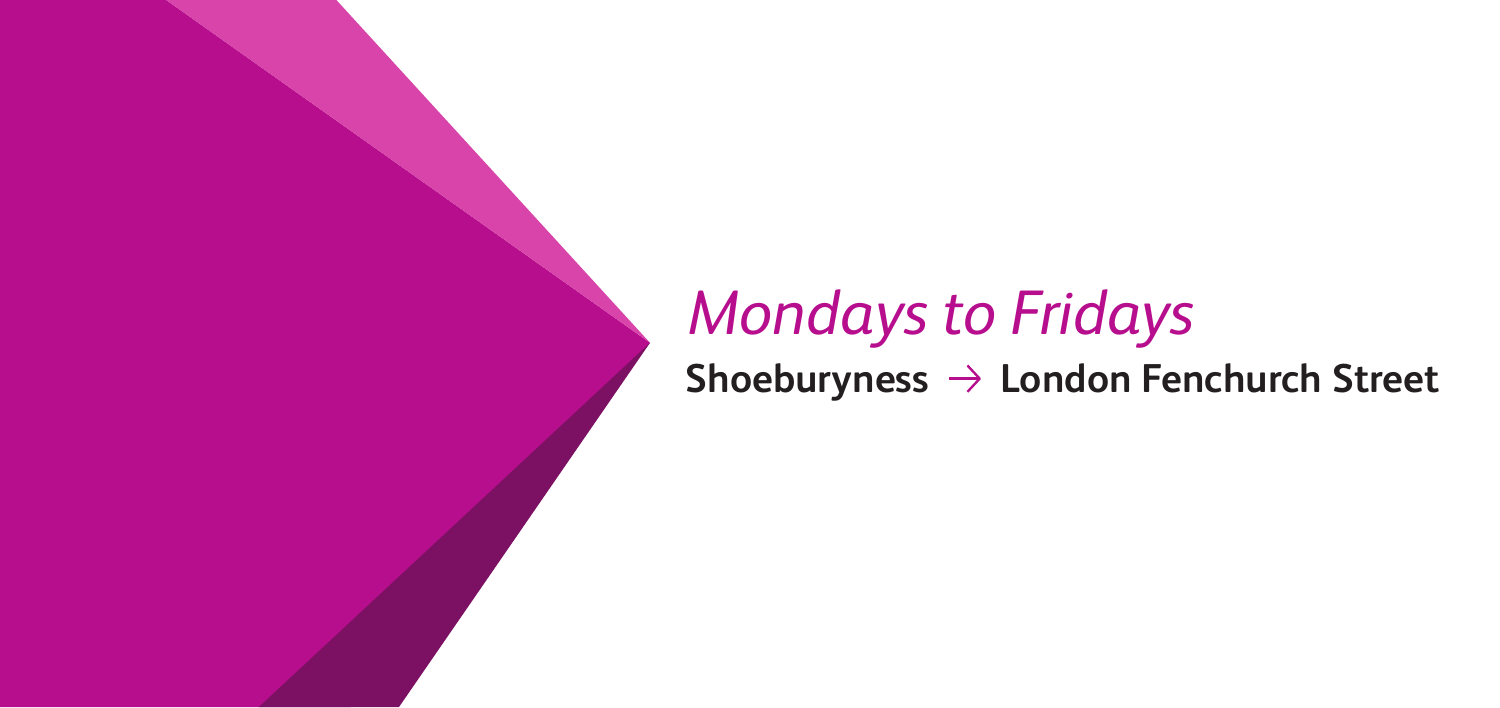### Shoeburyness  $\rightarrow$  London Fenchurch Street

|                                  |       |       |       |          |       |              |             |                |                |                |       |       |       |             |          | ⊛     | ⊛           |       | ⊛              |                | ⊛     | ⊛     | ⊛              | ⊛     | ⊛           | ⊛              |
|----------------------------------|-------|-------|-------|----------|-------|--------------|-------------|----------------|----------------|----------------|-------|-------|-------|-------------|----------|-------|-------------|-------|----------------|----------------|-------|-------|----------------|-------|-------------|----------------|
|                                  | $-4$  | 8     | 8     | <b>8</b> | 8     | 8            | <b>8</b>    | 8 <sup>1</sup> | 8 <sup>1</sup> | 4 <sup>1</sup> | 8     | 8     | -4    | 8           | <b>8</b> | -4    | 4           | 12    | $\overline{4}$ | 8 <sup>1</sup> | -8    | 8     | 4 <sub>1</sub> | 8     | 8           | 8 <sup>°</sup> |
| Shoeburyness                     |       | 04 15 |       |          |       | 04 59        |             | 05 13          |                |                | 05 28 |       |       | 05 34 05 38 | 0544     |       |             | 05 57 |                | 06 07          | 06 11 |       |                |       |             | 06 25          |
| Thorpe Bay                       | 04 06 | 04 18 |       | 04 35    |       | 0503         | 0508        | 05 17          |                |                | 0532  |       | 0538  | 0542        | 0548     |       | 05 56       | 06 01 |                | 06 11          | 06 15 |       |                |       |             | 06 29          |
| Southend East                    | 04 08 | 04 21 |       | 04 37    |       | 05 05        | 05 10       | 05 19          |                |                | 05 34 |       | 0540  | 0544        | 05 50    |       | 05 58       | 06 03 |                | 06 13          | 06 17 |       |                |       |             | 06 31          |
| Southend Central (Arrival)       | 04 11 | 04 23 |       | 04 40    |       | 05 08        | 05 13       | 05 22          |                |                | 0537  |       | 0543  | 0547        | 05 53    |       | 06 01       | 06 06 |                |                | 06 20 |       |                |       |             | 06 34          |
| <b>Southend Central (Depart)</b> | 04 11 | 04 24 |       | 04 40    |       | 0508         | 05 13       | 05 22          |                |                | 0537  |       | 0543  | 0547        | 05 53    |       | 06 01       | 06 06 | 06 11          |                | 06 20 |       |                |       |             | 06 34          |
| Westcliff                        | 04 14 | 04 26 |       | 04 42    |       | 05 10        | 05 15       | 05 24          |                |                | 0539  |       | 0545  | 0549        | 05 55    |       | 06 03       | 06 08 | 06 13          |                | 06 22 |       |                |       |             | 06 36          |
| Chalkwell                        | 04 16 | 04 28 |       | 04 44    |       | 05 13        | 05 17 05 27 |                |                |                | 05 42 |       |       | 0548 0552   | 05 57    |       | 06 06 06 11 |       | 06 16          |                | 06 25 |       |                |       |             | 06 39          |
| Leigh-on-Sea                     | 04 19 | 04 31 |       | 04 47    |       | 05 15        | 05 20       | 05 30          |                |                | 05 44 |       | 05 50 | 05 54       | 06 00    |       | 06 08       | 06 14 | 06 18          | 06 22          | 06 28 | 06 35 |                |       |             | 06 42          |
| Benfleet                         | 04 23 | 04 36 |       | 04 51    |       | 05 20        | 05 24 05 35 |                |                |                | 05 49 |       | 05 55 | 05 59       | 06 05    |       | 06 13       | 06 19 | 06 23          | 0627           | 06 33 | 06 40 |                |       |             | 06 47          |
| Pitsea                           | 04 28 | 04 40 |       | 04 56    |       | 05 23        | 05 29       | 05 38          |                | 0548           | 05 52 |       | 06 04 |             | 06 08    |       | 06 19       | 06 23 | 06 28          | 06 31          | 06 37 |       |                |       | 06 45       | 06 51          |
| Basildon                         |       | 04 43 |       |          |       | 05 27        |             | 0542           |                |                | 05 56 |       |       |             | 06 12    |       |             | 06 27 |                | 06 35          | 0641  | 06 46 |                |       |             | 06 55          |
| Laindon                          |       | 04 46 |       |          |       | 0531         |             | 0546           |                |                | 06 00 |       |       | 06 06       | 06 16    |       |             | 06 30 |                | 06 39          | 06 44 | 06 49 |                |       |             | 06 58          |
| West Horndon                     |       | 04 51 |       |          |       | 05 35        |             | 05 50          |                |                | 06 04 |       |       |             | 06 20    |       |             | 06 35 |                |                |       | 06 54 |                |       |             |                |
| Stanford-le-Hope                 | 04 34 |       |       | 0502     |       |              | 0535        |                |                | 05 54          |       |       | 06 10 |             |          |       | 06 25       |       | 06 34          |                |       |       |                |       | 06 51       |                |
| East Tilbury                     | 04 37 |       |       | 0506     |       |              | 05 38       |                |                | 05 58          |       |       | 06 14 |             |          |       | 06 29       |       | 06 37          |                |       |       |                |       | 06 54       |                |
| Tilbury Town                     | 04 43 |       |       | 05 12    |       |              | 05 44       |                |                | 06 04          |       |       | 06 20 |             |          |       | 06 35       |       | 06 43          |                |       |       |                |       | 07 00       |                |
| Grays                            | 04 46 |       | 04 53 | 05 15    | 05 25 |              | 0547        |                | 05 53          | 06 07          |       | 06 15 | 06 23 |             |          | 06 31 | 06 38       |       | 06 47          |                |       |       | 06 52          | 07 01 | 07 04       |                |
| Purfleet                         |       |       | 04 59 |          | 05 31 |              |             |                | 05 59          | 06 13          |       |       | 06 29 |             |          |       | 06 44       |       |                |                |       |       | 06 58          |       | 07 09       |                |
| Rainham                          |       |       | 0504  |          | 05 36 |              |             |                | 06 04          | 06 18          |       |       | 06 34 |             |          |       | 0649        |       |                |                |       |       | 0703           |       | 07 15       |                |
| Dagenham Dock                    |       |       | 0507  |          | 05 39 |              |             |                | 06 08          | 06 22          |       |       | 06 38 |             |          |       | 06 53       |       |                |                |       |       | 0707           |       | 07 18       |                |
| Chafford Hundred (intu Lakeside) | 04 50 |       |       | 05 19    |       |              | 05 51       |                |                |                |       | 06 19 |       |             |          | 06 35 |             |       | 06 51          |                |       |       |                | 0706  |             |                |
| Ockendon                         | 04 54 |       |       | 05 23    |       |              | 05 55       |                |                |                |       | 06 24 |       |             |          | 06 40 |             |       | 06 56          |                |       |       |                | 07 11 |             |                |
| Upminster $\Theta$               | 05 00 | 04 56 |       | 05 30    |       | 0541         | 06 02       | 05 56          |                |                | 06 10 | 06 31 |       | 06 15       | 06 26    | 06 49 |             | 06 40 | 0703           |                | 06 54 | 06 59 |                | 07 19 |             | 0708           |
| Barking $\Theta$                 | 05 08 | 0505  | 05 13 | 05 38    | 0545  | 0549         | 06 10       | 06 04          | 06 14          | 06 28          | 06 18 | 06 39 | 06 44 |             |          |       | 07 00       |       | 07 11          | 06 54          | 0703  | 0708  | 07 14          | 07 28 | 07 25       |                |
| Stratford <b>DR</b> $\Theta$     |       |       |       |          |       |              |             |                |                |                |       |       |       |             |          |       |             |       |                |                |       |       |                |       |             |                |
| London Liverpool Street $\Theta$ |       |       |       |          |       |              |             |                |                |                |       |       |       |             |          |       |             |       |                |                |       |       |                |       |             |                |
| West Ham $DB$ $\Theta$           | 05 13 | 05 10 | 05 18 | 0543     | 05.50 | 05 55        | 06 16       | 06 10          | 06 19          | 06 33          | 06 23 | 06 44 | 06 49 | 06 27       | 06 39    | 0702  | 0705        | 06 53 | 07 17          | 06 59          | 0709  | 07 13 | 07 20          | 0735  | 0732        | 07 23          |
| Limehouse DIR                    | 05 18 | 05 15 | 05 23 | 0548     | 05 55 | <b>06.00</b> | 06 21       | 06 15          | 06 24          | 06.39          | 06 28 | 06 49 | 06 55 | 06 33       | 06 44    | 0708  | 07 11       | 06 59 | 07 22          | 0705           | 07 14 | 07 19 | 07 25          | 0740  | 0737        | 07 28          |
| London Fenchurch Street DE O     | 05 23 | 05 20 | 05 28 | 05 53    | 06 00 | 06 04        | 06 26       | 06 19          | 06 29          | 06 44          | 06 33 | 06 54 | 07 00 | 06 37       | 06 49    | 07 14 | 07 17       | 07 06 | 07 29          | 07 11          | 07 21 | 07 25 | 0732           | 0747  | 07 44 07 35 |                |

Passengers may leave highlighted stations later and arrive at their destination earlier by using an alternative service. Please check adjacent columns for these journeys.

**<sup></sub>

• Only folding bikes allowed.** the advertised departure time. The advertised departure time. The streament of the advertised departure time.</sup>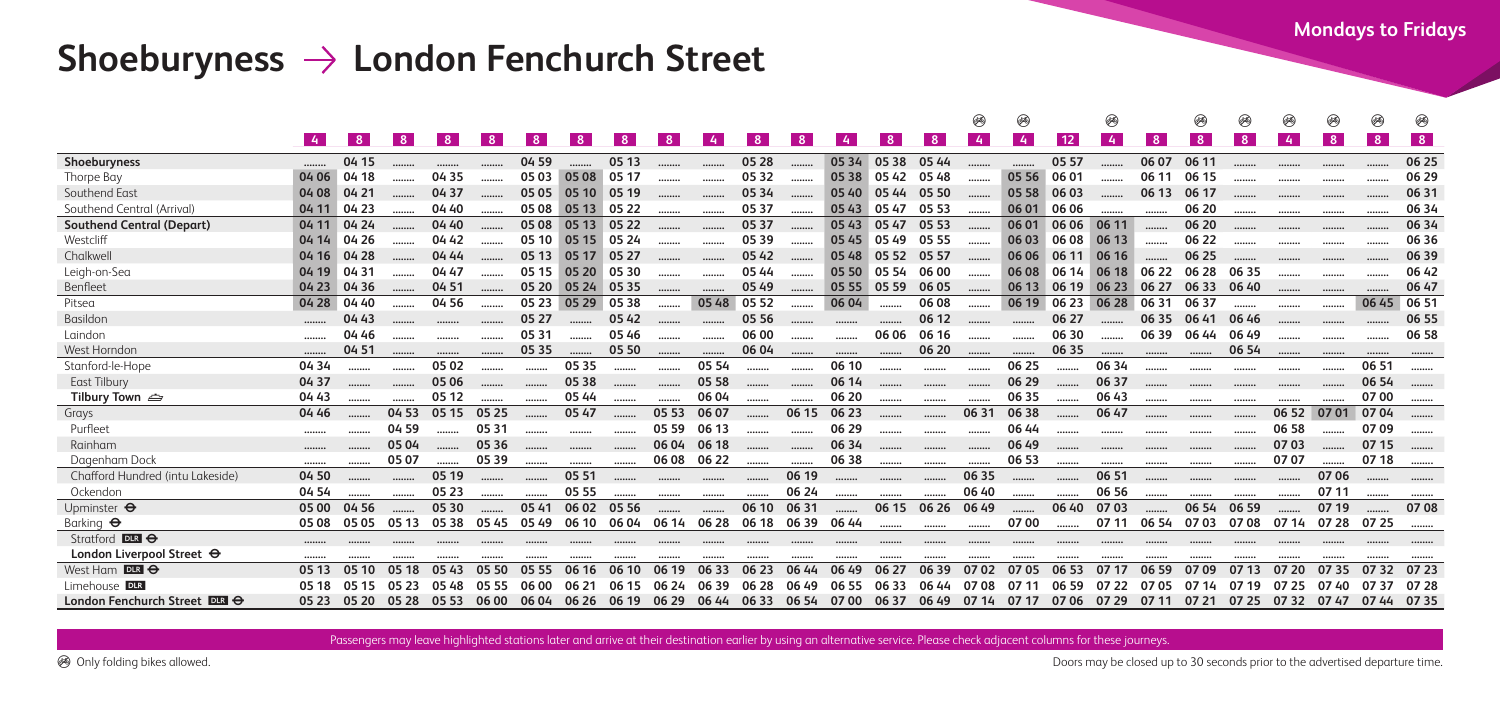|  | 0345 744 4422 |  |  |  |  |
|--|---------------|--|--|--|--|
|--|---------------|--|--|--|--|

|                                  | ⊛              | ⊛     | ⊛     | ⊛     | ⊛           | ⊛     | ⊛     | ⊛     | ⊛     | ⊛     | ⊛           | ⊛     | ⊛                 | ⊛     | ⊛     | ⊛     | ⊛     | ⊛           | ⊛     | ⊛     | ⊛     | ⊛           | ⊛     | ⊛              | ⊛               | ⊛              |
|----------------------------------|----------------|-------|-------|-------|-------------|-------|-------|-------|-------|-------|-------------|-------|-------------------|-------|-------|-------|-------|-------------|-------|-------|-------|-------------|-------|----------------|-----------------|----------------|
|                                  | 4 <sup>1</sup> | 8     | -8    | 8     | -8          | 12    | 8     | 8     | 8     | 8     | 12          | 8     | 12                | 12    | 12    | 8     | 8     | 12          | 12    | -8    | 8     | -8          | 8     | $\overline{4}$ | 12 <sup>1</sup> | 8 <sup>1</sup> |
| Shoeburyness                     |                |       |       |       | 06 41       | 06 48 |       |       |       |       | 0702        |       |                   | 07 18 |       |       |       |             | 0731  |       |       |             |       |                | 0739            | 0745           |
| Thorpe Bay                       | 06 38          |       |       |       | 06 45       | 06 52 |       |       |       |       | 07 06       |       | 07 12             | 07 22 |       |       |       | 07 29       | 0735  |       |       |             |       |                | 0743            | 0749           |
| Southend East                    | 06 40          |       |       |       | 06 47       | 06 54 |       |       |       |       | 0708        |       | 07 14             | 07 24 |       |       |       | 0731        | 0737  |       |       |             |       |                | 0745            | 07 51          |
| Southend Central (Arrival)       |                |       |       |       | 06 50       | 06 57 |       |       |       |       | 07 11       |       | 07 17 07 27       |       |       |       |       | 0734        | 0740  |       |       |             |       |                | 0748            | 0754           |
| <b>Southend Central (Depart)</b> |                |       |       | 06 46 | 06 50       | 06 57 |       |       |       | 0704  | 07 11       |       | 07 17             | 07 27 |       |       |       | 0734        | 0740  |       |       |             |       | 0744           | 0748            | 0754           |
| Westcliff                        |                |       |       | 06 49 | 06 52 06 59 |       |       |       |       | 0706  | 07 13       |       | 07 19             | 07 29 |       |       |       | 0736        | 0742  |       |       |             |       |                | 07 46 07 50     | 07 56          |
| Chalkwell                        |                |       |       | 06 51 | 06 55 07 02 |       |       |       |       | 0709  | 07 16       |       | 07 22 07 32       |       |       |       |       | 0739        | 0745  |       |       |             |       |                | 07 49 07 53     | 07 59          |
| Leigh-on-Sea                     | 06 47          |       |       | 06 54 | 06 58       | 0705  | 0708  |       |       | 07 11 |             | 07 21 | 07 25             |       | 0737  |       |       | 0742        | 0748  |       |       |             |       | 07 52          | 07 56           |                |
| Benfleet                         | 06 53          |       |       | 06 58 | 07 03       | 07 10 | 07 13 |       |       | 07 17 |             | 07 26 | 0730              |       | 0742  |       |       | 0747        | 07 53 |       |       |             |       | 07 56          | 08 01           |                |
| Pitsea                           |                |       |       | 0705  | 07 06       |       | 07 17 |       |       | 07 22 |             | 0730  | 0734              |       |       |       | 0735  | 0751        |       |       |       | 07 52       |       | 08 03          | 08 04           |                |
| Basildon                         | 06 59          |       |       |       | 07 10       |       | 07 21 |       |       |       |             |       | 07 34 07 38 07 42 |       | 0748  |       |       |             | 07 59 |       |       |             |       |                | 08 08           | 08 13          |
| Laindon                          |                | 0704  |       |       | 07 14 07 18 |       |       | 07 31 |       |       |             |       | 0745              |       | 0752  |       |       |             |       | 08 04 |       |             |       |                | 08 12           |                |
| West Horndon                     |                | 0709  |       |       | 07 18       |       |       | 07 36 |       |       |             |       | 07 51             |       |       |       |       |             |       | 08 09 |       |             |       |                |                 | 08 21          |
| Stanford-le-Hope                 |                |       |       | 07 12 |             |       |       |       |       | 07 28 |             |       |                   |       |       |       | 0742  |             |       |       |       | 0758        |       | 08 10          |                 |                |
| East Tilbury                     |                |       |       | 07 15 |             |       |       |       |       | 0731  |             |       |                   |       |       |       | 0745  |             |       |       |       | 08 02       |       | 08 13          |                 |                |
| Tilbury Town $\Rightarrow$       |                |       |       | 07 22 |             |       |       |       |       | 0737  |             |       |                   |       |       |       | 07.51 |             |       |       |       | 08 08       |       | 08 19          |                 |                |
| Grays                            |                |       | 07 17 | 07 25 |             |       |       |       | 0731  | 0741  |             |       |                   |       |       | 0747  | 0756  |             |       |       | 08 01 | 08 11       | 08 18 | 08 23          |                 |                |
| Purfleet                         |                |       |       | 0731  |             |       |       |       |       | 0746  |             |       |                   |       |       |       | 08 02 |             |       |       |       | 08 17       |       | 08 28          |                 |                |
| Rainham                          |                |       |       | 0736  |             |       |       |       |       | 0752  |             |       |                   |       |       |       | 08 07 |             |       |       |       | 08 22       |       | 08 34          |                 |                |
| Dagenham Dock                    |                |       |       | 07 40 |             |       |       |       |       | 07 55 |             |       |                   |       |       |       | 08 11 |             |       |       |       | 08 26       |       | 08 37          |                 |                |
| Chafford Hundred (intu Lakeside) |                |       | 07 21 |       |             |       |       |       | 0735  |       |             |       |                   |       |       | 0751  |       |             |       |       | 08 05 |             | 08 22 |                |                 |                |
| Ockendon                         |                |       | 07 26 |       |             |       |       |       | 07.41 |       |             |       |                   |       |       | 07 56 |       |             |       |       | 08 10 |             | 08 26 |                |                 |                |
| Upminster $\Theta$               |                | 07 14 | 0733  |       |             |       |       | 0741  | 0748  |       |             |       | 0757              |       |       | 08 03 |       | 08 06       |       | 08 14 | 08 18 |             | 08 33 |                | 08 21           | 08 26          |
| Barking $\Theta$                 |                | 07 23 | 0741  | 0746  | 0735        |       |       | 07 50 | 0756  | 08 02 |             |       |                   |       |       | 08 11 | 08 19 |             |       | 08 23 | 08 26 | 0832        | 08 41 | 08 44          |                 |                |
| Stratford <b>DIGI</b> $\Theta$   |                |       |       |       |             |       |       |       |       |       |             |       |                   |       |       |       |       |             |       |       |       |             |       |                |                 |                |
| London Liverpool Street $\Theta$ |                |       |       |       |             |       |       |       |       |       |             |       |                   |       |       |       |       |             |       |       |       |             |       |                |                 |                |
| West Ham <b>DIR O</b>            | 07 26          | 07 29 | 07 47 | 07.53 | 0741        |       | 07 44 | 0756  | 08 02 | 08 08 | 0750        | 0759  | 08 11             | 08 05 | 08 14 | 08 17 | 08 26 | 08 20       | 08 23 | 08 29 | 08 32 | 08 38       | 0847  | 08 50          | 08 35           | 08 41          |
| Limehouse DIR                    | 0731           | 0734  | 07.52 | 07.58 | 0746        |       | 0749  | 08 01 | 08 07 | 08 13 | 0755        | 08 04 | 08 16             |       | 08 19 | 08 22 | 08 31 | 08 25       | 08 28 | 08 34 | 0837  | 08 43       | 08.52 | 08 55          | 08 40           | 08 46          |
| London Fenchurch Street EE O     | 0738           | 0741  | 07 59 | 08 05 | 07 53       | 0748  | 07 56 | 08 08 | 08 14 | 08 20 | 08 02 08 11 |       | 08 23             | 08 16 | 08 26 | 08 29 |       | 08 38 08 32 | 08 35 | 0841  |       | 08 44 08 50 | 08 59 | 09 02 08 47    |                 | 08 53          |

Passengers may leave highlighted stations later and arrive at their destination earlier by using an alternative service. Please check adjacent columns for these journeys.

**<sup></sub>

• Only folding bikes allowed.** the advertised departure time. The advertised departure time. The substitution of the advertised departure time.</sup>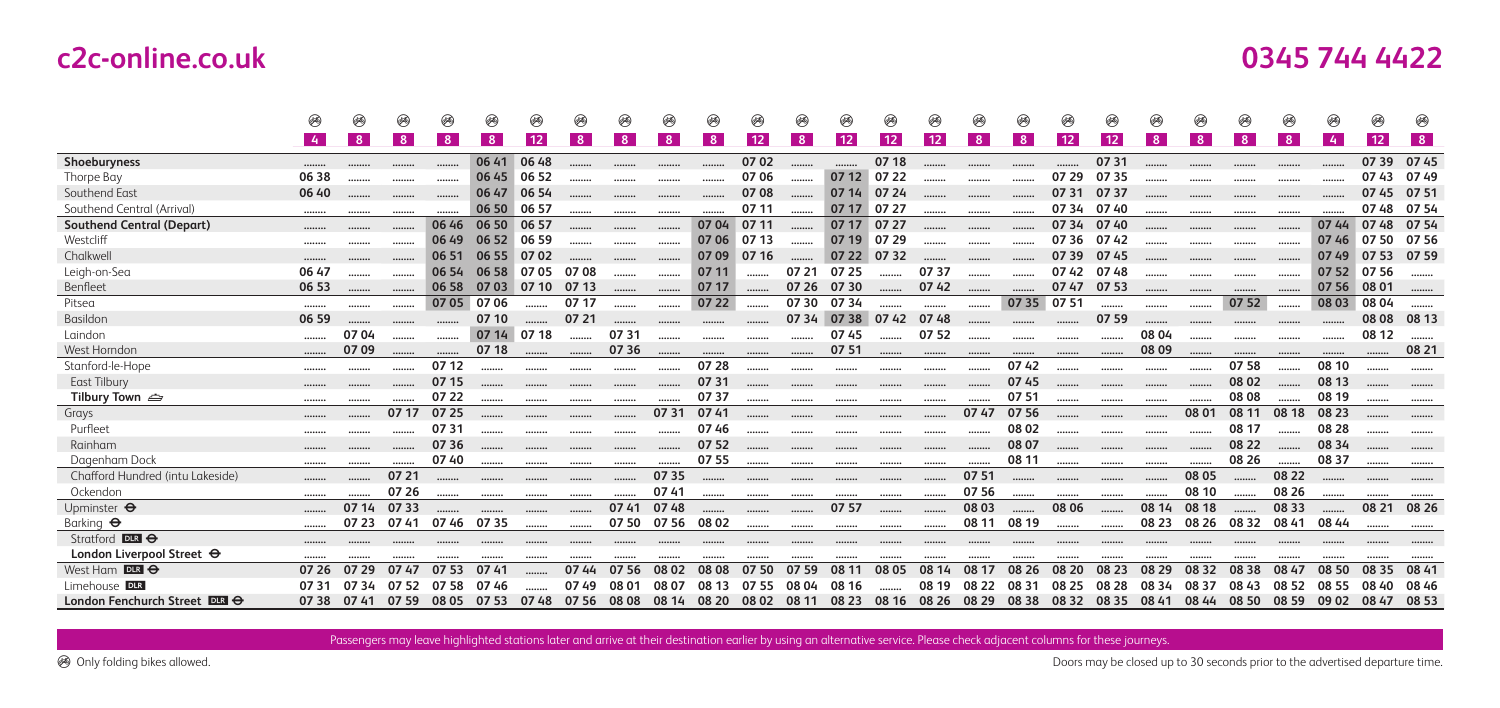### Shoeburyness  $\rightarrow$  London Fenchurch Street

|                                  | ⊛               | ⊛       | ⊛     | ⊛     | ⊛              | ⊛     |       | ⊛     | ⊛              |       |               |                |       |          |                |       |                |       |                |                |       |                |       |             |       |       |
|----------------------------------|-----------------|---------|-------|-------|----------------|-------|-------|-------|----------------|-------|---------------|----------------|-------|----------|----------------|-------|----------------|-------|----------------|----------------|-------|----------------|-------|-------------|-------|-------|
|                                  | 12 <sup>2</sup> | 12      | -8    | -8    | $\overline{4}$ | -8    | 8     | 8     | $\overline{4}$ | 8     | <b>Signal</b> | 4 <sup>1</sup> | 4     | <b>8</b> | 4 <sup>1</sup> | 8     | 8 <sup>1</sup> | 8     | 8 <sup>1</sup> | 4 <sup>1</sup> | 8     | 4 <sup>1</sup> | 8     |             |       |       |
| Shoeburyness                     |                 | 08 00   |       |       |                |       |       | 08 15 |                |       |               |                | 08 34 |          | 08 49          |       |                |       |                |                | 09 10 |                | 09 27 |             | 0941  |       |
| Thorpe Bay                       |                 | 08 04   |       |       |                |       |       | 08 19 |                |       |               |                | 08 38 |          | 08 53          |       |                |       |                |                | 09 14 |                | 09 31 |             | 0945  |       |
| Southend East                    |                 | 08 06   |       |       |                |       |       | 08 21 |                |       |               |                | 08 40 |          | 08 55          |       |                |       |                |                | 09 16 |                | 09 33 |             | 09 47 |       |
| Southend Central (Arrival)       |                 | 08 09   |       |       |                |       |       | 08 24 |                |       |               |                | 08 43 |          | 08 58          |       |                |       |                |                | 09 19 |                | 09 36 |             | 09 50 |       |
| <b>Southend Central (Depart)</b> |                 | 08 09   |       |       |                |       |       | 08 24 |                |       |               | 08 34          | 08 43 | 08 50    | 08.58          |       |                | 09 03 |                | 09 12          | 09 19 |                | 09 36 | 09 42       | 09 50 |       |
| Westcliff                        |                 | 08 11   |       |       |                |       |       | 08 26 |                |       |               | 08 36          | 08 45 | 08 52    | 09 00          |       |                | 09 06 |                | 09 15          | 09 21 |                | 09 38 | 0945        | 09 52 |       |
| Chalkwell                        |                 | 08 14   |       |       |                |       |       | 08 29 |                |       |               | 08 39          | 08 48 | 08 55    | 09 03          |       |                | 09 08 |                | 09 17          | 09 24 |                | 0941  | 09 47       | 09 55 |       |
| Leigh-on-Sea                     | 08 04           | 08 17   |       |       |                |       |       | 08 32 | 08 36          |       |               | 08 42          | 08 51 | 08 58    | 09 05          |       |                | 09 11 |                | 09 20          | 09 27 |                | 0943  | 09 50       | 09 57 |       |
| Benfleet                         | 08 09           | 08 22   |       |       |                |       |       | 08 37 | 0841           |       |               | 08 47          | 08 56 | 09 03    | 09 10          |       |                | 09 16 |                | 09 24          | 09 32 |                | 0948  | 09 54 10 02 |       |       |
| Pitsea                           | 08 13           |         |       |       | 08 19          |       | 08 34 | 08 40 |                |       | 08 49         | 08 50          |       | 09 06    |                |       | 09 15          | 09 20 |                | 09 29          |       |                | 09 51 | 09 59       |       |       |
| Basildon                         | 08 17           | 08 28   |       |       |                |       |       | 08 44 |                |       |               | 08 54          | 09 02 | 09 10    | 09 16          |       |                | 09 24 |                |                | 09 38 |                | 09 55 |             | 10 08 |       |
| Laindon                          | 08 22           |         | 08 34 |       |                |       |       |       | 08 50          |       |               | 08 58          | 09 05 | 09 14    | 09 20          |       |                | 09 27 |                |                | 0941  |                | 09 58 |             | 10 11 |       |
| West Horndon                     |                 |         | 08 39 |       |                |       |       |       |                |       |               | 09 02          |       | 09 18    |                |       |                | 09 32 |                |                |       |                | 10 03 |             |       |       |
| Stanford-le-Hope                 |                 |         |       |       | 08 25          |       | 08 40 |       |                |       | 08 55         |                |       |          |                |       | 09 21          |       |                | 09 35          |       |                |       | 1005        |       |       |
| East Tilbury                     |                 | ------- |       |       | 08 29          |       | 08 44 |       |                |       | 08 59         |                |       |          |                |       | 09 25          |       |                | 09 38          |       |                |       | 1008        |       |       |
| Tilbury Town <b>△</b>            |                 |         |       |       | 08 35          |       | 08 50 |       |                |       | 09 05         |                |       |          |                |       | 09 31          |       |                | 09 44          |       |                |       | 10 14       |       |       |
| Grays                            |                 |         |       | 08 31 | 08 38          | 0847  | 08 53 |       |                | 09 02 | 09 08         |                |       |          |                | 09 17 | 09 34          |       | 09 41          | 0948           |       | 10 10          |       | 10 17       |       | 1040  |
| Purfleet                         |                 |         |       |       | 08 44          |       | 08 59 |       |                |       | 09 14         |                |       |          |                |       | 09 40          |       | 09 47          |                |       | 10 16          |       |             |       | 1046  |
| Rainham                          |                 |         |       |       | 08 49          |       | 09 04 |       |                |       | 09 19         |                |       |          |                |       | 09 45          |       | 09 52          |                |       | 10 21          |       |             |       | 10 52 |
| Dagenham Dock                    |                 |         |       |       | 08 53          |       | 09 08 |       |                |       | 09 23         |                |       |          |                |       | 0948           |       | 09 55          |                |       | 10 24          |       |             |       | 10 56 |
| Chafford Hundred (intu Lakeside) |                 |         |       | 08 35 |                | 08 51 |       |       |                | 09 06 |               |                |       |          |                | 09 21 |                |       |                | 09 52          |       |                |       | 10 21       |       |       |
| Ockendon                         |                 |         |       | 08 41 |                | 08 56 |       |       |                | 09 11 |               |                |       |          |                | 09 25 |                |       |                | 09 56          |       |                |       | 10 25       |       |       |
| Upminster $\Theta$               |                 |         | 08 44 | 08 48 |                | 09 03 |       | 08 54 |                | 09 18 |               | 09 08          | 09 14 | 09 24    | 09 28          | 09 32 |                | 09 37 |                | 10 03          | 09 49 |                | 1008  | 10 31       | 10 19 |       |
| Barking $\Theta$                 | 08 38           | 08 47   | 08 53 | 08 56 | 08 59          | 09 11 | 09 14 | 09 03 |                | 09 26 | 09 29         | 09 17          | 09 22 | 09 32    | 09 36          | 09 40 | 09 54          | 09 46 | 1002           | 10 11          | 09 58 | 10 30          | 10 17 | 10 39       | 10 27 | 1104  |
| Stratford <b>DR</b> $\Theta$     |                 |         |       |       |                |       |       |       |                |       |               |                |       |          |                |       |                |       |                |                |       |                |       |             |       |       |
| London Liverpool Street O        |                 |         |       |       |                |       |       |       |                |       |               |                |       |          |                |       |                |       |                |                |       |                |       |             |       |       |
| West Ham <b>DR</b> $\Theta$      | 08 44           | 08 53   | 08 59 | 09 02 | 09 05          | 09 17 | 09 20 | 09 08 | 09 13          | 09 32 | 09 35         | 09 23          | 09 28 | 09 38    | 09 42          | 0946  | 09 59          | 09 51 | 1007           | 10 16          | 10 03 | 10 35          | 10 22 | 1044        | 10 32 | 11 09 |
| Limehouse DIR                    | 0849            | 08 58   | 09 04 | 09 07 | 09 10          | 09 22 | 09 25 | 09 14 | 09 18          | 09 37 | 09 40         | 09 28          | 09 33 | 0943     | 09 47          | 09 51 | 1005           | 09 57 | 10 12          | 10 21          | 1008  | 1040           | 10 28 | 1049        | 1037  | 11 14 |
| London Fenchurch Street ELBI O   | 08 56           | 09 05   | 09 11 | 09 14 | 09 17          | 09 28 | 09 32 | 09 20 | 09 25          | 09 44 | 09 47         | 09 35          | 09 40 | 09 50    | 09 54          | 09 58 | 10 10          | 1001  | 10 17          | 10 26          | 10 13 | 1045           | 10 32 | 10 55       | 1041  | 11 18 |

Passengers may leave highlighted stations later and arrive at their destination earlier by using an alternative service. Please check adjacent columns for these journeys.

**<sup></sub>

• Only folding bikes allowed.** the advertised departure time. The advertised departure time. The streament of the advertised departure time.</sup>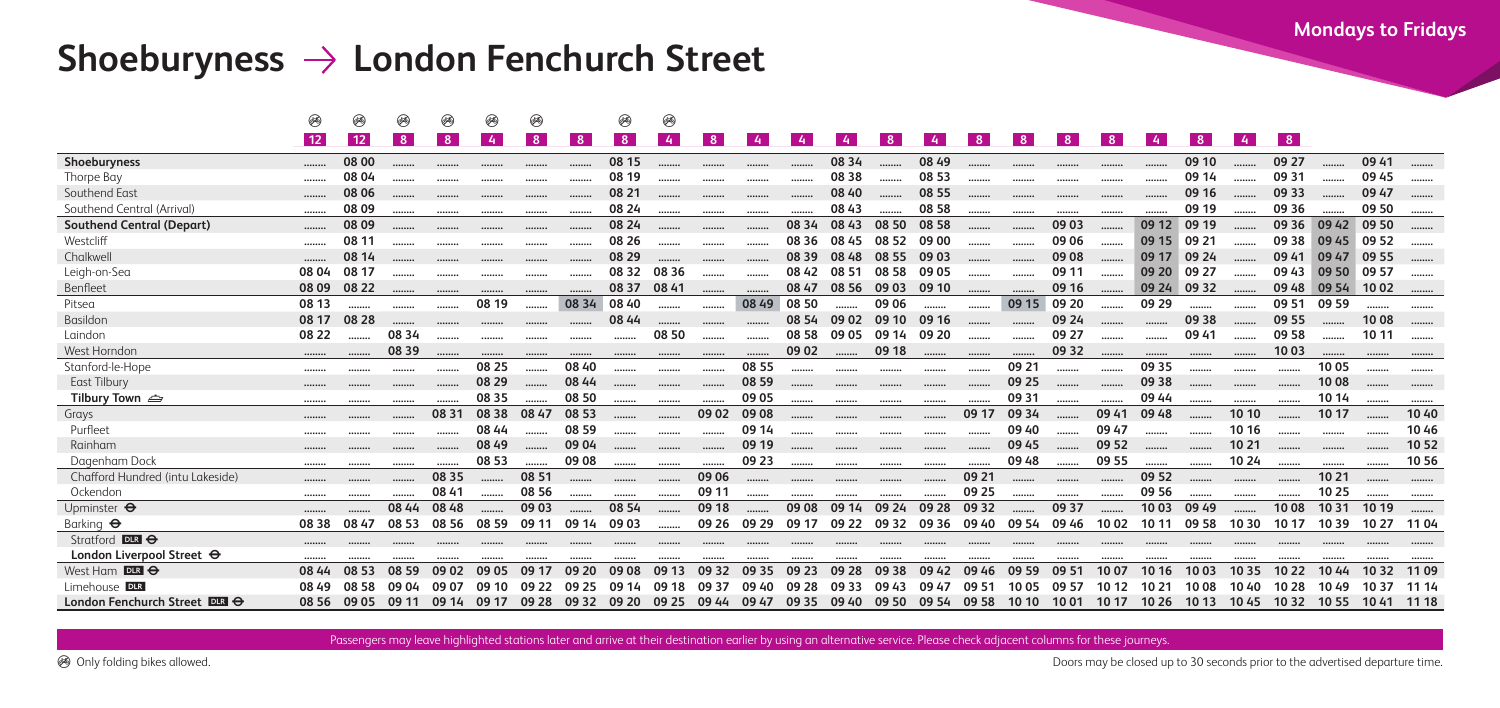| Shoeburvness                     | 09 57 |             | 10 11 |       | 10 27 |                               | 1041  |             | 10 57       |                   | 11 11 |        | 11 27                         |                   | 1141              |       | 1157              |                   | 12 11                               |       | 12 27 |             | 1241  |       | 1257              |       |
|----------------------------------|-------|-------------|-------|-------|-------|-------------------------------|-------|-------------|-------------|-------------------|-------|--------|-------------------------------|-------------------|-------------------|-------|-------------------|-------------------|-------------------------------------|-------|-------|-------------|-------|-------|-------------------|-------|
| Thorpe Bay                       | 1001  |             | 10 15 |       | 1031  |                               | 1045  |             | 1101        |                   | 11 15 |        | 11 31                         |                   | 1145              |       | 1201              |                   | 12 15                               |       | 1231  |             | 1245  |       | 1301              |       |
| Southend East                    | 10 03 |             | 10 17 |       | 10 33 |                               | 1047  |             | 1103        |                   | 11 17 |        | 11 33                         |                   | 1147              |       | 1203              |                   | 12 17                               |       | 1233  |             | 1247  |       | 13 03             |       |
| Southend Central (Arrival)       | 10 06 |             | 10 20 |       | 10 36 |                               | 10 50 |             | 1106        |                   | 11 20 |        | 11 36                         |                   | 1150              |       | 1206              |                   | 12 20                               |       | 1236  |             | 1250  |       | 13 06             |       |
| <b>Southend Central (Depart)</b> | 1006  | 10 12       | 10 20 |       | 10 36 | 10 42 10 50                   |       |             |             | 11 06 11 12 11 20 |       |        |                               | 11 36 11 39 11 50 |                   |       |                   | 12 06 12 12 12 20 |                                     |       | 12 36 | 12 42 12 50 |       |       | 13 06             | 13 11 |
| Westcliff                        | 1008  | 10 15       | 10 22 |       | 10 38 | 10 45 10 52                   |       |             |             | 11 08 11 15 11 22 |       |        |                               | 11 38 11 42 11 52 |                   |       | 12 08 12 15 12 22 |                   |                                     |       | 1238  | 1245        | 12.52 |       | 1308              | 13 14 |
| Chalkwell                        | 10 11 | 10 17       | 10 25 |       | 1041  | 10 47 10 55                   |       |             |             | 11 11 11 17 11 25 |       |        |                               | 11 41 11 44 11 55 |                   |       | 12 11 12 17 12 25 |                   |                                     |       | 1241  | 12 47 12 55 |       |       | 13 11             | 13 16 |
| Leigh-on-Sea                     | 10 13 | 10 20       | 10 28 |       | 1043  | 10 50 10 57                   |       |             |             | 11 13 11 20 11 27 |       |        |                               | 11 43 11 47 11 57 |                   |       | 1213              | 12 20 12 27       |                                     |       | 1243  | 12 50       | 1257  |       | 13 13             | 13 19 |
| Benfleet                         | 10 18 | 10 24       | 10 33 |       | 1048  | 10 54 11 02                   |       |             |             | 11 18 11 24 11 32 |       |        |                               | 11 48 11 51 12 02 |                   |       | 12 18             | 12 24 12 32       |                                     |       | 1248  | 12 54 13 02 |       |       | 13 18             | 13 23 |
| Pitsea                           | 10 21 | 1029        |       |       | 1051  | 10 59                         |       |             | 11 21 11 29 |                   |       |        | 11 51 11 56                   |                   |                   |       | 12 21             | 12 29             |                                     |       | 1251  | 12 59       |       |       | 13 21             | 13 28 |
| Basildon                         | 10 25 |             | 10 39 |       | 10 55 |                               | 11 08 |             | 11 25       |                   | 1138  |        | 1155                          |                   | 1208              |       | 12 25             |                   | 12 38                               |       | 12 55 |             | 13 08 |       | 13 25             |       |
| Laindon                          | 10 28 |             | 1042  |       | 10 58 |                               | 11 11 |             | 11 28       |                   | 1141  |        | 1158                          |                   | 12 11             |       | 12 28             |                   | 1241                                |       | 12 58 |             | 13 11 |       | 13 28             |       |
| West Horndon                     | 10 33 |             |       |       | 1103  |                               |       |             | 11 33       |                   |       |        | 1203                          |                   |                   |       | 1233              |                   |                                     |       | 1303  |             |       |       | 13 33             |       |
| Stanford-le-Hope                 |       | 10 35       |       |       |       | 11 05                         |       |             |             | 11 35             |       |        | 1.1.1.1.1                     | 1202              |                   |       |                   | 1235              |                                     |       |       | 1305        |       |       |                   | 13 34 |
| East Tilbury                     |       | 10 38       |       |       |       | 11 08                         |       |             |             | 1138              |       |        |                               | 1205              |                   |       |                   | 12 38             |                                     |       |       | 1308        |       |       |                   | 13 37 |
| Tilbury Town $\Rightarrow$       |       | 1044        |       |       |       | 11 14                         |       |             |             | 1144              |       |        |                               | 12 11             |                   |       |                   | 1244              |                                     |       |       | 13 14       |       |       |                   | 1343  |
| Grays                            |       | 1047        |       | 11 10 |       | 11 17                         |       | 1140        |             | 1147              |       | 12 10  |                               | 12 14             |                   | 12 40 |                   | 1247              |                                     | 13 10 |       | 13 17       |       | 1340  |                   | 13 46 |
| Purfleet                         |       |             |       | 11 16 |       |                               |       | 1146        |             |                   |       | 12 16  |                               |                   |                   | 1246  |                   |                   |                                     | 13 16 |       |             |       | 1346  |                   |       |
| Rainham                          |       |             |       | 11 21 |       |                               |       | 1151        |             |                   |       | 12 21  |                               |                   |                   | 12 51 |                   |                   |                                     | 13 21 |       |             |       | 13.51 |                   |       |
| Dagenham Dock                    |       |             |       | 11 24 |       |                               |       | 11 54       |             |                   |       | 12 24  |                               |                   |                   | 12 54 |                   |                   |                                     | 13 24 |       |             |       | 13 54 |                   |       |
| Chafford Hundred (intu Lakeside) |       | 1051        |       |       |       | 11 21                         |       |             |             | 11 51             |       |        |                               | 12 18             |                   |       |                   | 12 51             |                                     |       |       | 13 21       |       |       |                   | 13 50 |
| Ockendon                         |       | 1055        |       |       |       | 11 25                         |       |             |             | 1155              |       |        |                               | 12 22             |                   |       |                   | 12 55             |                                     |       |       | 13 25       |       |       |                   | 13 54 |
| Upminster $\Theta$               | 10 39 | 1101        | 10 50 |       | 1108  | 11 31                         | 11 19 |             | 1138        | 1201              | 1149  |        | 1208                          | 12 28             | 12 19             |       | 12 38             | 1301              | 1249                                |       | 1308  | 13 31       | 13 19 |       | 13 38             | 14 01 |
| Barking $\Theta$                 | 1047  | 1109        | 10 58 | 11 30 | 11 17 | 1139                          | 11 27 | 1200        | 1147        | 1209              | 1157  | 12 30  | 12 16                         | 12 36             | 12 27             | 1300  | 1246              | 1309              | 12 57                               | 13 30 | 13 16 | 13 39       | 13 27 | 14 00 | 1346              | 1409  |
| Stratford <b>DR</b> $\Theta$     |       |             |       |       |       |                               |       |             |             |                   |       |        |                               |                   |                   |       |                   |                   |                                     |       |       |             |       |       |                   |       |
| London Liverpool Street O        |       |             |       |       |       |                               |       |             |             |                   |       |        |                               |                   |                   |       |                   |                   |                                     |       |       |             |       |       |                   |       |
| West Ham $DB$ $\Theta$           | 10 53 | 11 14       | 11 03 | 11 35 | 11 22 | 1144                          | 11 32 | 1205        | 11.52       | 12 14             | 1202  | 12 3 5 | 12 21                         | 1242              | 12 32             | 1305  | 12.52             | 13 14             | 1302                                | 13 35 | 13 21 | 13 44       | 13 32 | 1405  | 13.51             | 14 14 |
| Limehouse DIR                    | 10 58 | 11 19       | 11 08 | 11.40 | 11 27 | 11.49                         | 1137  | 12 10       | 11.57       | 12 19             | 1207  | 1240   | 12 26                         | 1247              | 1237              | 13 10 | 12.57             | 13 19             | 1307                                | 1340  | 13 26 | 1349        | 1337  | 14 10 | 13 56             | 14 19 |
| London Fenchurch Street DR O     |       | 11 02 11 25 |       |       |       | 11 12 11 45 11 31 11 54 11 41 |       | 12 15 12 01 |             |                   |       |        | 12 24 12 11 12 45 12 31 12 53 |                   | 12 41 13 16 13 01 |       |                   |                   | 13 25 13 11 13 45 13 31 13 55 13 41 |       |       |             |       |       | 14 15 14 02 14 24 |       |

Passengers may leave highlighted stations later and arrive at their destination earlier by using an alternative service. Please check adjacent columns for these journeys.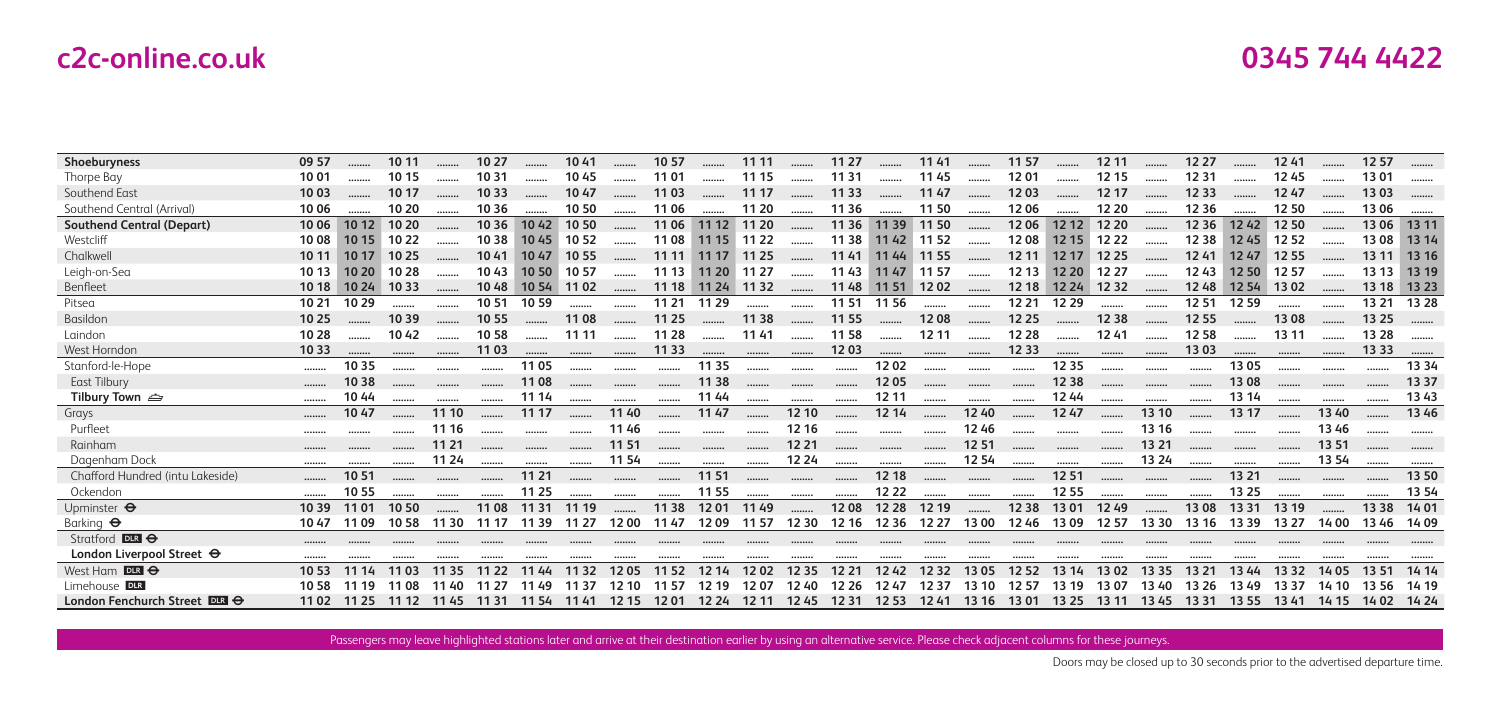### Shoeburyness  $\rightarrow$  London Fenchurch Street

| Shoeburvness                     | 13 11 |       | 13 27 |             | 1341  |       | 13 57 |             | 14 11 |       | 14 27 |             | 14 41                         |       | 14 57 |                   | 15 10 |       | 15 27                         |                   | 1539  | 1555  | 1600  |       |       | 1603  |
|----------------------------------|-------|-------|-------|-------------|-------|-------|-------|-------------|-------|-------|-------|-------------|-------------------------------|-------|-------|-------------------|-------|-------|-------------------------------|-------------------|-------|-------|-------|-------|-------|-------|
| Thorpe Bay                       | 13 15 |       | 1331  |             | 1345  |       | 1401  |             | 14 15 |       | 1431  |             | 14 45                         |       | 1501  |                   | 15 14 |       | 1531                          |                   | 1543  | 15 59 | 1604  |       |       | 1607  |
| Southend East                    | 13 17 |       | 13 33 |             | 1347  |       | 1403  |             | 14 17 |       | 14 33 |             | 14 47                         |       | 1503  |                   | 15 16 |       | 1533                          |                   | 1545  | 1601  | 1606  |       |       | 1609  |
| Southend Central (Arrival)       | 13 20 |       | 13 36 |             | 1350  |       | 14 06 |             | 14 20 |       | 14 36 |             | 14 50                         |       | 15 06 |                   | 15 19 |       | 1536                          |                   | 1548  | 1604  | 1609  |       |       | 16 13 |
| <b>Southend Central (Depart)</b> | 13 20 |       | 13 36 | 1342        | 13 50 |       | 1406  | 1412        | 14 20 |       | 14 36 | 14 42       | 14 50                         |       | 15 06 | 15 11             | 15 19 |       | 1536                          | 1542              | 1548  | 1604  | 1609  |       |       | 16 13 |
| Westcliff                        | 13 22 |       | 1338  | 13 45 13 52 |       |       | 1408  | 14 15 14 22 |       |       | 14 38 | 14 45 14 52 |                               |       | 1508  | 15 14 15 21       |       |       | 1538                          | 1544 1550         |       | 1606  | 16 11 |       |       | 16 15 |
| Chalkwell                        | 13 25 |       | 1341  | 1347        | 1355  |       | 14 11 | 14 17       | 14 25 |       | 14 41 | 14 47       | 14 55                         |       | 15 11 | 15 16 15 24       |       |       | 1541 1547                     |                   | 15 53 | 1609  | 16 14 |       |       | 16 17 |
| Leigh-on-Sea                     | 13 27 |       | 1343  | 13 50       | 1357  |       | 14 13 | 14 20 14 27 |       |       | 14 43 | 14 50 14 57 |                               |       |       | 15 13 15 19 15 26 |       |       |                               | 15 43 15 50 15 55 |       | 16 12 | 16 16 |       |       | 16 20 |
| Benfleet                         | 1332  |       | 1348  | 13 54       | 1402  |       | 14 18 | 14 24 14 32 |       |       | 14 48 | 14 54 15 02 |                               |       | 15 18 | 15 23 15 31       |       |       | 1548                          | 15 54 16 00       |       | 16 17 | 16 21 |       |       | 16 25 |
| Pitsea                           |       |       | 1351  | 13 59       |       |       | 14 21 | 14 29       |       |       | 14 51 | 14 59       |                               |       | 15 21 | 15 28             |       |       | 1551                          | 15 59             | 1603  |       | 16 25 |       |       | 16 29 |
| Basildon                         | 13 38 |       | 13 55 |             | 1408  |       | 14 25 |             | 14 38 |       | 14 55 |             | 1508                          |       | 15 25 |                   | 1537  |       | 15 55                         |                   | 1607  | 16 23 | 16 29 |       |       |       |
| Laindon                          | 1341  |       | 13 58 |             | 14 11 |       | 14 28 |             | 14 41 |       | 14 58 |             | 15 11                         |       | 15 28 |                   | 1540  |       | 15 59                         |                   | 16 11 | 16 26 | 16 33 |       |       |       |
| West Horndon                     |       |       | 1403  |             |       |       | 14 33 |             |       |       | 1503  |             |                               |       | 1533  |                   |       |       | 1603                          |                   | 16 15 | 16 31 |       |       |       |       |
| Stanford-le-Hope                 |       |       |       | 14 05       |       |       |       | 14 35       |       |       |       | 1505        |                               |       |       | 1534              |       |       |                               | 1605              |       |       |       |       |       | 16 36 |
| East Tilbury                     |       |       |       | 14 08       |       |       |       | 14 38       |       |       |       | 1508        |                               |       |       | 1537              |       |       |                               | 16 08             |       |       |       |       |       | 1639  |
| شت Tilbury Town                  |       |       |       | 14 14       |       |       |       | 14 44       |       |       |       | 15 14       |                               |       |       | 1543              |       |       |                               | 16 15             |       |       |       |       |       | 1645  |
| Grays                            |       | 14 10 |       | 14 17       |       | 14 40 |       | 14 47       |       | 15 10 |       | 15 17       |                               | 15 40 |       | 15 46             |       | 16 09 |                               | 16 19             |       |       |       | 1638  | 1648  | 1649  |
| Purfleet                         |       | 14 16 |       |             |       | 1446  |       |             |       | 15 16 |       |             |                               | 15 46 |       |                   |       | 16 15 |                               |                   |       |       |       | 16 44 |       | 16 55 |
| Rainham                          |       | 14 21 |       |             |       | 14 51 |       |             |       | 15 21 |       |             |                               | 15 51 |       |                   |       | 16 20 |                               |                   |       |       |       | 1649  |       | 1701  |
| Dagenham Dock                    |       | 14 24 |       |             |       | 1454  |       |             |       | 15 24 |       |             |                               | 15 54 |       |                   |       | 16 24 |                               |                   |       |       |       | 16 53 |       | 1704  |
| Chafford Hundred (intu Lakeside) |       |       |       | 14 21       |       |       |       | 14 51       |       |       |       | 15 21       |                               |       |       | 15 50             |       |       |                               | 16 22             |       |       |       |       | 16 52 |       |
| Ockendon                         |       |       |       | 14 25       |       |       |       | 14 55       |       |       |       | 15 25       |                               |       |       | 15 54             |       |       |                               | 16 26             |       |       |       |       | 16 57 |       |
| Upminster $\Theta$               | 1349  |       | 1408  | 1431        | 14 19 |       | 14 38 | 1501        | 14 49 |       | 1508  | 15 31       | 15 19                         |       | 1538  | 1601              | 1548  |       | 1609                          | 16 33             | 16 21 |       | 1641  |       | 1704  |       |
| Barking $\Theta$                 | 13 57 | 1430  | 14 16 | 1439        | 14 27 | 1500  | 14 46 | 15 09       | 14 57 | 15 30 | 15 16 | 15 39       | 15 27                         | 1600  | 1546  | 16 11             | 15 57 | 1631  | 16 17                         | 1641              | 16 29 |       | 16 51 | 16 59 | 17 13 | 17 10 |
| Stratford <b>DE</b>              |       |       |       |             |       |       |       |             |       |       |       |             |                               |       |       |                   |       |       |                               |                   |       |       |       |       |       |       |
| London Liverpool Street $\Theta$ |       |       |       |             |       |       |       |             |       |       |       |             |                               |       |       |                   |       |       |                               |                   |       |       |       |       |       |       |
| West Ham $E$ $\theta$            | 1402  |       | 14 21 | 14 44       | 14 32 | 1505  | 14 51 | 15 14       | 1502  | 15 35 | 15 21 | 1544        | 1532                          | 1606  | 15.51 | 16 16             | 1602  | 1637  | 16 22                         | 1646              | 16 34 | 16 50 | 16 56 | 1704  | 17 18 | 17 16 |
| Limehouse <b>DIR</b>             | 1407  | 1440  | 14 26 | 14 49       | 14 37 | 15 10 | 14 56 | 15 19       | 1507  | 1540  | 15 27 | 1549        | 1537                          | 16 11 | 15.56 | 16 21             | 1607  | 1642  | 16 27                         | 16 51             | 16 39 |       | 1702  | 1709  | 17 24 | 17 21 |
| London Fenchurch Street DIR O    | 14 11 | 1445  |       | 14 31 14 54 | 1441  | 15 15 | 15 00 | 15 25       | 15 11 |       |       |             | 15 45 15 31 15 54 15 42 16 16 |       | 1600  |                   |       |       | 16 26 16 12 16 48 16 32 16 56 |                   | 16 44 | 16 59 | 1707  | 17 14 | 17 29 | 17 26 |

Passengers may leave highlighted stations later and arrive at their destination earlier by using an alternative service. Please check adjacent columns for these journeys.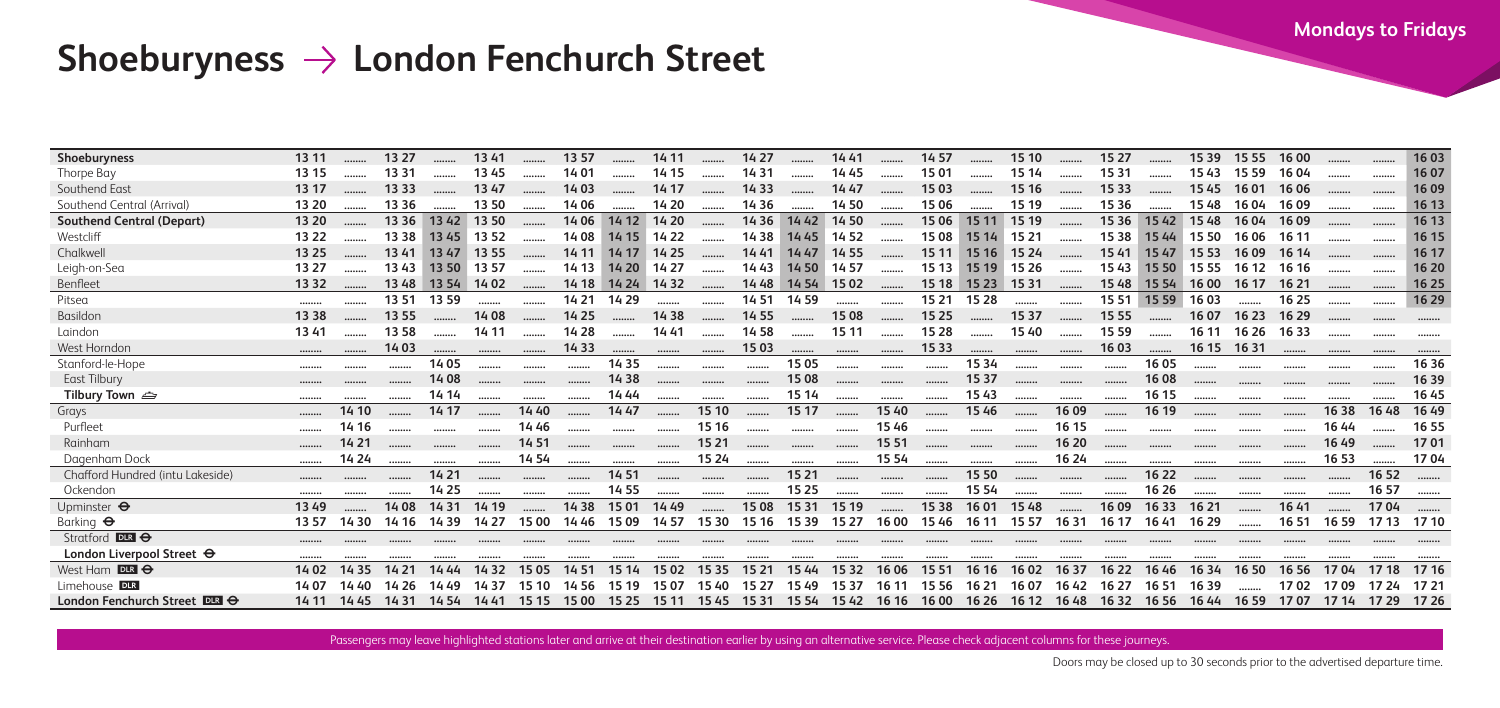| Shoeburvness                     | 16 12 | 16 18 |           |       |       | 16 40 16 49 |       |       | 16 57 |       |             | 1705        |      | 17 15       |       |       | 17 27 |       |             |       |             | 1743  |       |             | 17 59 |       |
|----------------------------------|-------|-------|-----------|-------|-------|-------------|-------|-------|-------|-------|-------------|-------------|------|-------------|-------|-------|-------|-------|-------------|-------|-------------|-------|-------|-------------|-------|-------|
| Thorpe Bay                       | 16 16 | 16 22 |           |       | 16 38 | 1644        | 16 53 |       | 1701  |       |             | 1709        |      | 17 19       |       |       | 1731  |       |             |       |             | 1747  |       |             | 1803  |       |
| Southend East                    | 16 18 | 16 24 |           |       | 1640  | 1646        | 16 55 |       | 1703  |       |             | 17 11       |      | 17 21       |       |       | 1733  |       |             |       |             | 1749  |       |             | 18 05 |       |
| Southend Central (Arrival)       | 16 21 | 16 27 |           |       | 1643  | 1649        | 16 58 |       | 1706  |       |             | 17 14       |      | 17 24       |       |       | 1736  |       |             |       |             | 17 52 |       |             | 18 08 |       |
| <b>Southend Central (Depart)</b> | 16 21 | 16 27 |           | 16 35 | 16 43 | 1649        | 16.58 |       | 1706  |       |             | 17 14       |      | 17 24 17 28 |       |       | 1736  |       |             |       | 1746        | 17.52 |       |             | 18 08 |       |
| Westcliff                        | 16 23 | 16 29 |           | 16 37 | 16 45 | 16 51       | 1700  |       | 1708  |       |             | 17 16       |      | 17 26       | 1731  |       | 1738  |       |             |       | 1748        | 1754  |       |             | 18 10 |       |
| Chalkwell                        | 16 26 | 16 32 |           | 1640  | 16 48 | 16.54       | 1703  |       | 17 11 |       |             | 17 19       |      | 17 29       | 1733  |       | 1740  |       |             |       | 17.51       | 17.57 |       |             | 18 13 |       |
| Leigh-on-Sea                     | 16 29 | 16 34 |           | 1642  | 16.51 | 16.57       | 1705  |       | 17 13 |       |             | 17 21 17 24 |      | 17 31 17 36 |       |       | 1743  |       |             | 1750  | 17 53 17 59 |       | 1806  |             | 18 15 |       |
| Benfleet                         | 16 34 | 16 39 |           | 16 47 | 16 56 | 1702        | 17 10 |       | 17 18 |       | 1.1.1.1.1   | 17 26       | 1730 | 17 36       | 1741  |       | 1747  |       |             |       | 1758        | 1804  | 18 12 |             | 18 20 |       |
| Pitsea                           |       | 1643  | 1649      | 16 51 |       | 1706        | 1715  |       | 17 21 |       | 17 25 17 29 |             |      |             | 1744  |       | 17 51 |       | 17 54       |       |             | 1807  |       |             | 18 23 |       |
| Basildon                         | 1640  | 1647  |           | 16.55 | 1702  | 17 10       | 17 19 |       | 17 25 |       |             | 1733        | 1737 | 1743        | 1748  |       | 17 55 |       |             | 17 59 | 1804        | 18 11 | 18 18 |             | 18 27 |       |
| Laindon                          | 1643  | 16 51 |           | 16 58 | 1705  | 17 13       | 17 22 |       | 17 28 |       |             | 1736        |      | 1746        | 1751  |       | 1758  |       |             |       | 1808        | 18 14 | 18 22 |             | 18 30 |       |
| West Horndon                     | 16 48 |       |           | 1703  |       | 17 18       |       |       | 1733  |       |             |             |      |             |       |       | 1803  |       |             |       |             | 18 19 |       |             | 18 35 |       |
| Stanford-le-Hope                 |       |       | 16 55     |       |       |             |       |       |       |       | 1731        |             |      |             |       |       |       |       | 1800        |       |             |       |       |             |       |       |
| East Tilbury                     |       |       | 16 59     |       |       |             |       |       |       |       | 1735        |             |      |             |       |       |       |       | 1804        |       |             |       |       |             |       |       |
| Tilbury Town $\Rightarrow$       |       |       | 1705      |       |       |             |       |       |       |       | 1741        |             |      |             |       |       |       |       | 18 10       |       |             |       |       |             |       |       |
| Grays                            |       |       | 1708      |       |       |             |       | 17 17 |       | 17 28 | 1744        |             |      |             |       | 1747  |       | 17.55 | 18 13       |       |             |       |       | 18 17       |       | 18 31 |
| Purfleet                         |       |       | 17 13     |       |       |             |       |       |       | 1734  | 1749        |             |      |             |       |       |       | 1801  | 18 19       |       |             |       |       |             |       | 1837  |
| Rainham                          |       |       | 17 18     |       |       |             |       |       |       | 1740  | 1754        |             |      |             |       |       |       | 1807  | 18 24       |       |             |       |       |             |       | 1842  |
| Dagenham Dock                    |       |       | 17 22     |       |       |             |       |       |       | 1743  | 1758        |             |      |             |       |       |       | 18 10 | 18 28       |       |             |       |       |             |       | 1846  |
| Chafford Hundred (intu Lakeside) |       |       |           |       |       |             |       | 17 21 |       |       |             |             |      |             |       | 1751  |       |       |             |       |             |       |       | 18 21       |       |       |
| Ockendon                         |       |       |           |       |       |             |       | 17 27 |       |       |             |             |      |             |       | 1757  |       |       |             |       |             |       |       | 18 28       |       |       |
| Upminster $\Theta$               | 16 53 | 16 59 |           | 1708  | 17 14 | 1725        |       | 1734  | 1738  |       |             | 1745        |      |             | 17 59 | 1805  | 18 08 |       |             | 18 12 | 18 16       | 18 24 | 18 30 | 1835        | 1840  |       |
| Barking $\Theta$                 | 1701  | 1707  | 17 28     | 1717  | 17 22 | 1734        | 1739  | 1743  | 1747  | 1750  | 1805        | 1753        |      |             | 1807  | 18 13 | 18 16 | 18 18 | 1835        |       | 18 25       | 1832  | 1839  | 1843        | 1848  | 18 52 |
| Stratford <b>DE +</b>            |       |       |           |       |       |             |       |       |       |       |             |             |      |             |       |       |       |       |             |       |             |       |       |             |       |       |
| London Liverpool Street $\Theta$ |       |       |           |       |       |             |       |       |       |       |             |             |      |             |       |       |       |       |             |       |             |       |       |             |       |       |
| West Ham $DB$ $\Theta$           | 1707  | 17 13 |           | 17 22 | 17 29 | 1740        | 1746  | 1749  | 17.52 | 1755  | 18 10       | 1758        |      | 1806        | 18 13 | 18 19 | 18 22 | 18 24 | 1840        |       | 18 30       | 1837  | 18 44 | 1848        | 18 54 | 18 58 |
| Limehouse DIR                    | 17 12 |       | 1739      | 17 27 |       |             |       | 17.54 | 17.57 |       |             | 1803        |      |             | 18 18 | 18 24 | 18 27 | 18 30 | 1845        |       | 1835        | 1842  | 18.50 | 1853        | 18.59 | 1904  |
| London Fenchurch Street DR O     | 17 17 | 17 23 | 1744 1732 |       | 1738  | 17 50       | 1755  | 1759  | 1802  | 1805  | 18 19       | 1808        |      | 18 10 18 15 | 18 23 | 18 29 | 1831  |       | 18 34 18 50 | 1837  | 18 40 18 47 |       | 18 54 | 18 58 19 04 |       | 19 08 |

Passengers may leave highlighted stations later and arrive at their destination earlier by using an alternative service. Please check adjacent columns for these journeys.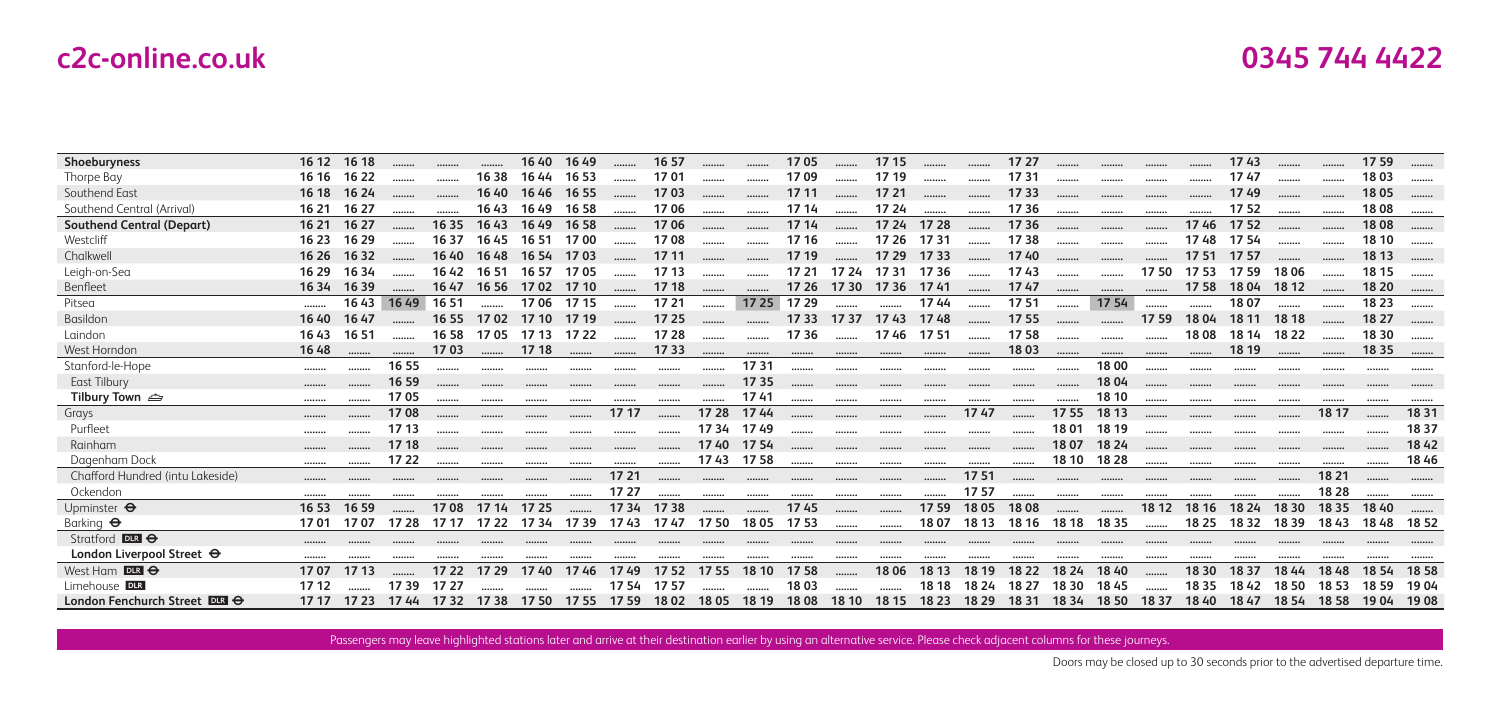### Shoeburyness  $\rightarrow$  London Fenchurch Street

| Shoeburyness                     |       |       | 18 14 |       | 18 28 | 1844  |       |       | 18.59  |       |       | 19 14 |           | 19 27  |       | 1941  | 1957              |       |       |       | 20 27                               |             | 2041                    | 20.57 |       |       |
|----------------------------------|-------|-------|-------|-------|-------|-------|-------|-------|--------|-------|-------|-------|-----------|--------|-------|-------|-------------------|-------|-------|-------|-------------------------------------|-------------|-------------------------|-------|-------|-------|
| Thorpe Bay                       |       |       | 18 18 |       | 1832  | 1848  |       |       | 1903   |       |       | 19 18 |           | 1931   |       | 1945  | 2001              |       |       |       | 20 31                               |             | 2045                    | 2101  |       |       |
| Southend East                    |       |       | 18 20 |       | 18 34 | 18.50 |       |       | 1905   |       |       | 19 20 |           | 19 3 3 |       | 1947  | 20 03             |       |       |       | 20 33                               |             | 2047                    | 21 03 |       |       |
| Southend Central (Arrival)       |       |       | 18 23 |       | 1837  | 18 53 |       |       | 1908   |       |       | 1923  |           | 19 36  |       | 1950  | 20 06             |       |       |       | 20 36                               |             | 20 50                   | 21 06 |       |       |
| <b>Southend Central (Depart)</b> |       |       | 18 23 |       | 18 37 | 18.53 |       |       | 1908   |       | 19 12 | 19 23 |           | 19 36  | 1942  | 1950  | 2006              |       | 20 12 |       | 20 36                               | 2042        | 20 50                   | 21 06 |       | 21 12 |
| Westcliff                        |       |       | 18 25 |       | 18 39 | 1855  |       |       | 19 10  |       | 19 15 | 19 25 |           | 1938   | 1945  | 19 52 | 2008              |       | 20 15 |       |                                     |             | 20 38 20 45 20 52 21 08 |       |       | 21 15 |
| Chalkwell                        |       |       | 18 28 |       | 1842  | 18.58 |       |       | 19 13  |       | 19 17 | 19 28 |           | 1941   | 1947  | 1955  | 20 11             |       | 20 17 |       | 2041                                | 2047        | 20 55                   | 21 11 |       | 21 17 |
| Leigh-on-Sea                     |       |       | 18 30 |       | 1844  | 1900  |       |       | 19 15  |       | 19 20 | 19 30 |           | 1943   | 19 50 | 19.57 | 2013              |       | 20 20 |       |                                     | 20 43 20 50 | 20 57                   | 21 13 |       | 21 20 |
| Benfleet                         |       |       | 1835  |       | 1849  | 1905  |       |       | 19 20  |       | 19 24 | 19 35 |           | 1948   | 19 54 | 20 02 | 20 18             |       | 20 24 |       | 2048                                | 20 54       | 21 02                   | 21 18 |       | 21 24 |
| Pitsea                           |       | 18 27 | 1838  | 1842  | 18 53 |       | 18 59 |       | 19 23  | 19 25 | 19 29 |       |           | 19 51  | 19 59 |       | 20 21             |       | 20 29 |       | 20 51                               | 20 59       |                         | 21 21 |       | 21 29 |
| Basildon                         |       |       | 1842  |       | 18 57 | 19 11 |       |       | 19 27  |       |       | 1941  |           | 1955   |       | 20 08 | 20 25             |       |       |       | 20 55                               |             | 21 08                   | 21 25 |       |       |
| Laindon                          |       |       | 1845  |       | 1900  | 19 14 |       |       | 19 30  |       |       | 1944  |           | 1958   |       | 20 11 | 20 28             |       |       |       | 20 58                               |             | 21 11                   | 21 28 |       |       |
| West Horndon                     |       |       | 18 50 |       | 1904  |       |       |       | 19 3 5 |       |       |       |           | 20 03  |       |       | 2033              |       |       |       | 21 03                               |             |                         | 21 33 |       |       |
| Stanford-le-Hope                 |       | 1834  |       | 1849  |       |       | 1905  |       |        |       | 1935  |       |           |        | 2005  |       |                   |       | 2035  |       |                                     | 2105        |                         |       |       | 21 35 |
| East Tilbury                     |       | 1837  |       | 18 52 |       |       | 1909  |       |        |       | 1938  |       |           |        | 20 08 |       |                   |       | 20 38 |       |                                     | 21 08       |                         |       |       | 2138  |
| Tilbury Town $\Rightarrow$       |       | 1843  |       | 1858  |       |       | 19 15 |       |        |       | 1944  |       |           |        | 20 14 |       |                   |       | 20 44 |       |                                     | 21 14       |                         |       |       | 21 44 |
| Grays                            | 1844  | 1847  |       | 1902  |       |       | 19 19 | 19 23 |        | 1942  | 1947  |       | 20 10     |        | 20 17 |       |                   | 2040  | 20 47 | 21 10 |                                     | 21 17       |                         |       | 21 43 | 21 47 |
| Purfleet                         | 18 50 |       |       | 1907  |       |       |       | 19 29 |        | 1948  |       |       | 20 16     |        |       |       |                   | 2046  |       | 21 16 |                                     |             |                         |       | 21 49 |       |
| Rainham                          | 18.56 |       |       | 19 12 |       |       |       | 19 34 |        | 1953  |       |       | 20 21     |        |       |       |                   | 20 51 |       | 21 21 |                                     |             |                         |       | 21 54 |       |
| Dagenham Dock                    | 1900  |       |       | 19 16 |       |       |       | 19 37 |        | 19 56 |       |       | 20 24     |        |       |       |                   | 20 54 |       | 21 24 |                                     |             |                         |       | 21 58 |       |
| Chafford Hundred (intu Lakeside) |       | 1851  |       |       |       |       | 19 22 |       |        |       | 19 51 |       |           |        | 20 21 |       |                   |       | 20 51 |       |                                     | 21 21       |                         |       |       | 21 51 |
| Ockendon                         |       | 18 57 |       |       |       |       | 19 26 |       |        |       | 19 55 |       |           |        | 20 25 |       |                   |       | 20 55 |       |                                     | 21 25       |                         |       |       | 21 55 |
| Upminster $\Theta$               |       | 1904  | 18 55 |       | 1909  | 19 22 | 19 33 |       | 1940   |       | 20 01 | 1952  |           | 20 08  | 20 31 | 20 19 | 20 38             |       | 2101  |       | 21 08                               | 2131        | 21 19                   | 21 38 |       | 2201  |
| Barking $\Theta$                 | 1907  | 19 12 | 1903  | 19 22 | 19 17 | 19 30 | 1941  | 1943  | 1948   | 20 03 | 20 10 | 20 00 | 20 30     | 20 16  | 2039  | 20 27 | 20 46             | 21 00 | 2109  | 21 30 | 21 16                               | 2139        | 21 27                   | 2146  | 2205  | 2209  |
| Stratford <b>DR</b> $\Theta$     |       |       |       |       |       |       |       |       |        |       |       |       |           |        |       |       |                   |       |       |       |                                     |             |                         |       |       |       |
| London Liverpool Street $\Theta$ |       |       |       |       |       |       |       |       |        |       |       |       |           |        |       |       |                   |       |       |       |                                     |             |                         |       |       |       |
| West Ham <b>DIR</b> $\Theta$     | 19 12 | 19 17 | 1908  | 19 27 | 19 22 | 19 35 | 1946  | 1949  | 19 53  | 2008  | 2015  | 20 05 | 2035      | 20 22  | 2044  | 20 32 | 2051              | 2105  | 21 14 | 21 35 | 21 21                               | 21 44       | 21 32                   | 2151  | 22 10 | 22 14 |
| Limehouse DIR                    | 19 18 | 19 22 | 19 13 | 19 32 | 19 27 |       | 19 51 | 1954  | 1958   | 2013  | 20 20 | 20 10 | 2040      | 2027   | 2049  | 2037  | 20 56             | 21 10 | 21 19 | 2140  | 21 26                               | 2149        | 21 37                   | 21.56 | 22 15 | 22 19 |
| London Fenchurch Street DR O     | 19 24 | 19 27 | 19 18 | 19 38 | 1932  | 1945  | 1956  | 1959  | 20 04  | 20 19 | 20 24 | 20 14 | 2044 2031 |        |       |       | 20 54 20 41 21 00 |       |       |       | 21 14 21 24 21 45 21 30 21 54 21 41 |             |                         | 22 00 | 22 19 | 22 24 |

Passengers may leave highlighted stations later and arrive at their destination earlier by using an alternative service. Please check adjacent columns for these journeys.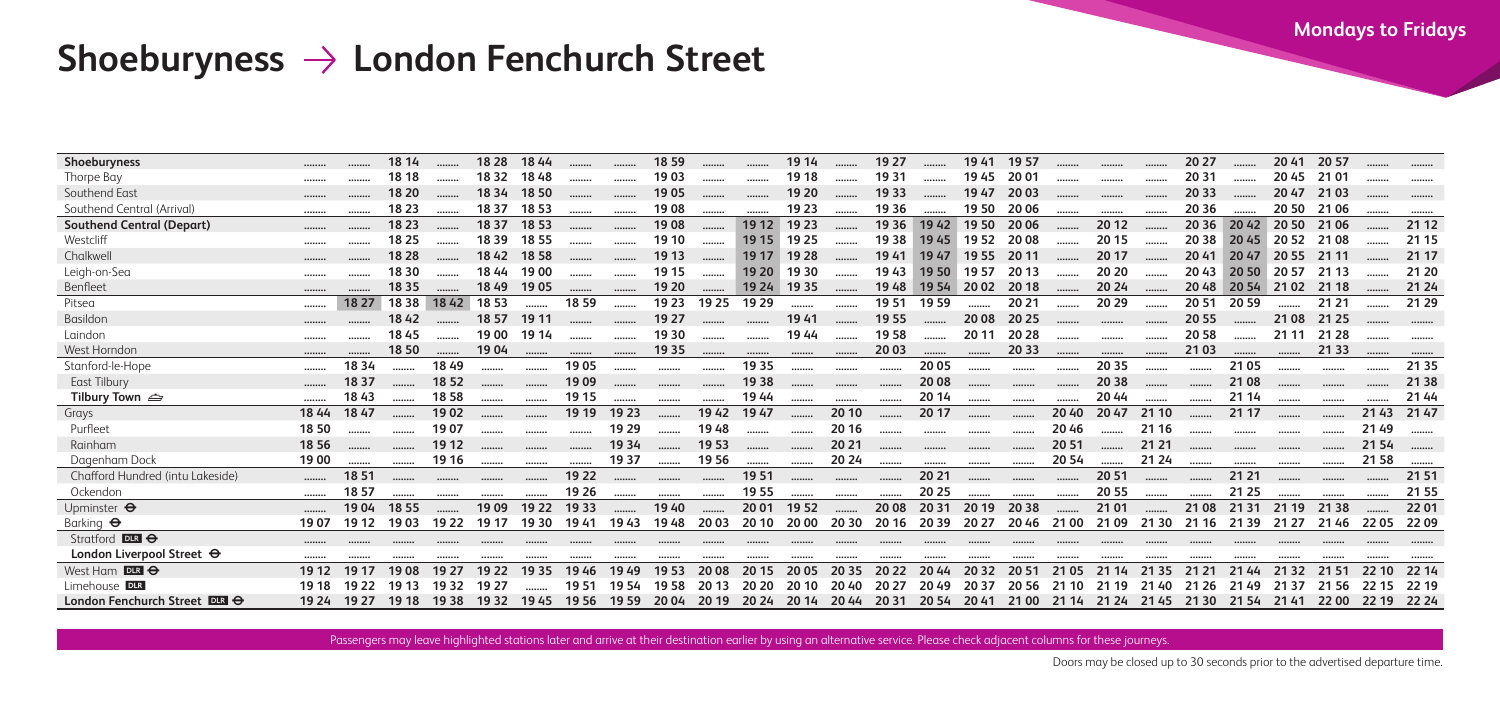| Shoeburyness                     |       | 21 27 |                         |                          | 2141 2157                                                                           |                          | $\cdots$ | 22 27             |             |           | 22 57       |          |             | 23 27    |  |
|----------------------------------|-------|-------|-------------------------|--------------------------|-------------------------------------------------------------------------------------|--------------------------|----------|-------------------|-------------|-----------|-------------|----------|-------------|----------|--|
| Thorpe Bay                       |       | 2131  |                         | 2145                     | 2201                                                                                |                          |          | 22 31             |             |           | 23 01       |          |             | 23 31    |  |
| Southend East                    |       | 21 33 | 1.1.1.1.1.1             | 21 47                    | 22 03                                                                               |                          |          | 22 33             |             |           | 23 03       |          |             | 23 33    |  |
| Southend Central (Arrival)       |       | 21 36 |                         | 2150                     | 22 06                                                                               |                          |          | 22 36             |             |           | 23 06       |          |             | 23 36    |  |
| <b>Southend Central (Depart)</b> |       | 21 36 | 21 42 21 50             |                          | 22 06                                                                               |                          | 22 12    | 22 36             |             | 2242      | 23 06       |          | 23 12 23 36 |          |  |
| Westcliff                        |       |       | 21 38 21 45 21 52 22 08 |                          |                                                                                     |                          |          | 22 15 22 38       |             | 2245      | 23 08       |          | 23 15 23 38 |          |  |
| Chalkwell                        |       |       | 21 41 21 47 21 55 22 11 |                          |                                                                                     | $\overline{\phantom{a}}$ | 22 17    | 2241              |             | 22.47     | 23 11       |          | 23 17 23 41 |          |  |
| Leigh-on-Sea                     |       |       | 21 43 21 50 21 57 22 13 |                          |                                                                                     |                          |          | 22 20 22 43       | .           | 22.50     | 23 13       |          | 23 20 23 43 |          |  |
| Benfleet                         |       |       | 21 48 21 54 22 02       |                          | 22 18                                                                               |                          |          | 22 24 22 48       | $\cdots$    | 22 54     | 23 18       |          | 23 24 23 48 |          |  |
| Pitsea                           |       |       | 21 51 21 59             |                          | 22 21                                                                               |                          | 22 29    | 22 51             |             | 22 59     | 23 21       |          | 23 29 23 51 |          |  |
| Basildon                         |       | 21 55 | 1.1.1.1.1.1             | 2208                     | 22 25                                                                               |                          |          | 22 55             |             |           | 23 25       |          | $\cdots$    | 23 55    |  |
| Laindon                          |       | 21 58 |                         | 22 11                    | 22 28                                                                               |                          |          | 22 58             |             | 1.1.1.1.1 | 23 28       |          |             | 23 58    |  |
| West Horndon                     |       | 2203  |                         | $\overline{\phantom{a}}$ | 22 33                                                                               |                          |          | 23 03             | .           |           | 23 33       |          | 0003        |          |  |
| Stanford-le-Hope                 |       |       | 2205                    |                          |                                                                                     |                          | 22 35    |                   |             | 23 05     |             |          | 23 35       |          |  |
| East Tilbury                     |       |       | 2208                    |                          |                                                                                     |                          | 22 38    |                   | .           | 23 08     |             | $\cdots$ | 23 38       | .        |  |
| Tilbury Town <del></del>         |       |       | 22 14                   |                          |                                                                                     |                          | 22 44    |                   |             | 23 14     |             |          | 23 44       |          |  |
| Grays                            | 22 10 |       | 22 17                   |                          |                                                                                     | 22 40 22 47              |          | 1.1.1.1.1         | 23 10 23 17 |           |             | 23 39    | 2347        |          |  |
| Purfleet                         | 22 16 |       |                         |                          |                                                                                     | 2246                     |          |                   | 23 16       |           |             | 2345     |             |          |  |
| Rainham                          | 22 21 |       |                         |                          |                                                                                     | 22 51                    |          |                   | 23 21       |           |             | 23 50    |             |          |  |
| Dagenham Dock                    | 22 24 |       |                         |                          |                                                                                     | 22 54                    |          |                   |             |           |             | 23 54    |             |          |  |
| Chafford Hundred (intu Lakeside) |       |       | 22 21                   |                          |                                                                                     |                          | 22 51    | 1.1.1.1.1         |             | 23 21     | $\cdots$    |          | 23 51       | $\cdots$ |  |
| Ockendon                         |       |       | 22 25                   |                          |                                                                                     |                          | 22 55    |                   |             | 23 25     |             | .        | 23 55       |          |  |
| Upminster $\Theta$               |       | 2208  | 22 31                   | 22 19                    | 22 38                                                                               |                          | 23 01    | 23 08             | .           | 23 31     | 23 38       |          | 00 01       | 00 08    |  |
| Barking $\Theta$                 | 22 30 | 22 16 | 22 39 22 27             |                          | 22 46 23 00 23 09                                                                   |                          |          | 23 16 23 30       |             | 23 39     | 23 46 23 59 |          | 00 09 00 16 |          |  |
| Stratford <b>DR</b> $\Theta$     |       |       |                         |                          |                                                                                     |                          |          |                   |             |           |             |          |             |          |  |
| London Liverpool Street $\Theta$ |       |       |                         |                          |                                                                                     |                          |          |                   |             |           |             |          |             |          |  |
| West Ham $DB$ $\Theta$           | 22 35 | 22 21 |                         | 22 44 22 32              | 22.51                                                                               | 23 05                    | 23 14    | 23 21             | 23 35       | 23 44     | 23 51       | 00 05    | 00 14 00 21 |          |  |
| Limehouse DIR                    | 2240  | 22 26 |                         | 2249 2237                | 22 56 23 10                                                                         |                          | 23 19    | 23 26 23 40 23 49 |             |           | 23 56 00 10 |          | 00 19 00 26 |          |  |
| London Fenchurch Street EE O     |       |       |                         |                          | 22 45 22 31 22 54 22 41 23 00 23 14 23 24 23 30 23 45 23 54 00 01 00 15 00 24 00 32 |                          |          |                   |             |           |             |          |             |          |  |

Passengers may leave highlighted stations later and arrive at their destination earlier by using an alternative service. Please check adjacent columns for these journeys.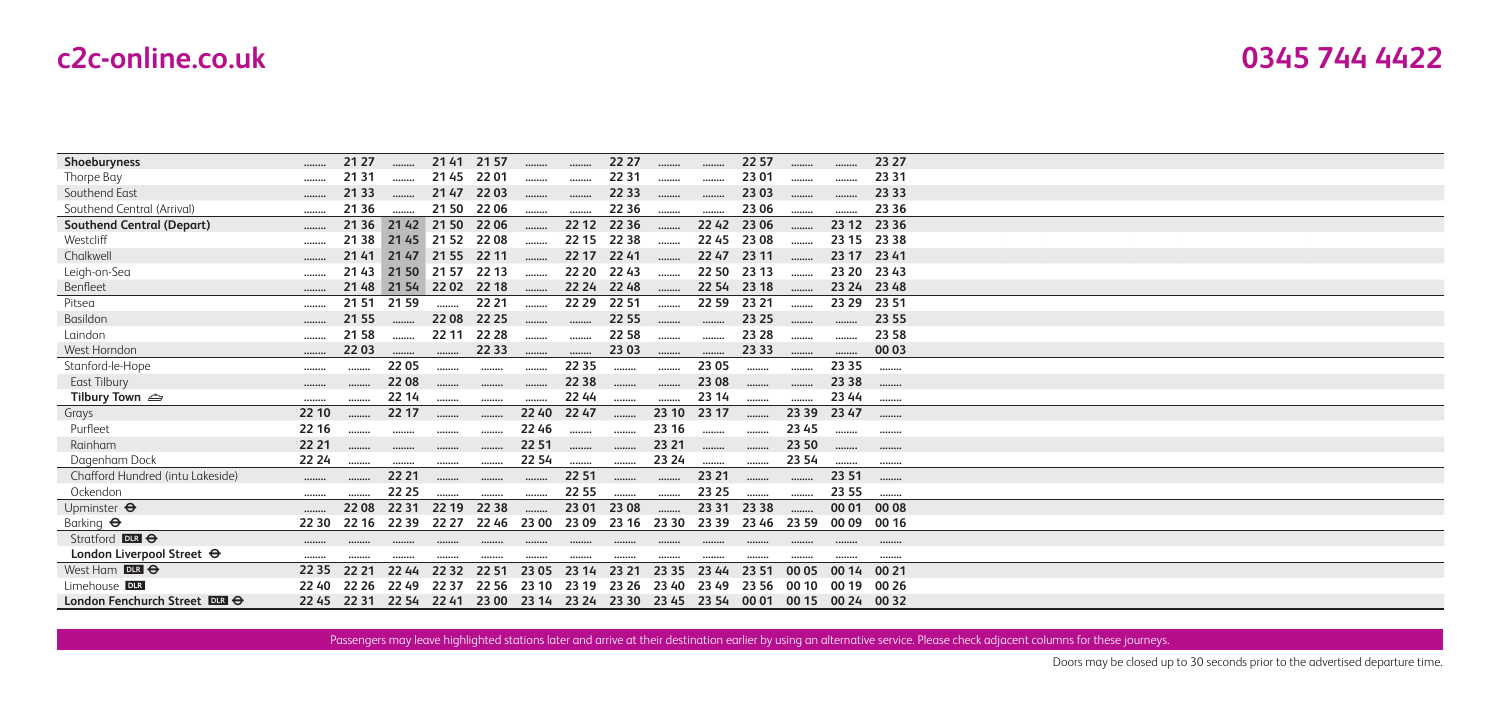# *Saturdays* **Shoeburyness London Fenchurch Street**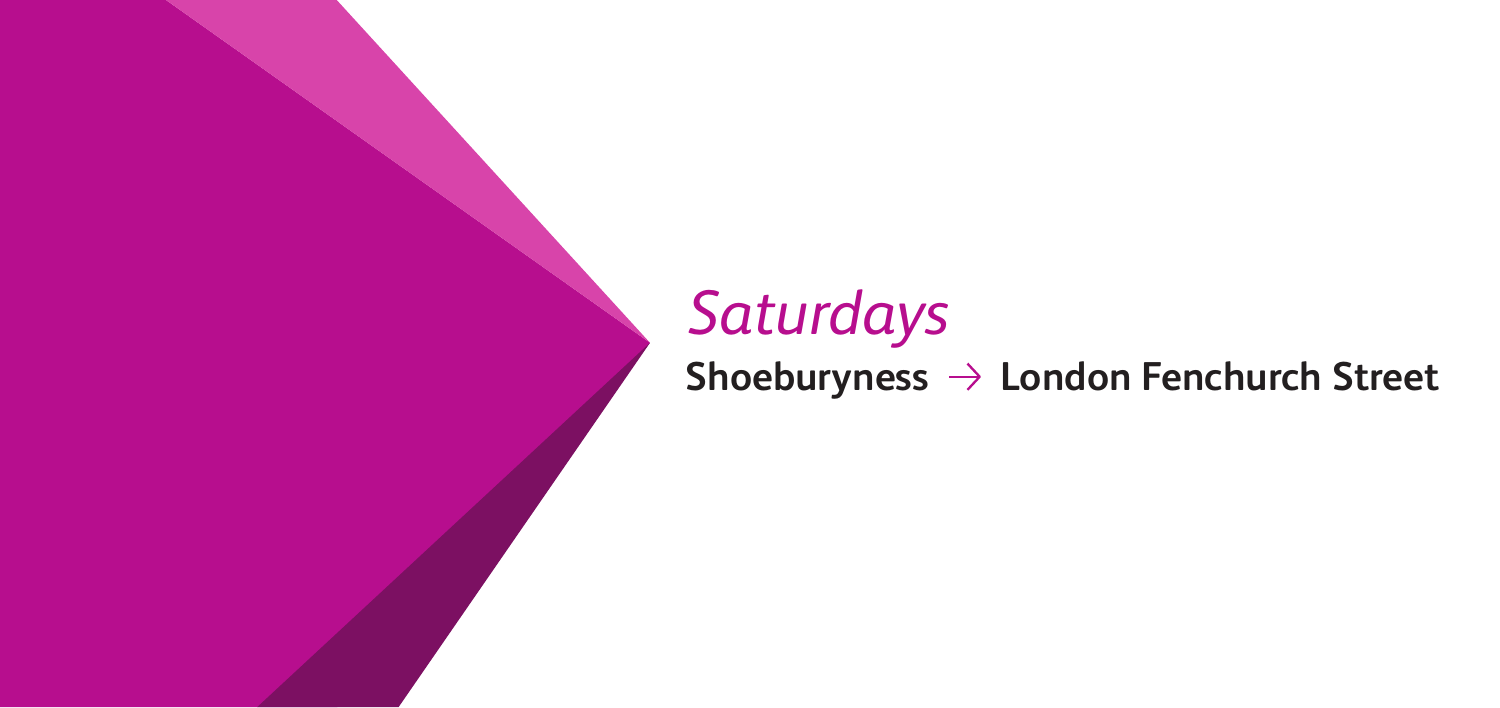|  | 0345 744 4422 |
|--|---------------|
|--|---------------|

| Shoeburvness                     | 06 13 06 39  06 43<br>07 09 07 13 07 22 07 31 07 39<br>08 13 08 22<br>05 13 05 39<br>$05430609$<br>07 43 07 52 08 09<br>04 25 04 43 05 09                                                  | 18 31 18 39<br>18 43 18 52     |
|----------------------------------|--------------------------------------------------------------------------------------------------------------------------------------------------------------------------------------------|--------------------------------|
| Thorpe Bay                       | 06 17 06 43<br>$\frac{1}{2}$ 06.47<br>07 13 07 17 07 26 07 35 07 43<br>05 17 05 43<br>05 47 06 13<br>07 47 07 56 08 13<br>04 29 04 47 05 13<br>08 17 08 26<br>                             | 18 35 18 43<br>18 47 18 56     |
| Southend East                    | $m = 0649$<br>07 15 07 19 07 28 07 37 07 45<br>05 19 05 45<br>05 49 06 15<br>06 19 06 45<br>07 49 07 58 08 15<br>04 31 04 49 05 15<br>08 19 08 28                                          | 18 37 18 45<br>18 49 18 58     |
| Southend Central (Arrival)       | $10652$ $1001$<br>05 52 06 18<br>06 22 06 48<br>07 18 07 22 07 31 07 40 07 48<br>05 22 05 48<br>07 52 08 01 08 18<br>08 22 08 31<br>04 34 04 52 05 18                                      | 18 40 18 48<br>18 52 19 01     |
| <b>Southend Central (Depart)</b> | 06 52<br>05 52 06 18<br>06 22 06 48<br>05 22 05 48<br>07 18 07 22 07 31 07 40 07 48<br>07 52 08 01 08 18<br>08 22 08 31<br>04 14 04 34 04 52 05 18                                         | 18 40 18 48<br>18 52 19 01     |
| Westcliff                        | $\sim$ 06.54 $\sim$<br>05 54 06 20<br>06 24 06 50<br>05 24 05 50<br>07 20 07 24 07 33 07 42 07 50<br>07 54 08 03 08 20<br>08 24 08 33<br>04 16 04 36 04 54 05 20<br>$\cdots$               | 18 42 18 50<br>18 54 19 03<br> |
| Chalkwell                        | $\ldots$ 06 57 $\ldots$ 07 23 07 27 07 36 07 45 07 53<br>05 57 06 23<br>06 27 06 53<br>$\ldots$ 05 27 05 53<br>07 57 08 06 08 23<br>08 27 08 36<br>04 18 04 39 04 57 05 23<br>$\cdots$<br> | 18 45 18 53  18 57 19 06       |
| Leigh-on-Sea                     | 06 00 06 26<br>06 30 06 56  07 00  07 26 07 30 07 38 07 48 07 56<br>08 00 08 08 08 26<br>04 21 04 41 05 00 05 26<br>05 30 05 56<br>08 30 08 38                                             | 18 48 18 56<br>19 00 19 08     |
| Benfleet                         | 06 05 06 31  06 35 07 01  07 05  07 31 07 35 07 43 07 53 08 01<br>$\ldots$ 0535 0601 $\ldots$<br>08 05 08 13 08 31<br>08 35 08 43<br>04 25 04 46 05 05 05 31                               | 18 53 19 01  19 05 19 13       |
| Pitsea                           | 06 10 06 34<br>06 40 07 04  07 10  07 34 07 40<br>08 04<br>04 30 04 49 05 10 05 34  05 40 06 04<br>08 10 08 34<br>08 40<br>$\cdots$<br>$\cdots$                                            | 1904  1910                     |
| Basildon                         | 07 08    07 38  07 49<br>08 08<br>08 19 08 38<br>08 49<br>$m = 0453$<br>                                                                                                                   | 1908                           |
| Laindon                          | 06 42   07 12   07 42  07 52<br>08 12<br>08 22 08 42<br>08 52<br>04 56<br>0542<br>and<br>$\cdots$<br>$\cdots$<br>                                                                          | 19 12<br>1922                  |
| West Horndon                     | at the<br>$\cdots$ $\cdots$ 06.46<br>07 46<br>08 16<br>08 46<br>0546                                                                                                                       | 1916                           |
| Stanford-le-Hope                 | same<br>08 16<br>08 46<br>04 36<br>time                                                                                                                                                    | 19 16                          |
| East Tilbury                     | 06 50   07 20   07 50<br>05 20<br>08 50<br><br><br>past                                                                                                                                    | 19 20                          |
| Tilbury Town $\Rightarrow$       | 05 56   06 26   06 56   07 26  07 56<br>08 56<br>05 26<br>04 45<br>each                                                                                                                    | 19 26                          |
| Gravs                            | 07 25 07 30 07 55  08 00<br>06 25 06 30<br>06 55 07 00<br>08 25 08 30<br>05 55 06 00<br>08 55 09 00<br>05 30<br>04 49<br><br>hour<br><br>                                                  | 19 25 19 30                    |
| Purfleet                         | 06 31<br>09 01<br>until*<br>$\cdots$<br>06 01<br>.                                                                                                                                         | 1931                           |
| Rainham                          | 07 36  08 06<br>08 36<br>09 06<br>06 06<br>06 36<br>07 06<br><br><br>.                                                                                                                     | 19 36                          |
| Dagenham Dock                    | 08 39<br>0709<br>07 39  08 09<br>09 09<br>06 09<br>06 39<br><br>$\cdots$                                                                                                                   | 1939                           |
| Chafford Hundred (intu Lakeside) | 08 04<br>06 04   06 34   07 04<br>07 34<br>08 34<br>09 04<br>05 34<br>04 52<br>-------- -------- --------                                                                                  | 19 34                          |
| Ockendon                         | 06 08   06 38   07 08   07 38<br>08 08<br>09 08<br>04 56<br>0538<br><br>                                                                                                                   | 19 38                          |
| Upminster $\Theta$               | 06 44 06 52<br>07 44  07 52 08 14 08 00<br>08 22<br>06 14 06 22<br>07 14 07 22<br>08 44 08 30 08 52<br>05 03 05 06 05 44 05 52<br>09 14 09 00                                              | 19 22  19 44 19 30             |
| Barking $\Theta$                 | 05 11 05 14 05 53 06 00 06 15 06 23 06 30 06 45 06 53 07 00 07 15 07 23 07 30 07 45 07 53 08 15 08 00 08 23 08 10<br>08 30 08 45 08 53 08 40 09 00 09 15 09 23 09 10                       | 19 30 19 45 19 53 19 40        |
| Stratford <b>DIR</b> $\Theta$    | 08 22<br>09 22<br>08.52<br>المسترد المسترد المسترد المسترد المسترد المسترد المسترد المسترد المسترد المسترد المسترد المسترد المسترد المسترد                                                 |                                |
| London Liverpool Street $\Theta$ | $\ldots$ 08 31<br>09 01       09 31                                                                                                                                                        | 2001                           |
| West Ham <b>DIR &amp;</b>        | 05 16 05 19 05 58 06 06 06 20 06 28 06 36 06 50 06 58 07 06 07 20 07 28 07 36 07 50 07 58 08 20 08 06 08 28<br>08 17 08 36 08 50 08 58<br>09 06 09 20 09 28                                | 19 17 19 36 19 50 19 58        |
| Limehouse <b>DLR</b>             | 08 41 08 55 09 03<br>06 55 07 03 07 11 07 25 07 33 07 41 07 55 08 03 08 25 08 11 08 33<br>09 11 09 25 09 33<br>05 21 05 24 06 03 06 11 06 25 06 33 06 41<br>1.1.1.1.1                      | 1941 1955 2003                 |
| London Fenchurch Street ELRI O   | 05 28 05 30 06 09 06 16 06 30 06 39 06 46 07 01 07 09 07 16 07 31 07 39 07 46 08 01 08 09 08 31 08 16 08 39  08 27 08 46 09 01 09 09  09 16 09 31 09 39                                    | 19 27 19 46 20 01 20 09        |

Passengers may leave highlighted stations later and arrive at their destination earlier by using an alternative service. Please check adjacent columns for these journeys.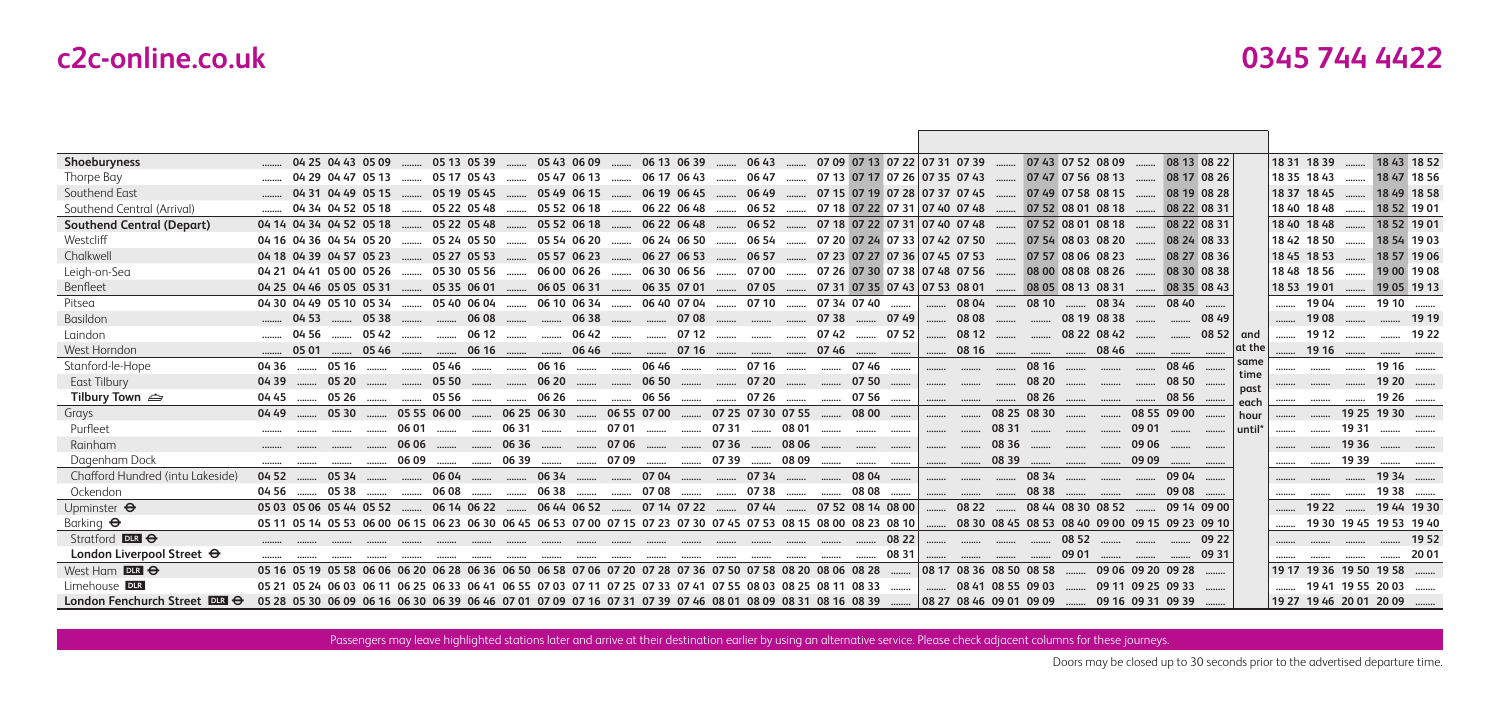#### Shoeburyness  $\rightarrow$  London Fenchurch Street

| Shoeburvness                                                                                                                                                     | 1909                                                                                                                                                                                                                   |                | 19 13 19 22 19 39        |                   |          |       |       | 1943 1952 2009    |                               |      | 20 13 20 22 20 39 |  | 20 43 20 52 21 09 |  |                           |       | 21 13 21 22 21 39                                                                                    |          | 21 43 21 52 22 09 |  |                   | 22 13 22 22 22 39 |  |  | 22 43 23 09 23 29 23 33                                                                                             |  |
|------------------------------------------------------------------------------------------------------------------------------------------------------------------|------------------------------------------------------------------------------------------------------------------------------------------------------------------------------------------------------------------------|----------------|--------------------------|-------------------|----------|-------|-------|-------------------|-------------------------------|------|-------------------|--|-------------------|--|---------------------------|-------|------------------------------------------------------------------------------------------------------|----------|-------------------|--|-------------------|-------------------|--|--|---------------------------------------------------------------------------------------------------------------------|--|
| Thorpe Bay                                                                                                                                                       | 19 13                                                                                                                                                                                                                  |                | 19 17 19 26 19 43        |                   |          |       |       | 19 47 19 56 20 13 |                               |      | 20 17 20 26 20 43 |  | 20 47 20 56 21 13 |  |                           |       | 21 17 21 26 21 43  21 47 21 56 22 13                                                                 |          |                   |  |                   |                   |  |  | 22 17 22 26 22 43  22 47 23 13 23 33 23 37                                                                          |  |
| Southend East                                                                                                                                                    | 19 15                                                                                                                                                                                                                  |                | 19 19 19 28 19 45        |                   |          |       |       | 1949 1958 2015    |                               |      |                   |  |                   |  |                           |       | 20 19 20 28 20 45 20 49 20 58 21 15 21 19 21 28 21 45 22 49 21 58 22 15 20 40                        |          |                   |  |                   | 22 19 22 28 22 45 |  |  | 22 49 23 15 23 35 23 39                                                                                             |  |
| Southend Central (Arrival)                                                                                                                                       | 19 18                                                                                                                                                                                                                  |                | 19 22 19 31 19 48        |                   |          |       |       | 19 52 20 01 20 18 |                               |      |                   |  |                   |  |                           |       | 20 22 20 31 20 48  20 52 21 01 21 18  21 22 21 31 21 48  21 52 22 01 22 18                           |          |                   |  |                   | 22 22 22 31 22 48 |  |  | 22 52 23 18 23 38 23 42                                                                                             |  |
| <b>Southend Central (Depart)</b>                                                                                                                                 | 19 18                                                                                                                                                                                                                  |                | 19 22 19 31 19 48        |                   |          |       |       |                   |                               |      |                   |  |                   |  |                           |       | 1952 2001 2018  2022 2031 2048  2052 2101 2118  2122 2131 2148  2152 2201 2218                       |          |                   |  |                   |                   |  |  | 22 22 22 31 22 48  22 52 23 18 23 38 23 42                                                                          |  |
| Westcliff                                                                                                                                                        | 19 20                                                                                                                                                                                                                  |                | 19 24 19 33 19 50        |                   |          |       |       | 19 54 20 03 20 20 |                               |      | 20 24 20 33 20 50 |  | 20 54 21 03 21 20 |  |                           |       | 21 24 21 33 21 50                                                                                    |          | 21 54 22 03 22 20 |  |                   | 22 24 22 33 22 50 |  |  | 22 54 23 20 23 40 23 44                                                                                             |  |
| Chalkwell                                                                                                                                                        | 19 23                                                                                                                                                                                                                  |                | 19 27 19 36 19 53        |                   |          |       |       | 19 57 20 06 20 23 |                               |      | 20 27 20 36 20 53 |  | 20 57 21 06 21 23 |  |                           |       | 21 27 21 36 21 53  21 57 22 06 22 23                                                                 |          |                   |  |                   | 22 27 22 36 22 53 |  |  | 22 57 23 23 23 43 23 47                                                                                             |  |
| Leigh-on-Sea                                                                                                                                                     | 19 26                                                                                                                                                                                                                  |                | 19 30 19 38 19 56        |                   |          |       |       | 20 00 20 08 20 26 |                               |      |                   |  |                   |  |                           |       | 20 30 20 38 20 56  21 00 21 08 21 26  21 30 21 38 21 56  22 00 22 08 22 26                           |          |                   |  |                   |                   |  |  | 22 30 22 38 22 56  23 00 23 26 23 46 23 50                                                                          |  |
| Benfleet                                                                                                                                                         |                                                                                                                                                                                                                        | 1935 1943 2001 |                          |                   |          |       |       |                   |                               |      |                   |  |                   |  |                           |       |                                                                                                      |          |                   |  |                   |                   |  |  | 2005 2013 2031  2035 2043 2101  2105 2113 2131  2135 2143 2201  2205 2213 2231  2235 2243 2301  2305 2331 2351 2351 |  |
| Pitsea                                                                                                                                                           | 1934                                                                                                                                                                                                                   |                |                          |                   |          |       |       |                   |                               |      |                   |  |                   |  |                           |       |                                                                                                      |          |                   |  |                   |                   |  |  |                                                                                                                     |  |
| Basildon                                                                                                                                                         | 1938                                                                                                                                                                                                                   |                |                          |                   |          |       |       |                   |                               |      |                   |  |                   |  |                           |       |                                                                                                      |          |                   |  |                   |                   |  |  |                                                                                                                     |  |
| Laindon                                                                                                                                                          | 1942                                                                                                                                                                                                                   |                |                          | 19 52 20 12       | $\cdots$ |       |       | 20 22 20 42       |                               |      |                   |  |                   |  | 20 52 21 12   21 22 21 42 |       | 21 52 22 12                                                                                          |          | 22 22 22 42       |  |                   | 22 52 23 12       |  |  | 23 42 00 01                                                                                                         |  |
| West Horndon                                                                                                                                                     | 1946                                                                                                                                                                                                                   |                |                          |                   |          |       |       |                   |                               |      |                   |  |                   |  |                           |       |                                                                                                      |          |                   |  |                   |                   |  |  |                                                                                                                     |  |
| Stanford-le-Hope                                                                                                                                                 |                                                                                                                                                                                                                        | 1946           |                          | $\cdots$          |          |       |       |                   |                               |      |                   |  |                   |  |                           |       |                                                                                                      |          |                   |  |                   |                   |  |  |                                                                                                                     |  |
| East Tilbury                                                                                                                                                     |                                                                                                                                                                                                                        | 19.50          |                          |                   |          |       |       |                   |                               |      |                   |  |                   |  |                           |       |                                                                                                      |          |                   |  |                   |                   |  |  | 23 20 \ 00 09                                                                                                       |  |
| Tilbury Town <del>△</del>                                                                                                                                        |                                                                                                                                                                                                                        |                |                          |                   |          | 20 26 |       |                   |                               |      |                   |  |                   |  |                           |       |                                                                                                      |          |                   |  |                   |                   |  |  |                                                                                                                     |  |
| Grays                                                                                                                                                            |                                                                                                                                                                                                                        | 19 55 20 00    |                          | $\cdots$          |          |       |       |                   |                               |      |                   |  |                   |  |                           |       |                                                                                                      |          |                   |  | 22 55 23 00       |                   |  |  |                                                                                                                     |  |
| Purfleet                                                                                                                                                         | 20 01                                                                                                                                                                                                                  |                |                          |                   |          |       |       |                   |                               |      |                   |  |                   |  |                           |       |                                                                                                      |          |                   |  |                   |                   |  |  |                                                                                                                     |  |
| Rainham                                                                                                                                                          | 2006                                                                                                                                                                                                                   |                |                          |                   |          |       |       |                   |                               |      |                   |  |                   |  |                           |       |                                                                                                      |          |                   |  |                   |                   |  |  |                                                                                                                     |  |
| Dagenham Dock                                                                                                                                                    | 20.09                                                                                                                                                                                                                  |                | -------- ------- ------- |                   |          | 20 39 |       |                   |                               |      |                   |  |                   |  |                           |       |                                                                                                      |          |                   |  |                   |                   |  |  |                                                                                                                     |  |
| Chafford Hundred (intu Lakeside)                                                                                                                                 |                                                                                                                                                                                                                        |                |                          |                   |          |       |       |                   |                               |      |                   |  |                   |  |                           |       |                                                                                                      |          |                   |  |                   |                   |  |  |                                                                                                                     |  |
| Ockendon                                                                                                                                                         |                                                                                                                                                                                                                        |                |                          |                   |          |       |       |                   |                               |      |                   |  |                   |  |                           |       |                                                                                                      |          |                   |  |                   |                   |  |  |                                                                                                                     |  |
| Upminster $\Theta$                                                                                                                                               |                                                                                                                                                                                                                        |                |                          |                   |          |       |       |                   |                               |      |                   |  |                   |  |                           |       |                                                                                                      |          |                   |  |                   |                   |  |  |                                                                                                                     |  |
| Barking $\Theta$                                                                                                                                                 | 20 00 20 23 20 30 23 20 10 20 30 20 45 20 53 20 40 21 00 21 15 21 23 21 10 21 30 21 45 21 53 21 40 22 00 22 15 22 32 21 0 22 30 22 45 22 53 22 40 23 00 23 15 23 23 09 23 30 23 45 23 30 23 45 23 53 23 59 00 20 00 43 |                |                          |                   |          |       |       |                   |                               |      |                   |  |                   |  |                           |       |                                                                                                      |          |                   |  |                   |                   |  |  |                                                                                                                     |  |
| Stratford <b>DIG +</b>                                                                                                                                           |                                                                                                                                                                                                                        |                |                          |                   |          |       |       |                   |                               |      |                   |  |                   |  |                           |       |                                                                                                      |          |                   |  |                   |                   |  |  |                                                                                                                     |  |
| London Liverpool Street $\Theta$                                                                                                                                 |                                                                                                                                                                                                                        |                |                          |                   |          |       | 21 01 |                   | $\ldots \ldots \ldots \ldots$ | 2131 |                   |  |                   |  | 22 01                     | 22 31 |                                                                                                      | $\cdots$ | 23 01             |  |                   |                   |  |  |                                                                                                                     |  |
| West Ham $DB$ $\Theta$                                                                                                                                           | 20 06 20 20 20 28                                                                                                                                                                                                      |                |                          | 20 36 20 50 20 58 |          |       |       | 21 06 21 20 21 28 |                               |      |                   |  |                   |  |                           |       | 21 36 21 50 21 58 12 20 6 22 20 22 28 12 23 24 25 27 28 27 36 22 58 12 28 28 27 58 27 58 27 58 27 58 |          |                   |  |                   |                   |  |  | 23 06 23 20 23 28  23 36 23 50 23 58 00 06 00 25                                                                    |  |
| Limehouse DIR                                                                                                                                                    | 20 11 20 25 20 33                                                                                                                                                                                                      |                |                          | 2041 2055 2103    |          |       |       | 21 11 21 25 21 33 |                               |      | 21 41 21 55 22 03 |  |                   |  | 22 11 22 25 22 33         |       | 22 41 22 55 23 03                                                                                    |          |                   |  | 23 11 23 25 23 33 |                   |  |  | 23 41 23 55 00 03 00 11 00 30                                                                                       |  |
| London Fenchurch Street DXI+ → 12016 2031 2039  2046 2101 2109  2116 2131 2139  2146 2201 2209  2216 2231 2239  2246 2301 2309  2346 2331 2339  2346 0002 0010 0 |                                                                                                                                                                                                                        |                |                          |                   |          |       |       |                   |                               |      |                   |  |                   |  |                           |       |                                                                                                      |          |                   |  |                   |                   |  |  |                                                                                                                     |  |

Passengers may leave highlighted stations later and arrive at their destination earlier by using an alternative service. Please check adjacent columns for these journeys.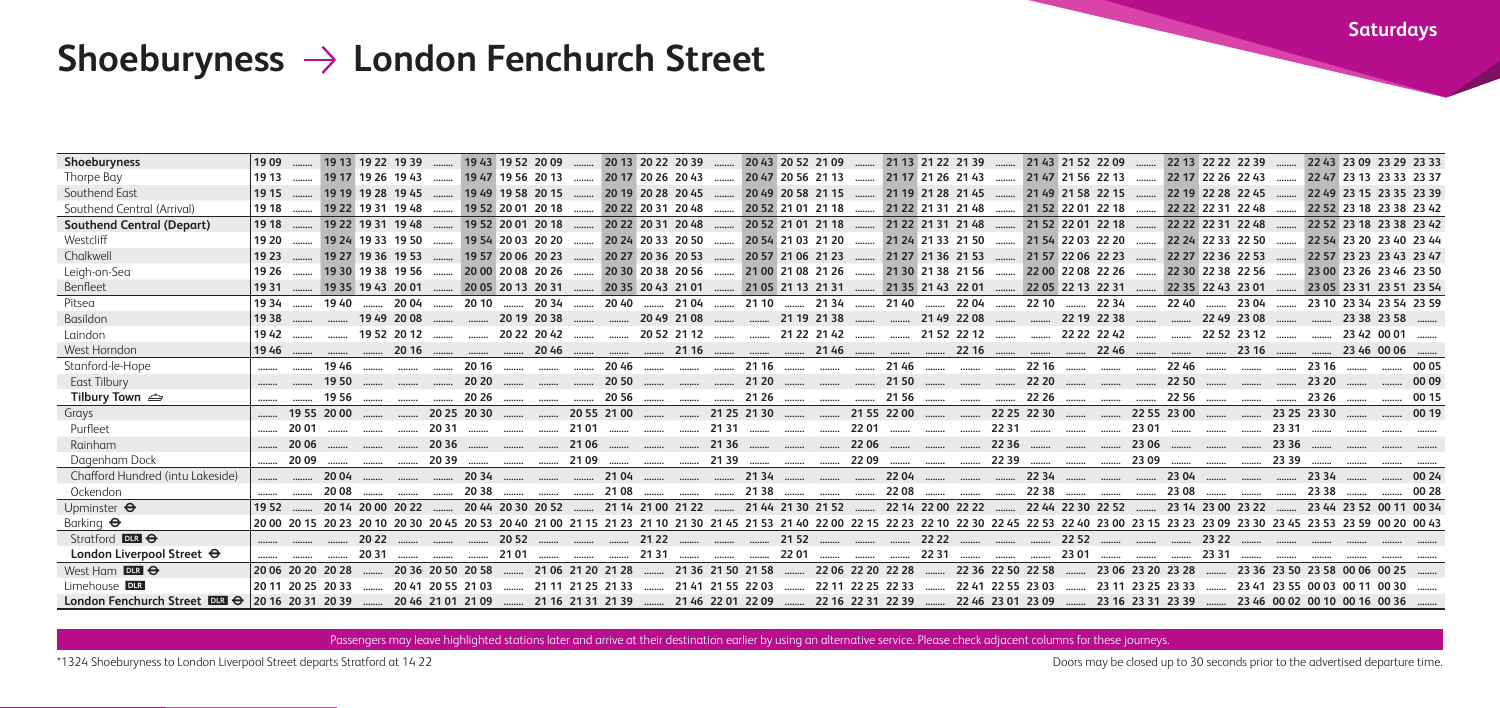# *Sundays* **Shoeburyness London Fenchurch Street**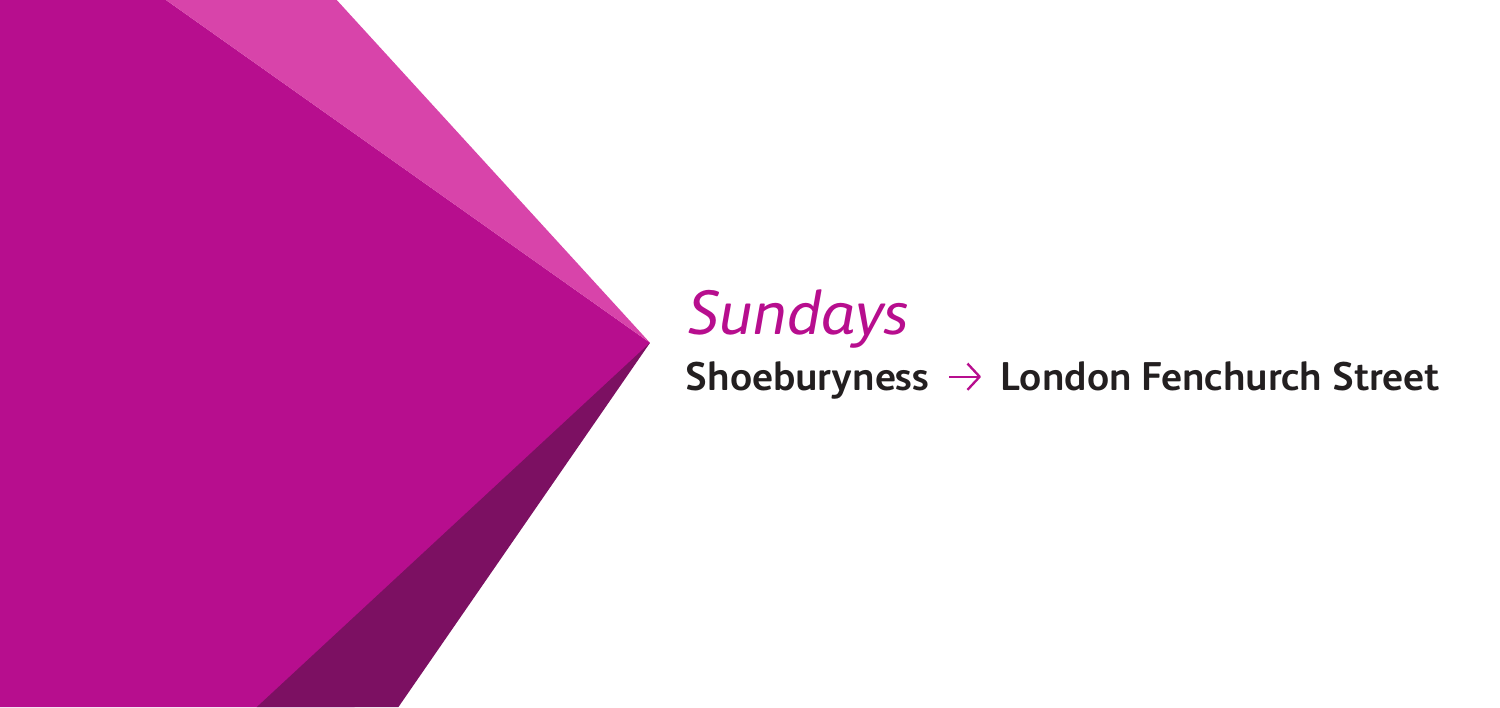**Sundays**

### Shoeburyness  $\rightarrow$  London Fenchurch Street

| Shoeburyness                                 | 0540  | 06 02   | 06 10    | 06 26 | 06 43 | 06 56 |       | 07 13 | 07 26    |       | 0743    | 0749     | 07 56    |       | 08 13 | 08 26 |       | 08 43 | 08 49 | 08 56 |               |       | 18 13 | 18 26 |
|----------------------------------------------|-------|---------|----------|-------|-------|-------|-------|-------|----------|-------|---------|----------|----------|-------|-------|-------|-------|-------|-------|-------|---------------|-------|-------|-------|
| Thorpe Bay                                   | 05 44 | 06 06   | 06 14    | 06 30 | 06 47 | 0700  |       | 07 17 | 0730     |       | 0747    | 07 53    | 08 00    |       | 08 17 | 08 30 |       | 08 47 | 08 53 | 09 00 |               |       | 181   | 18 30 |
| Southend East                                | 05 46 | 06 08   | 06 16    | 06 32 | 06 49 | 0702  |       | 07 19 | 07 32    |       | 07 49   | 07 55    | 08 02    |       | 08 19 | 08 32 |       | 08 49 | 08 55 | 09 02 |               |       | 18 19 | 1832  |
| Southend Central (Arrival)                   | 0549  | 061'    | 06 19    | 06 35 | 06 52 | 0705  |       | 07 22 | 0735     |       | 07 52   | 0758     | 08 05    |       | 08 22 | 0835  |       | 08 52 | 08 58 | 09 05 |               |       | 18 22 | 1835  |
| <b>Southend Central (Depart)</b>             | 0549  | 06 11   | 06 19    | 06 35 | 06 52 | 0705  |       | 07 22 | 0735     |       | 0752    | 0758     | 08 05    |       | 08 22 | 08 35 |       | 08 52 | 08 58 | 09 05 |               |       | 18 22 | 1835  |
| Westcliff                                    | 05 51 | 06 13   | 06 21    | 06 37 | 06 54 | 0707  |       | 07 24 | 0737     |       | 07 54   | 08 00    | 08 07    |       | 08 24 | 08 37 |       | 08 54 | 09 00 | 09 07 |               |       | 18 24 | 18 37 |
| Chalkwell                                    | 05 54 | 06 16   | 06 24    | 06 40 | 06 57 | 07 10 |       | 07 27 | 07<br>40 |       | 07 57   | 08 03    | 08 10    |       | 08 27 | 08 40 |       | 08 57 | 09 03 | 09 10 |               |       | 1827  | 1840  |
| Leigh-on-Sea                                 | 05 56 | 06 19   | 06 26    | 06 42 | 0700  | 07 12 |       | 07 30 | 07<br>42 |       | 08 00   | 08 06    | 08 12    |       | 08 30 | 08 42 |       | 09 00 | 09 06 | 09 12 |               |       | 18 30 | 1842  |
| Benfleet                                     | 06 01 | 06 24   | 063'     | 06 47 | 07 05 | 07 17 |       | 0735  | 0747     |       | 08 05   | 08 11    | 08 17    |       | 08 35 | 08 47 |       | 09 05 | 09 11 | 09 17 |               |       | 18 35 | 18 47 |
| Pitsea                                       | 06 04 | 06 29   | 06 34    | 06 50 | 07 10 | 07 20 |       | 0740  | 0750     |       | 08 10   |          | 08 20    |       | 08 40 | 08 50 |       | 09 10 |       | 09 20 |               |       | 1840  | 18 50 |
| Basildon                                     | 06 08 |         | 06 38    | 06 54 |       | 07 24 |       |       | 07 54    |       |         |          | 08 24    |       |       | 08 54 |       |       |       | 09 24 |               | and   |       | 18 54 |
| Laindon                                      | 06 11 |         | 0641     | 06 57 |       | 07 27 |       |       | 07.57    |       |         |          | 08 27    |       |       | 08 57 |       |       |       | 09 27 |               | αt    |       | 1857  |
| West Horndon                                 | 06 16 |         | 06 46    | 0702  |       | 0732  |       |       | 08 02    |       |         |          | 08 32    |       |       | 09 02 |       |       |       | 09 32 |               | the   |       | 1902  |
| Stanford-le-Hope                             |       | 06 35   |          |       | 07 16 |       |       | 0746  |          |       | 08 16   |          |          |       | 08 46 |       |       | 09 16 |       |       |               | same  | 1846  |       |
| East Tilbury                                 |       | 06 38   |          |       | 07 19 |       |       | 0749  |          |       | 08 19   |          |          |       | 08 49 |       |       | 09 19 |       |       |               | time  | 18 49 |       |
| Tilbury Town <                               |       | 06 44   |          |       | 07 25 |       |       | 0755  |          |       | 08 25   |          |          |       | 08 55 |       |       | 09 25 |       |       | 1.1.1.1.1.1.1 | past  | 1855  | .     |
| Grays                                        |       | 06 48   |          |       | 07 30 |       | 0740  | 08 00 |          | 08 20 | 08 30   |          |          | 08 50 | 09 00 |       | 09 20 | 09 30 |       |       | 09 50         | each  | 1900  |       |
| Purfleet                                     |       |         |          |       |       |       | 0746  |       |          | 08 26 |         |          |          | 08 56 |       |       | 09 26 |       |       |       | 09 56         | hour  |       |       |
| Rainham                                      |       |         | -------- |       |       |       | 0751  |       |          | 08 31 | ------- | -------- | -------- | 0901  |       |       | 09 31 |       |       |       | 1001          | until |       |       |
| Dagenham Dock                                |       |         |          |       |       |       | 07 54 |       |          | 08 34 |         |          |          | 09 04 |       |       | 09 34 |       |       |       | 1004          |       |       |       |
| Chafford Hundred (intu Lakeside)             |       | 065'    |          |       | 0733  |       |       | 08 03 |          |       | 08 33   |          |          |       | 09 03 |       |       | 09 33 |       |       |               |       | 1903  |       |
| Ockendon                                     |       | 06 55   |          |       | 0737  |       |       | 08 07 |          |       | 08 37   |          |          |       | 0907  |       |       | 09 37 |       |       |               |       | 19 07 |       |
| Upminster $\Theta$                           | 06 21 | 0702    | 065      | 0707  | 07 44 | 0737  |       | 08 14 | 08.07    |       | 08 44   |          | 08 37    |       | 09 14 | 09 07 |       | 09 44 |       | 0937  |               |       | 19 14 | 1907  |
| Barking $\Theta$                             | 06 29 | 07 11   | 06 59    | 07 15 | 0753  | 0745  | 08 00 | 08 23 | 08 15    | 08 40 | 08 53   |          | 08 45    | 09 11 | 09 23 | 09 17 | 09 40 | 09 53 |       | 09 47 | 10 10         |       | 19 23 | 19 17 |
| Stratford <b>DE O</b>                        |       |         |          |       |       |       |       |       |          |       |         |          |          |       |       | 09 26 |       |       |       | 09 56 |               |       |       | 19 26 |
| London Liverpool Street $\Theta$             |       | ******* |          |       |       |       |       |       |          |       |         |          |          |       |       | 09 35 |       |       |       | 1005  |               |       |       | 1935  |
| West Ham <b>DIR O</b>                        | 06 34 | 07 16   | 0704     |       | 0758  | 0750  | 08 05 | 08 28 | 08 20    | 08 45 | 08 58   | 08 35    | 08 50    | 09 16 | 09 28 |       | 09 45 | 09 58 | 09 35 |       | 10 15         |       | 19 28 |       |
| Limehouse <b>DIR</b>                         | 06 39 | 07 21   | 07       |       | 08.0  | 0755  | 08 10 |       |          | 08 50 | 09 03   |          | 08 55    | 09 21 | 09 33 |       | 09 50 | 1003  |       |       | 10 20         |       | 19 33 |       |
| <b>London Fenchurch Street</b><br><b>DLR</b> | 06 45 | 07 28   | 07 16    | 0732  | 08 09 | 08 02 | 08 15 | 08 39 | 08 32    | 08 55 | 09 09   | 08 45    | 09 02    | 09 25 | 09 39 |       | 09 55 | 1009  | 09 45 |       | 10 25         |       | 19 39 |       |

Passengers may leave highlighted stations later and arrive at their destination earlier by using an alternative service. Please check adjacent columns for these journeys.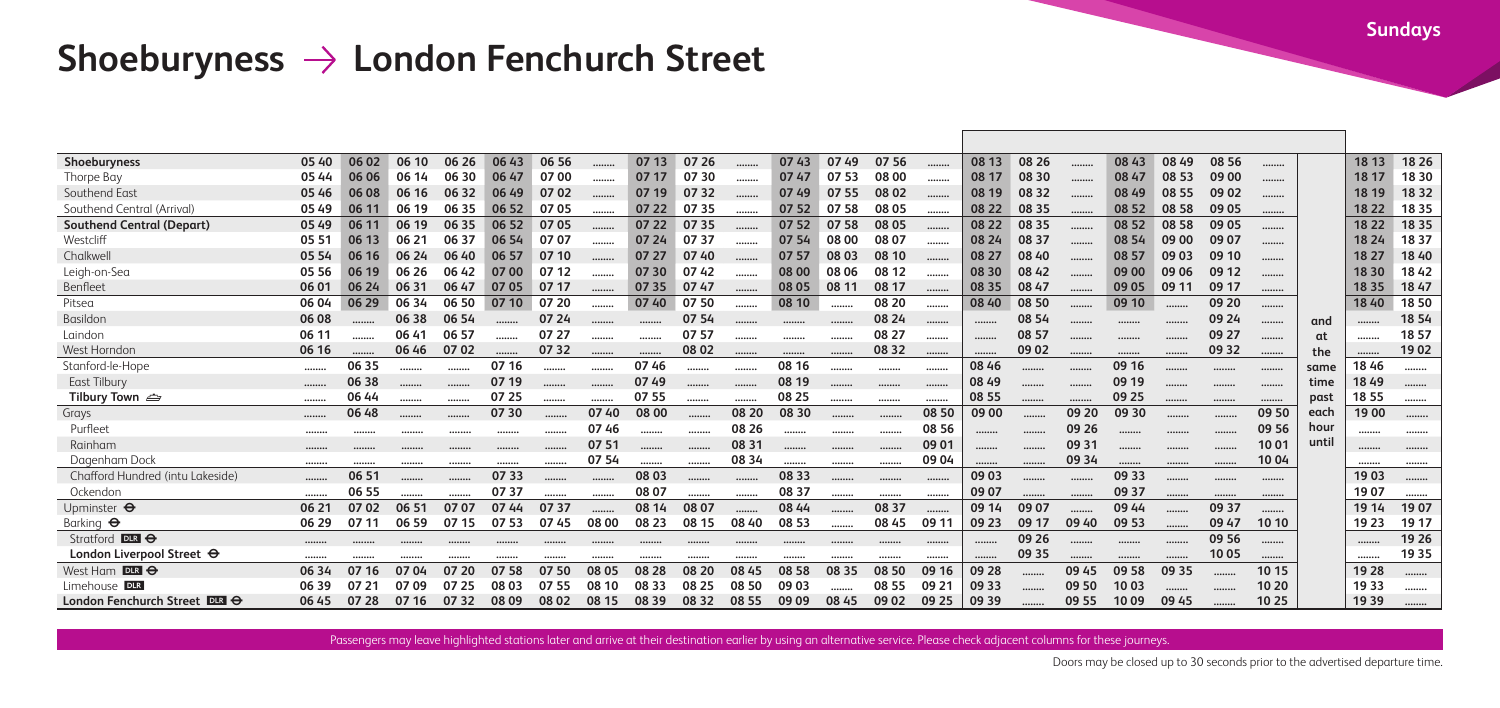| Shoeburvness                     |       | 18 43 | 1849  | 18 56 |       | 19 13 | 19 26 |       | 1943  | 19 56       |       | 20 13 | 20 26 |       | 2043        | 20 56 |       | 21 13 | 21 26 | 2143  | 21 56 |       | 22 10 | 22 26       | 2240  |
|----------------------------------|-------|-------|-------|-------|-------|-------|-------|-------|-------|-------------|-------|-------|-------|-------|-------------|-------|-------|-------|-------|-------|-------|-------|-------|-------------|-------|
| Thorpe Bay                       |       | 18 47 | 1853  | 19 00 |       | 19 17 | 19 30 |       | 1947  | 20 00       |       | 20 17 | 20 30 |       | 2047        | 21 00 |       | 21 17 | 21 30 | 21 47 | 2200  |       | 22 14 | 22 30       | 22 44 |
| Southend East                    |       | 18 49 | 18 55 | 1902  |       | 19 19 | 19 32 |       | 1949  | 20 02       |       | 20 19 | 20 32 |       | 2049        | 2102  |       | 21 19 | 2132  | 2149  | 2202  |       | 22 16 | 22 32       | 2246  |
| Southend Central (Arrival)       |       | 18 52 | 18 58 | 1905  |       | 19 22 | 1935  |       | 19 52 | 2005        |       | 20 22 | 20 35 |       | 20 52       | 2105  |       | 21 22 | 2135  | 21 52 | 2205  |       | 22 19 | 22 35       | 2249  |
| <b>Southend Central (Depart)</b> |       | 18 52 | 18 58 | 19 05 |       | 19 22 | 1935  |       |       | 19 52 20 05 |       | 20 22 | 20 35 |       | 20 52 21 05 |       |       | 21 22 | 2135  | 21 52 | 2205  |       | 22 19 | 22 35 22 49 |       |
| Westcliff                        |       | 18 54 | 1900  | 19 07 |       | 19 24 | 1937  |       | 1954  | 2007        |       | 20 24 | 20 37 |       | 20 54       | 2107  |       | 21 24 | 2137  | 21 54 | 2207  |       | 22 21 | 22 37       | 22 51 |
| Chalkwell                        |       | 18.57 | 1903  | 19 10 |       | 19 27 | 1940  |       | 1957  | 20 10       |       | 20 27 | 2040  |       | 20 57       | 21 10 |       | 21 27 | 2140  | 2157  | 22 10 |       | 22 24 | 22 40       | 22 54 |
| Leigh-on-Sea                     |       | 19 00 | 1906  | 19 12 |       | 19 30 | 1942  |       | 20 00 | 2012        |       | 20 30 | 2042  |       | 21 00       | 21 12 |       | 21 30 | 2142  | 22 00 | 22 12 |       | 22 26 | 2243        | 22 56 |
| Benfleet                         |       | 1905  | 19 11 | 19 17 |       | 19 35 | 1947  |       | 20 05 | 20 17       |       | 20 35 | 2047  |       | 21 05       | 21 17 |       | 2135  | 21 47 | 2205  | 22 17 |       | 22 31 | 22 48       | 23 01 |
| Pitsea                           |       | 19 10 |       | 19 20 |       | 19 40 | 1950  |       | 20 10 | 20 20       |       | 20 40 | 20 50 |       | 21 10       | 21 20 |       | 2140  | 2150  | 22 10 | 22 20 |       | 22 34 | 22 53       | 23 04 |
| Basildon                         |       |       |       | 19 24 |       |       | 1954  |       |       | 20 24       |       |       | 20 54 |       |             | 21 24 |       |       | 21 54 |       | 22 24 |       | 22 38 |             | 23 08 |
| Laindon                          |       |       |       | 19 27 |       |       | 19 57 |       |       | 20 27       |       |       | 20 57 |       |             | 21 27 |       |       | 21 57 |       | 22 27 |       | 2241  |             | 23 11 |
| West Homdon                      |       |       |       | 19 32 |       |       | 20 02 |       |       | 20 32       |       |       | 2102  |       |             | 21 32 |       |       | 2202  |       | 22 32 |       | 22 46 |             | 23 16 |
| Stanford-le-Hope                 |       | 19 16 |       |       |       | 1946  |       |       | 20 16 |             |       | 2046  |       |       | 21 16       |       |       | 21 46 |       | 22 16 |       |       |       | 22 59       |       |
| East Tilbury                     |       | 19 19 |       |       |       | 1949  |       |       | 20 19 |             |       | 2049  |       |       | 21 19       |       |       | 21 49 |       | 22 19 |       |       |       | 23 02       |       |
| Tilbury Town <del></del>         |       | 19 25 |       |       |       | 1955  |       |       | 20 25 |             |       | 20 55 |       |       | 21 25       |       |       | 21 55 |       | 22 25 |       |       |       | 23 08       |       |
| Grays                            | 19 20 | 19 30 |       |       | 1950  | 20 00 |       | 20 20 | 20 30 |             | 20 50 | 21 00 |       | 21 20 | 21 30       |       | 2150  | 2200  |       | 22 30 |       | 22 35 |       | 23 12       |       |
| Purfleet                         | 19 26 |       |       |       | 1956  |       |       | 20 26 |       |             | 20 56 |       |       | 21 26 |             |       | 2156  |       |       |       |       | 2241  |       |             |       |
| Rainham                          | 1931  |       |       |       | 2001  |       |       | 20 31 |       |             | 21 01 |       |       | 21 31 |             |       | 2201  |       |       |       |       | 22 46 |       |             |       |
| Dagenham Dock                    | 1934  |       |       |       | 20 04 |       |       | 20 34 |       |             | 21 04 |       |       | 2134  |             |       | 2204  |       |       |       |       | 22 49 |       |             |       |
| Chafford Hundred (intu Lakeside) |       | 19 33 |       |       |       | 20 03 |       |       | 20 33 |             |       | 21 03 |       |       | 21 33       |       |       | 2203  |       | 22 33 |       |       |       | 23 15       |       |
| Ockendon                         |       | 19 37 |       |       |       | 2007  |       |       | 20 37 |             |       | 21 07 |       |       | 2137        |       |       | 2207  |       | 22 37 |       |       |       | 23 19       |       |
| Upminster $\Theta$               |       | 19 44 |       | 19 37 |       | 20 14 | 2007  |       | 20 44 | 20 37       |       | 21 14 | 21 07 |       | 21 44       | 2137  |       | 22 14 | 2207  | 22 44 | 22 37 |       | 22 51 | 23 26       | 23 21 |
| Barking $\Theta$                 | 1940  | 19 53 |       | 1947  | 20 10 | 20 23 | 20 17 | 2040  | 20 53 | 2047        | 21 10 | 21 23 | 21 17 | 21 40 | 21 53       | 2147  | 22 10 | 22 23 | 22 17 | 22 53 | 22 47 | 22 56 | 22 59 | 23 35       | 23 29 |
| Stratford <b>DIG +</b>           |       |       |       | 19 56 |       |       | 20 26 |       |       | 20 56       |       |       | 21 26 |       |             | 21 56 |       |       | 22 26 |       | 22 56 |       |       |             |       |
| London Liverpool Street $\Theta$ |       |       |       | 2005  |       |       | 2035  |       |       | 21 05       |       |       | 21 35 |       |             | 2205  |       |       | 22 35 |       | 23 05 |       |       |             |       |
| West Ham $DB$ $\Theta$           | 1945  | 19 58 | 19 35 |       | 20 15 | 20 28 |       | 2045  | 20 58 |             | 21 15 | 21 28 |       | 21 45 | 21 58       |       | 22 15 | 22 28 |       | 22 58 |       | 23 01 | 23 04 | 23 40       | 23 34 |
| Limehouse DIR                    | 1950  | 20 03 |       |       | 20 20 | 20 33 |       | 20 50 | 2103  |             | 21 20 | 21 33 |       | 21 50 | 2203        |       | 22 20 | 22 33 |       | 23 03 |       | 23 06 | 23 09 | 23 45       | 23 39 |
| London Fenchurch Street EE O     | 1955  | 20 09 | 1945  |       | 20 25 | 2039  |       | 20 55 | 2109  |             | 21 25 | 2139  |       | 21 55 | 22 09       |       | 22 25 | 22 39 |       | 23 09 |       | 23 11 | 23 16 | 23 51       | 23 46 |

Passengers may leave highlighted stations later and arrive at their destination earlier by using an alternative service. Please check adjacent columns for these journeys.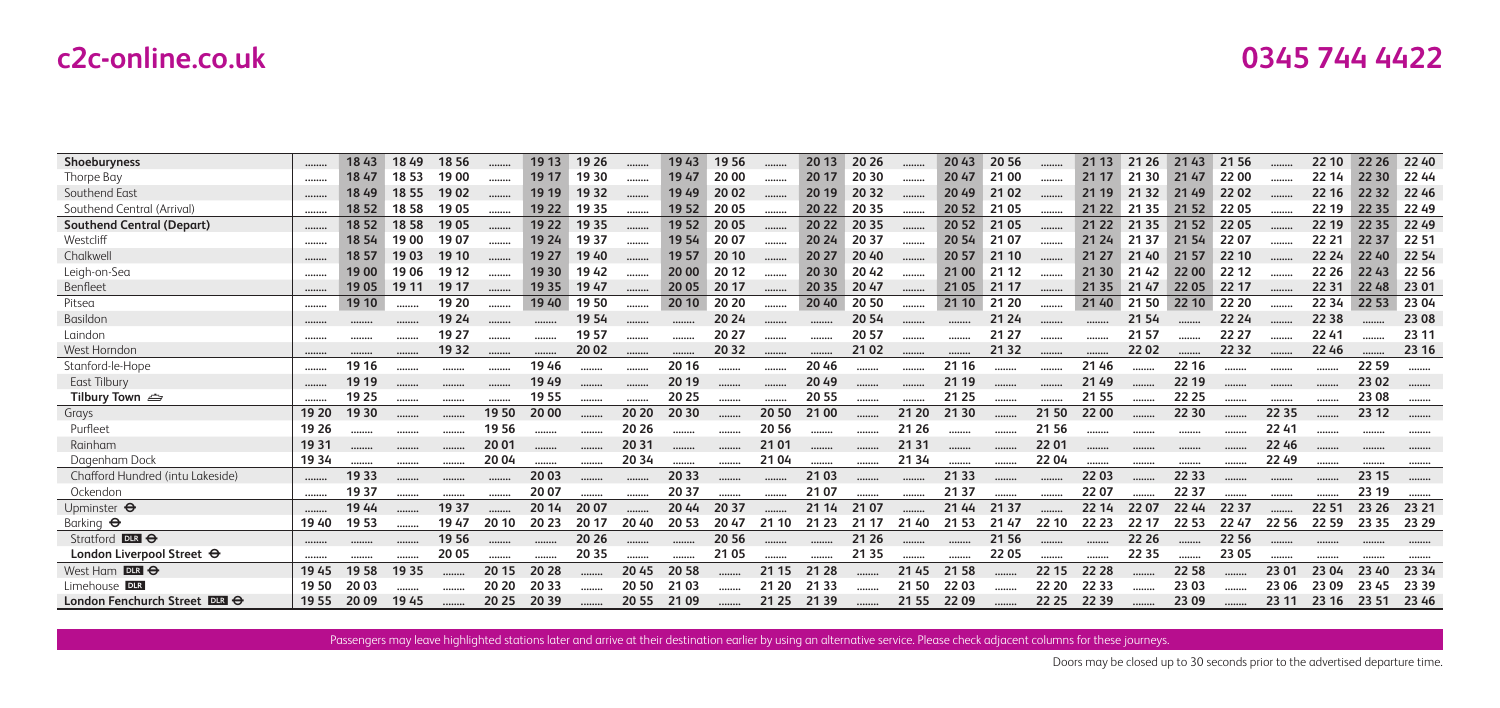# **16** *Mondays to Fridays*<br> **16** *London Fenchurch Street → Shoeburyness*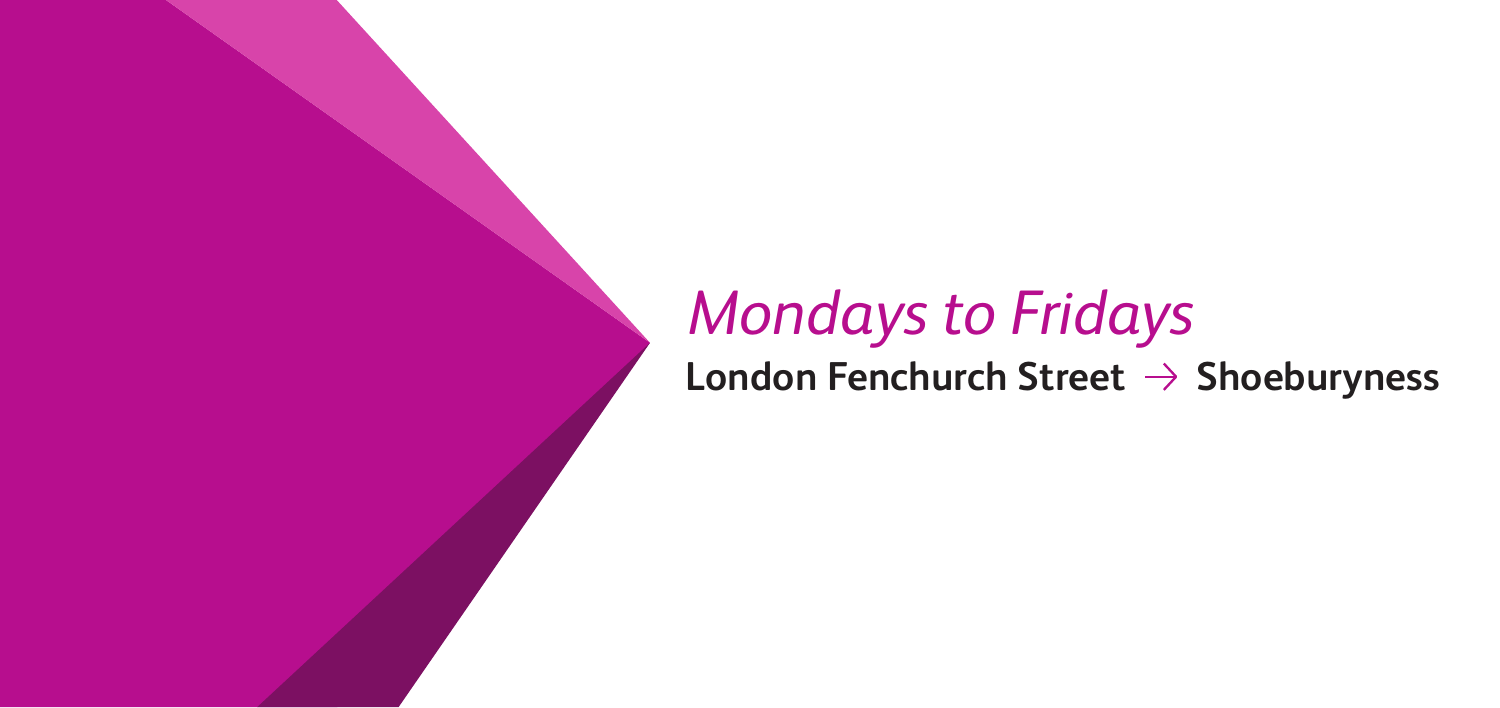#### **0345 744 4422**

| London Fenchurch Street DIR O    |       | 05 00 |       | 0507  | 05 24 | 0530  | 0540  |       |       | 06 00 06 04 | 06 08 | 06 19 | 06 26 |       | 06 35 06 39 |       | 06 42 06 46 06 49 |             | 06 56 | 06 59 | 0702 0707 |       | 07 13 | 07 17 | 07 20       | 07 26 |
|----------------------------------|-------|-------|-------|-------|-------|-------|-------|-------|-------|-------------|-------|-------|-------|-------|-------------|-------|-------------------|-------------|-------|-------|-----------|-------|-------|-------|-------------|-------|
| Limehouse DIR                    |       | 0504  |       | 05 11 | 05 28 | 0534  | 0544  |       | 06 05 | 06 08       | 06 13 | 06 23 | 0631  | 06 40 | 06 44       | 06 46 | 06 50             | 06 53       |       | 0703  | 07 06     | 07 12 |       | 07 21 | 07 25       | 0730  |
| West Ham <b>DIR O</b>            |       | 05 09 |       | 05 16 | 0533  | 05 39 | 0549  |       | 06 10 | 06 13       | 06 18 | 06 28 | 06 36 | 06 45 | 06 49       | 06 51 | 06 55             | 06 59       |       | 0708  | 07 11     | 07 17 |       | 07 27 | 07 30       | 0735  |
| London Liverpool Street $\Theta$ |       |       |       |       |       |       |       |       |       |             |       |       |       |       |             |       |                   |             |       |       |           |       |       |       |             |       |
| Stratford <b>DIR</b> $\Theta$    |       |       |       |       |       |       |       |       |       |             |       |       |       |       |             |       |                   |             |       |       |           |       |       |       |             |       |
| Barking $\Theta$                 | 04 53 | 05 14 | 05 20 | 05 22 | 05 39 | 0544  | 05 54 | 06 01 | 06 16 | 06 18       | 06 24 | 06 34 | 06 43 | 06 50 | 06 54       | 06 57 | 0701              | 0704        | 0709  | 07 14 | 07 17     | 07 23 | 07 27 | 0734  | 0736        | 0740  |
| Upminster $\Theta$               | 05 01 | 05 22 |       | 05 30 |       | 05 53 | 06 02 |       |       | 06 26       | 06 32 | 06 42 |       | 06 59 | 0703        |       | 07 09             | 07 13       |       | 07 23 |           | 0733  |       |       | 07 44       |       |
| Ockendon                         | 05 06 |       |       | 05 36 |       |       | 06 08 |       |       |             | 06 40 |       |       |       | 07 10       |       |                   |             |       |       |           | 0740  |       |       |             |       |
| Chafford Hundred (Lakeside)      | 05 10 |       |       | 05 39 |       |       | 06 11 |       |       |             | 06 43 |       |       |       | 07 14       |       |                   |             |       |       |           | 07 44 |       |       |             |       |
| Dagenham Dock                    |       |       | 05 24 |       | 0543  |       |       | 06 05 | 06 20 |             |       |       | 06 47 |       |             | 0701  |                   |             |       |       | 07 21     |       |       | 0738  |             |       |
| Rainham                          |       |       | 05 28 |       | 05 47 |       |       | 06 09 | 06 24 |             |       |       | 06 51 |       |             | 0705  |                   |             |       |       | 07 25     |       |       | 0742  |             |       |
| Purfleet                         |       |       | 05 33 |       | 05 52 |       |       | 06 14 | 06 29 |             |       |       | 06 56 |       |             | 07 10 |                   |             |       |       | 0730      |       |       | 0747  |             |       |
| Grays                            | 05 15 |       | 05 40 | 05 44 | 05 59 |       | 06 16 | 06 21 | 06 36 |             | 06 48 |       | 0704  |       | 07 21       | 07 16 |                   |             |       |       | 0737      | 0748  |       | 07 54 |             |       |
| Tilbury Town                     | 05 18 |       |       | 05 47 |       |       | 06 19 |       |       |             | 06 51 |       |       |       |             | 07 19 |                   |             |       |       |           | 0751  |       |       |             |       |
| East Tilbury                     | 05 24 |       |       | 05 53 |       |       | 06 25 |       |       |             | 06 57 |       |       |       |             | 07 25 |                   |             |       |       |           | 0757  |       |       |             |       |
| Stanford-le-Hope                 | 05 27 |       |       | 05 56 |       |       | 06 28 |       |       |             | 07 00 |       |       |       |             | 07 29 |                   |             |       |       |           | 08 01 |       |       |             |       |
| West Horndon                     |       | 05 27 |       |       |       | 05 58 |       |       |       | 06 31       |       |       |       | 0704  |             |       |                   |             |       | 07 28 |           |       |       |       |             |       |
| Laindon                          |       | 05 32 |       |       |       | 06 03 |       |       |       | 06 36       |       | 06 50 |       | 0709  |             |       | 07 18             | 07 21       | 07 24 | 0734  |           |       |       |       | 07 52 07 55 |       |
| Basildon                         |       | 05 35 |       |       |       | 06 06 |       |       |       | 06 39       |       | 06 54 |       | 07 12 |             |       | 07 21             | 07 25       |       | 0738  |           |       | 0745  |       | 07 56       |       |
| Pitsea                           | 05 35 | 05 39 |       | 06 04 |       | 06 10 | 06 39 |       |       | 06 43       | 0708  |       |       | 07 16 |             |       | 07 38 07 25 07 29 |             |       | 0742  |           | 08 09 |       |       | 07 59       |       |
| Benfleet                         | 05 39 | 0542  |       | 06 08 |       | 06 13 | 06 42 |       |       | 06 46       |       | 06 59 |       | 07 20 |             |       | 07 28             | 0733        |       | 0745  |           |       |       |       | 08 03       |       |
| Leigh-on-Sea                     | 0543  | 0547  |       | 06 13 |       | 06 18 | 06 47 |       |       | 06 51       |       | 0704  |       | 07 25 |             |       | 0733              | 0738        |       | 07 50 |           |       | 07 54 |       | 08 07       |       |
| Chalkwell                        | 0546  | 0549  |       | 06 15 |       | 06 20 | 06 49 |       |       | 06 53       |       | 0706  |       | 07 27 |             |       | 07 36             | 0741        |       | 07 53 |           |       |       |       | 08 10       |       |
| Westcliff                        | 0548  | 05 51 |       | 06 17 |       | 06 22 | 06 51 |       |       | 06 55       |       | 0708  |       | 07 29 |             |       | 0738              | 0743        |       | 07 55 |           |       |       |       | 08 12       |       |
| Southend Central (Arrival)       | 05 51 | 05 54 |       | 06 20 |       | 06 25 | 06 55 |       |       | 06 58       |       | 07 11 |       | 0732  |             |       |                   | 07 41 07 46 |       | 07 58 |           |       |       |       | 08 14       |       |
| Southend Central (Depart)        |       | 05 55 |       |       |       | 06 25 |       |       |       | 06 58       |       | 07 11 |       | 0732  |             |       | 0741              | 0747        |       | 07 58 |           |       |       |       | 08 15       |       |
| Southend East                    |       | 05 57 |       |       |       | 06 27 |       |       |       | 07 00       |       | 07 13 |       | 0734  |             |       |                   | 07 43 07 49 |       | 08 00 |           |       |       |       | 08 17       |       |
| Thorpe Bay                       |       | 05 59 |       |       |       | 06 29 |       |       |       | 0703        |       | 07 16 |       | 0737  |             |       | 0746              | 07 51       |       | 08 03 |           |       |       |       | 08 19       |       |
| Shoeburyness                     |       | 06 03 |       |       |       | 06 33 |       |       |       | 0708        |       | 07 23 |       | 0743  |             | .     | 07 50 07 55       |             | .     | 08 07 |           |       |       |       | 08 23       |       |

Passengers can arrive earlier at highlighted stations by catching a later service. Please check adjacent columns for these journeys.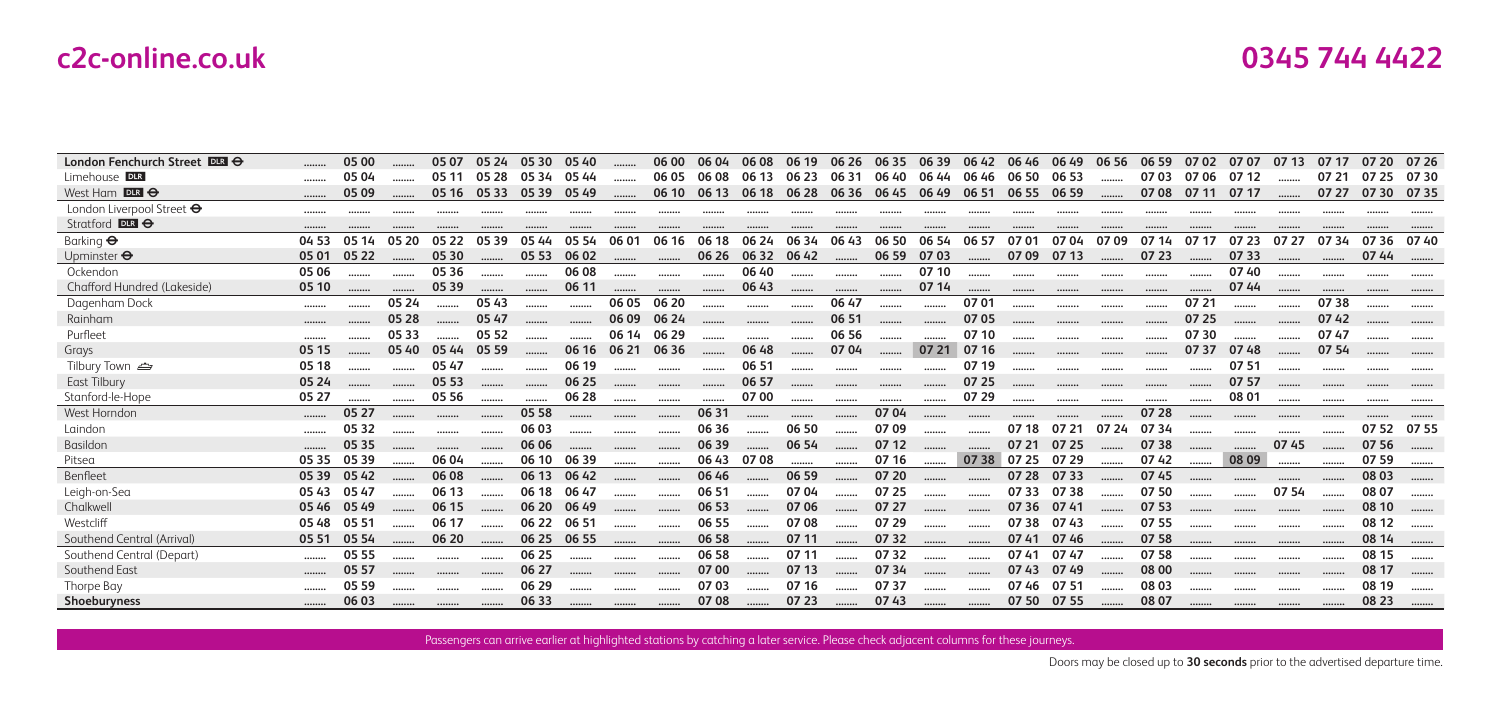#### London Fenchurch Street → Shoeburyness

| London Fenchurch Street <b>DISI O</b> | 07 29 | 0732  | 0735        | 0737        | 0740  | 0744  | 0747  | 07.50 | 07.52 | 07 56 | 07 59 | 08 02 | 08 05 08 08 |       | 08 11 |       | 08 14 08 17 | 08 20       | 08 26 | 08 32 | 08 35             | 0841  | 0847        | 08 50 | 09 05 | 09 08 |
|---------------------------------------|-------|-------|-------------|-------------|-------|-------|-------|-------|-------|-------|-------|-------|-------------|-------|-------|-------|-------------|-------------|-------|-------|-------------------|-------|-------------|-------|-------|-------|
| Limehouse DIR                         | 0733  | 0736  | 07 39 07 42 |             |       | 0748  | 0751  | 07 54 | 07 57 |       | 08 03 | 08 06 | 08 09       |       |       | 08 18 |             | 08 24       | 08 30 |       | 08 40             |       | 08 51       |       | 09 09 | 09 13 |
| West Ham <b>DIG +</b>                 | 0738  | 0741  | 0744        | 0747        | 07 50 | 07 53 | 07 56 | 07 59 | 08 02 | 08 05 | 08 08 | 08 11 | 08 14       |       | 08 19 | 08 24 | 08 27       | 08 30       | 08 35 | 08 40 | 08 45             | 08 51 | 08 56       | 08 59 | 09 14 | 09 18 |
| London Liverpool Street $\Theta$      |       |       |             |             |       |       |       |       |       |       |       |       |             |       |       |       |             |             |       |       |                   |       |             |       |       |       |
| Stratford <b>DE O</b>                 |       |       |             |             |       |       |       |       |       |       |       |       |             |       |       |       |             |             |       |       |                   |       |             |       |       |       |
| Barking $\Theta$                      | 0743  | 07 47 | 0749        | 0753        | 07 55 | 07.58 | 08 02 | 08 05 | 08 07 | 08 10 | 08 13 | 08 17 | 08 19       |       | 08 24 | 08 30 | 08 32       | 08 35       | 08 42 | 08 46 | 08 52             | 08 57 | 09 01       | 09 09 | 09 20 | 09 24 |
| Upminster $\Theta$                    |       |       | 07 57       | 08 02       |       |       |       |       |       |       | 08 22 |       | 08 27       |       | 08 33 |       |             | 08 43       |       | 08 54 | 09 03             |       | 09 09       |       | 09 28 | 09 32 |
| Ockendon                              |       |       |             | 08 10       |       |       |       |       |       |       |       |       |             |       | 08 40 |       |             |             |       |       | 09 10             |       |             |       |       | 09 39 |
| Chafford Hundred (Lakeside)           |       |       |             | 08 13       |       |       |       |       |       |       |       |       |             |       | 08 44 |       |             |             |       |       | 09 14             |       |             |       |       | 09 43 |
| Dagenham Dock                         |       | 0751  |             |             |       |       |       | 08 10 |       |       |       | 08 22 |             |       |       | 08 35 |             |             | 08 46 |       |                   |       |             | 09 14 |       |       |
| Rainham                               |       | 07 55 |             |             |       |       |       | 08 13 |       |       |       | 08 26 |             |       |       | 08 39 |             |             | 08 50 |       |                   |       |             | 09 17 |       |       |
| Purfleet                              |       | 08 00 |             |             |       |       |       | 08 18 |       |       |       | 08 31 |             |       |       | 08 45 |             |             | 08 57 |       |                   |       |             | 09 22 |       |       |
| Grays                                 |       | 08 06 |             | 08 19       | 08 11 |       |       | 08 25 |       |       |       | 08 37 |             |       | 08 48 | 08 52 |             |             | 09 05 |       | 09 18             |       |             | 09 29 |       | 09 47 |
| Tilbury Town                          |       | 08 09 |             | 08 22       |       |       |       |       |       |       |       |       |             |       | 08 51 |       |             |             |       |       | 09 21             |       |             |       |       | 09 50 |
| East Tilbury                          |       | 08 15 |             | 08 28       |       |       |       |       |       |       |       |       |             |       | 08.57 |       |             |             |       |       | 09 27             |       |             |       |       | 09 56 |
| Stanford-le-Hope                      |       | 08 18 |             | 08 31       |       |       |       |       |       |       |       |       |             |       | 09 00 |       |             |             |       |       | 09 31             |       |             |       |       | 10 00 |
| West Horndon                          |       |       | 08 02       |             |       |       |       |       |       |       | 08 27 |       |             |       |       |       |             | 08 48       |       | 08 59 |                   |       | 09 14       |       | 09 33 |       |
| Laindon                               | 08 00 |       | 08 07       |             |       |       | 08 17 |       | 08 22 | 08 26 | 08 32 |       | 08 35       | 08 40 |       |       |             | 08 52       |       | 09 03 |                   | 09 13 | 09 19       |       | 09 38 |       |
| Basildon                              | 08 03 |       | 08 10       |             |       | 08 14 | 08 20 |       |       | 08 29 | 08 35 |       | 08 39       | 08 43 |       |       | 08 48       | 08 56       |       | 09 07 |                   | 09 17 | 09 22       |       | 09 41 |       |
| Pitsea                                | 08 06 | 08 26 |             | 08 14 08 39 |       |       | 08 23 |       |       | 08 33 | 08 39 |       | 08 42       |       | 09 08 |       |             | 08 59       |       | 09 10 | 0941              |       | 09 26       |       | 0945  | 10 09 |
| Benfleet                              | 08 10 |       | 08 17       |             |       |       | 08 27 |       |       | 08 36 | 08 42 |       | 08 46       | 08 50 |       |       | 08 54       | 09 03       |       |       | 09 14 09 45 09 23 |       | 09 29       |       | 09 48 | 10 13 |
| Leigh-on-Sea                          | 08 14 |       | 08 22       |             |       | 08 26 | 08 32 |       |       | 08 41 | 08 47 |       | 08 50       | 08 55 |       |       | 08 59       | 09 07       |       | 09 18 | 09 50             | 09 27 | 09 34       |       | 09 53 | 10 17 |
| Chalkwell                             | 08 17 |       | 08 24       |             |       |       | 08 34 |       |       | 08 43 | 08 49 |       | 08 53       | 08 58 |       |       | 09 02       | 09 10       |       | 09 21 | 09 52             | 09 30 | 09 36       |       | 09 56 | 10 20 |
| Westcliff                             | 08 19 |       | 08 26       |             |       |       | 08 36 |       |       | 08 45 | 08 51 |       | 08 55       | 09 00 |       |       | 09 04       | 09 12       |       | 09 23 | 09 54             | 09 32 | 09 38       |       | 09 58 | 10 22 |
| Southend Central (Arrival)            | 08 22 |       | 08 29       |             |       |       | 08 39 |       |       | 08 48 | 08 54 |       | 08 58       | 09 02 |       |       | 09 06       | 09 15       |       | 09 25 | 09 57             | 09 34 | 09 41       |       | 1000  | 10 24 |
| Southend Central (Depart)             |       |       | 08 29       |             |       |       |       |       |       | 08 48 |       |       |             | 09 03 |       |       | 09 07       | 09 16       |       | 09 26 |                   | 09 35 | 09 41       |       | 1000  | 10 25 |
| Southend East                         |       |       | 08 31       |             |       |       |       |       |       | 08 50 |       |       |             | 09 05 |       |       | 09 09       | 09 18       |       | 09 28 |                   | 09 37 | 09 43       |       | 1002  | 10 27 |
| Thorpe Bay                            |       |       | 08 34       |             |       |       |       |       |       | 08 53 |       |       |             | 09 08 |       |       | 09 12       | 09 20       |       | 09 30 |                   | 09 39 | 09 46       |       | 1005  | 10 29 |
| Shoeburyness                          |       |       | 08 39       |             |       |       |       |       |       | 08 57 |       |       |             | 09 14 |       |       |             | 09 17 09 24 |       | 09 34 |                   |       | 09 44 09 50 |       | 1009  | 10 33 |

Passengers may leave highlighted stations later and arrive at their destination earlier by using an alternative service. Please check adjacent columns for these journeys.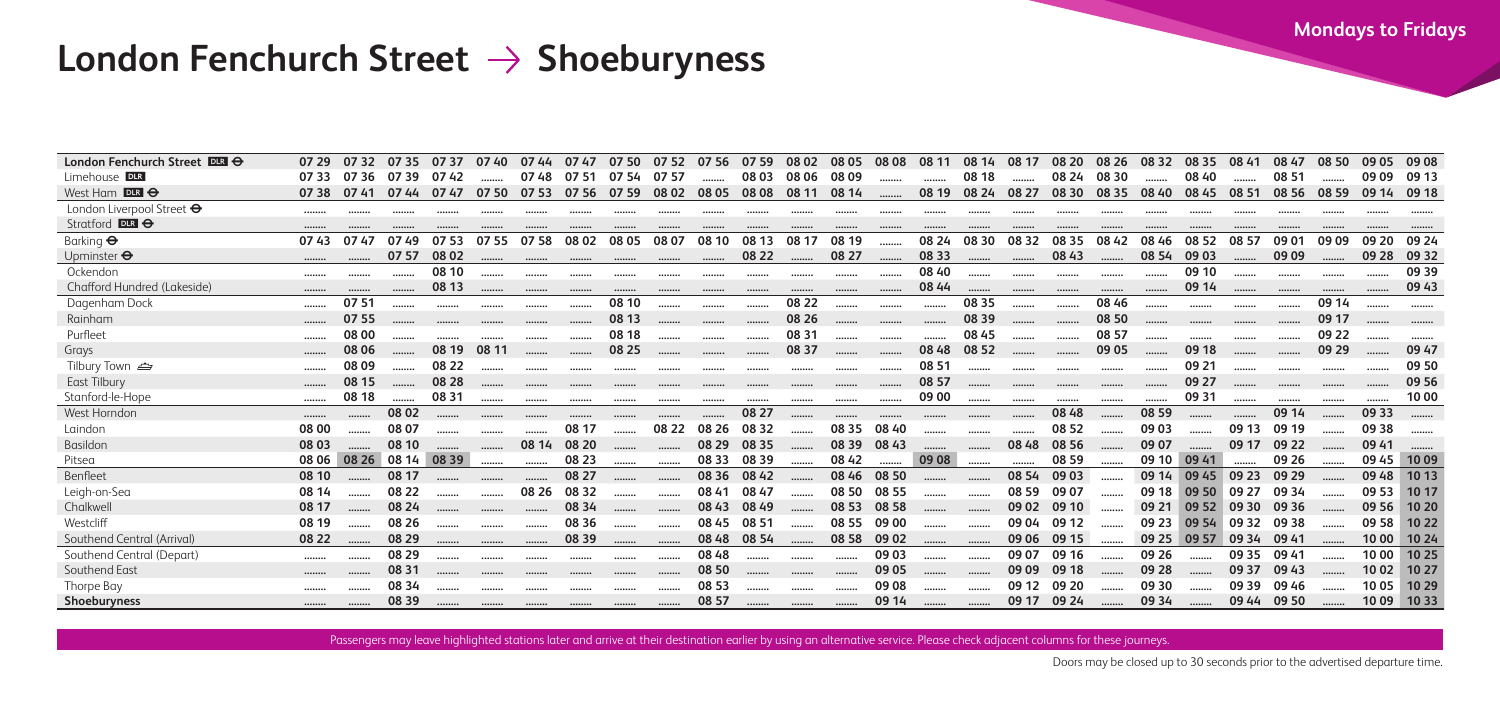|  | 0345 744 4422 |
|--|---------------|
|--|---------------|

| London Fenchurch Street DE O     |       | 09 23 | 09 34       | 0941        | 09 51 | 09 55 | 1004  | 10 11       | 10 19 | 10 25 | 10 34             | 10 41 10 49       |             |       | 1055 1104 1111 1119 1125 1134 1139 1149 1155 1204 |                   |       |           |                   |                   |                   |       |       | 12 11             | 12 19 | 12 25 |
|----------------------------------|-------|-------|-------------|-------------|-------|-------|-------|-------------|-------|-------|-------------------|-------------------|-------------|-------|---------------------------------------------------|-------------------|-------|-----------|-------------------|-------------------|-------------------|-------|-------|-------------------|-------|-------|
| Limehouse DIR                    | 09 24 | 09 28 | 09 39       | 09 45       | 09 55 | 09 59 | 1008  | 10 15       | 10 23 | 10 29 | 1038              | 1045              | 10 53       | 10 59 | 11 08                                             | 11 15             | 11 23 | 11 29     | 11 38             | 11 43             | 11 53             | 11 59 | 1208  | 12 15             | 12 23 | 12 29 |
| West Ham $DB$ $\Theta$           | 09 29 | 09 33 | 09 44 09 50 |             | 10 00 | 1004  | 10 13 | 10 20       | 1028  | 10 34 | 1043              | 1050              | 10 58 11 04 |       | 11 13 11 20 11 28 11 34 11 43                     |                   |       |           |                   |                   | 11 48 11 58 12 04 |       | 12 13 | 12 20             | 12 28 | 12 34 |
| London Liverpool Street $\Theta$ |       |       |             |             |       |       |       |             |       |       |                   |                   |             |       |                                                   |                   |       |           |                   |                   |                   |       |       |                   |       |       |
| Stratford <b>DIR</b> $\Theta$    |       |       |             |             |       |       |       |             |       |       |                   |                   |             |       |                                                   |                   |       |           |                   |                   |                   |       |       |                   |       |       |
| Barking $\Theta$                 | 09 34 | 09 39 | 0949        | 09 55       | 10 05 | 1009  | 10 18 | 10 25       | 10 33 | 10 39 | 1048              | 10 55 11 03       |             | 1109  |                                                   | 11 18 11 25 11 33 |       | 1139      | 1148              | 11 53             | 1203              | 1209  | 12 18 | 12 25             | 1233  | 1239  |
| Upminster $\Theta$               | 0942  |       | 09 57       | 10 03       | 10 13 |       | 10 26 | 10 33       | 1041  |       | 10 56             | 11 03 11 11       |             | .     |                                                   | 11 26 11 33 11 41 |       | 1.1.1.1.1 | 11 56             | 1202              | 12 11             |       | 12 26 | 12 33             | 1241  |       |
| Ockendon                         |       |       |             | 1009        |       |       |       | 10 39       |       |       |                   | 1109              |             |       |                                                   | 1139              |       |           |                   | 1207              |                   |       |       | 1239              |       |       |
| Chafford Hundred (Lakeside)      |       |       |             | 10 13       |       |       |       | 1043        |       |       |                   | 11 13             |             |       |                                                   | 1143              |       |           |                   | 12 11             |                   |       |       | 1243              |       |       |
| Dagenham Dock                    |       | 09 44 |             |             |       | 10 14 |       |             |       | 1044  |                   |                   |             | 11 14 |                                                   |                   |       | 1144      |                   |                   |                   | 12 14 |       |                   |       | 1244  |
| Rainham                          |       | 0947  |             |             |       | 10 17 |       |             |       | 1047  |                   |                   |             | 11 17 |                                                   |                   |       | 1147      |                   |                   |                   | 12 17 |       |                   |       | 1247  |
| Purfleet                         |       | 09 52 |             |             |       | 10 22 |       |             |       | 10 52 |                   |                   |             | 11 22 |                                                   |                   |       | 1152      |                   |                   |                   | 12 22 |       |                   |       | 12 52 |
| Gravs                            |       | 09 59 |             | 10 17       |       | 10 29 |       | 1047        |       | 10 59 |                   | 11 17             |             | 1129  |                                                   | 1147              |       | 1159      |                   | 12 17             |                   | 12 29 |       | 1247              |       | 12 59 |
| Tilbury Town                     |       |       |             | 10 20       |       |       |       | 10 50       |       |       |                   | 11 20             |             |       |                                                   | 1150              |       |           |                   | 12 20             |                   |       |       | 1250              |       |       |
| East Tilbury                     |       |       |             | 10 26       |       |       |       | 10 56       |       |       |                   | 11 26             |             |       |                                                   | 11 56             | .     |           |                   | 12 26             |                   |       |       | 12 56             |       |       |
| Stanford-le-Hope                 |       |       |             | 10 30       |       |       |       | 1100        |       |       |                   | 11 30             |             |       |                                                   | 12 00             |       |           |                   | 12 30             |                   |       |       | 13 00             |       |       |
| West Horndon                     |       |       | 1002        |             |       |       | 10 31 |             |       |       | 1101              |                   |             |       | 11 31                                             |                   |       |           | 1201              |                   |                   |       | 12 31 |                   |       |       |
| Laindon                          | 09 50 |       | 1007        |             | 10 21 |       | 10 36 |             | 1049  |       | 1106              |                   | 11 19       |       | 1136                                              |                   | 1149  |           | 1206              |                   | 12 19             |       | 12 36 |                   | 1249  |       |
| Basildon                         | 09 54 |       | 10 10       |             | 10 25 |       | 10 39 |             | 10 53 |       | 1109              | 1.1.1.1.1.1       | 11 23       |       | 1139                                              | 1.1.1.1.1.1       | 11 53 |           | 1209              |                   | 12 23             |       | 1239  |                   | 12 53 |       |
| Pitsea                           | 09 57 |       | 10 14       | 10 38       |       |       | 1043  | 11 09       |       |       | 11 13             | 11 38             |             |       | 1143                                              | 1208              |       |           | 12 13             | 12 38             |                   |       | 1243  | 1308              |       |       |
| Benfleet                         | 1001  |       | 10 17       | 1042        | 10 30 |       | 1046  | 11 13 10 58 |       |       |                   | 11 16 11 42 11 28 |             |       |                                                   | 11 46 12 12 11 58 |       |           |                   | 12 16 12 42 12 28 |                   |       | 1246  | 13 12 12 58       |       |       |
| Leigh-on-Sea                     | 1005  |       |             | 10 22 10 46 | 10 35 |       | 10 51 | 11 17 11 03 |       |       |                   | 11 21 11 46 11 33 |             |       |                                                   | 11 51 12 16 12 03 |       |           |                   | 12 21 12 46 12 33 |                   |       |       | 12 51 13 16 13 03 |       |       |
| Chalkwell                        | 10 08 |       | 10 24       | 1049        | 1037  |       | 10 53 | 11 20 11 05 |       |       | 11 23             | 11 49 11 35       |             |       | 11 53                                             | 12 19 12 05       |       |           | 12 23             | 1249              | 1235              |       | 12 53 | 13 19             | 1305  |       |
| Westcliff                        | 10 10 |       | 10 26       | 10 51       | 1039  |       | 10 55 | 11 22 11 07 |       |       | 11 25             | 11 51 11 37       |             |       |                                                   | 11 55 12 21 12 07 |       |           | 12 25             |                   | 12 51 12 37       |       | 12 55 | 13 21             | 1307  |       |
| Southend Central (Arrival)       | 10 12 |       | 10 29       | 10 54       | 1042  |       | 10 58 | 11 25 11 10 |       |       | 11 28 11 54 11 40 |                   |             |       |                                                   | 11 58 12 24 12 10 |       |           | 12 28 12 54 12 40 |                   |                   |       |       | 12 58 13 24 13 10 |       |       |
| Southend Central (Depart)        | 10 13 |       | 10 29       |             | 1042  |       | 10 58 |             | 11 10 |       | 11 28             |                   | 1140        |       | 1158                                              |                   | 12 10 |           | 12 28             |                   | 1240              |       | 12 58 |                   | 13 10 |       |
| Southend East                    | 10 15 |       | 10 31       |             | 1044  |       | 11 00 |             | 11 12 |       | 11 30             |                   | 1142        |       | 1200                                              |                   | 12 12 |           | 12 30             |                   | 1242              |       | 13 00 |                   | 13 12 |       |
| Thorpe Bay                       | 10 17 |       | 10 34       |             | 1047  |       | 1103  |             | 11 15 |       | 11 33             |                   | 1145        |       | 1203                                              |                   | 12 15 |           | 1233              |                   | 1245              |       | 1303  |                   | 13 15 |       |
| Shoeburyness                     | 10 21 |       | 10 38       | .           | 1051  |       | 1107  |             |       |       |                   |                   |             |       | 1119  1137  1149  1207  1219                      |                   |       |           | 1237              |                   | $1250$            |       | 1307  |                   | 13 19 |       |

Passengers can arrive earlier at highlighted stations by catching a later service. Please check adjacent columns for these journeys.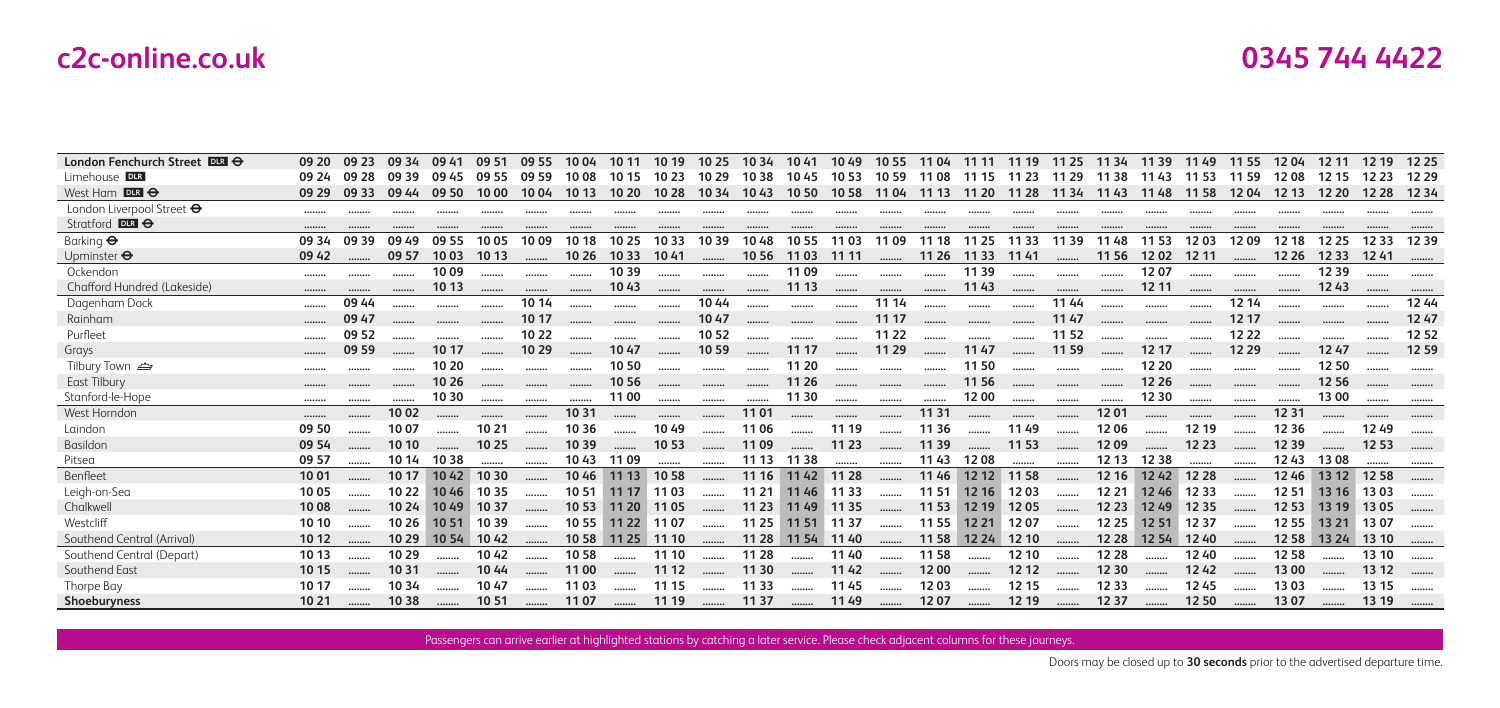#### London Fenchurch Street → Shoeburyness

| London Fenchurch Street DIR O    | 12 34 | 1241  | 1249   | 12.55 | 1304  | 13 11             |       | 13 19 13 25 13 34 13 41 13 49 13 55 14 04 14 11 14 19 |             |                   |             |       |       |                   |             | 14 25    | 14 34 | 1441        | 1449  | 14.55 | 1504        | 15 11       | 15 19 | 15 25 | 1534  | 1541  |
|----------------------------------|-------|-------|--------|-------|-------|-------------------|-------|-------------------------------------------------------|-------------|-------------------|-------------|-------|-------|-------------------|-------------|----------|-------|-------------|-------|-------|-------------|-------------|-------|-------|-------|-------|
| Limehouse DIR                    | 12 38 | 1245  | 12.53  | 12.59 | 1308  | 13 16             | 13 23 | 13 29                                                 | 13 38 13 45 |                   | 13 53 13 59 |       | 1408  |                   | 14 15 14 23 | 14 29    | 14 38 | 1445        | 14 53 | 14.59 | 1508        | 15 15       | 15 23 | 15 29 | 15 38 | 1545  |
| West Ham <b>DIR O</b>            | 1243  | 12.50 | 12.58  | 1304  | 13 13 | 13 21             | 13 28 | 13 34                                                 | 1343        | 13 50             | 13 58       | 1404  | 14 13 | 14 20             | 14 28       | 14 34    | 1443  | 14 50       | 14 58 | 1504  | 15 13       | 15 20       | 15 28 | 1535  | 15 44 | 15 50 |
| London Liverpool Street $\Theta$ |       |       |        |       |       |                   |       |                                                       |             |                   |             |       |       |                   |             |          |       |             |       |       |             |             |       |       |       |       |
| Stratford <b>DR</b> $\Theta$     |       |       |        |       |       |                   |       |                                                       |             |                   |             |       |       |                   |             |          |       |             |       |       |             |             |       |       |       |       |
| Barking $\Theta$                 | 1248  | 12 55 | 1303   | 1309  | 13 18 | 13 26             | 1333  | 13 39                                                 | 1348        | 13.55             | 1403        | 1409  | 14 18 | 14 25             | 14 3 3      | 1439     | 1448  | 14.55       | 1503  | 1509  | 15 18       | 15 25       | 1533  | 1540  | 1549  | 15 56 |
| Upminster $\Theta$               | 12 56 | 1303  | 13 11  |       | 13 26 | 13 34             | 1341  |                                                       | 13 56       | 14 03             | 14 11       |       | 14 26 | 14 3 3            | 1441        |          | 14 56 | 1503        | 15 11 |       | 15 26       | 15 33       | 1541  |       | 15 58 | 1604  |
| Ockendon                         |       | 1309  |        |       |       | 1339              |       |                                                       |             | 14 09             |             |       |       | 14 39             |             |          |       | 1509        |       |       | 1.1.1.1.1.1 | 1539        |       |       |       | 16 10 |
| Chafford Hundred (Lakeside)      |       | 13 13 |        |       |       | 1343              |       |                                                       |             | 14 13             |             |       |       | 14 43             |             |          |       | 15 13       |       |       |             | 1543        |       |       |       | 16 14 |
| Dagenham Dock                    |       |       |        | 13 14 |       |                   |       | 13 44                                                 |             |                   |             | 14 14 |       |                   |             | 14 44    |       |             |       | 15 14 |             |             |       | 1545  |       |       |
| Rainham                          |       |       |        | 13 17 |       |                   |       | 1347                                                  |             |                   |             | 14 17 |       |                   |             | 14 47    |       |             |       | 15 17 |             |             |       | 1549  |       |       |
| Purfleet                         |       |       |        | 13 22 |       |                   |       | 13 52                                                 |             |                   |             | 14 22 |       |                   |             | 14 52    |       |             |       | 15 22 |             |             |       | 15 55 |       |       |
| Grays                            |       | 13 17 |        | 13 29 |       | 13 47             |       | 13 59                                                 |             | 14 17             |             | 14 29 |       | 14 47             |             | 14 59    |       | 15 17       |       | 15 29 |             | 1547        |       | 16 01 |       | 16 19 |
| Tilbury Town                     |       | 13 20 |        |       |       | 13 50             |       |                                                       |             | 14 20             |             |       |       | 14 50             |             |          |       | 15 20       |       |       |             | 15 50       |       |       |       | 16 22 |
| East Tilbury                     |       | 13 26 |        |       |       | 13 56             |       |                                                       |             | 14 26             |             |       |       | 14 56             |             |          |       | 15 26       |       |       |             | 15 56       |       |       |       | 16 28 |
| Stanford-le-Hope                 |       | 13 30 |        |       |       | 14 00             |       |                                                       |             | 14 30             |             |       |       | 1500              |             |          |       | 1530        |       |       |             | 16 00       |       |       |       | 16 32 |
| West Horndon                     | 1301  |       |        |       | 13 31 |                   |       |                                                       | 14 01       |                   |             |       | 14 31 |                   |             |          | 1501  |             |       |       | 1531        |             |       |       | 16 03 |       |
| Laindon                          | 13 06 |       | 13 19  |       | 13 36 |                   | 1349  |                                                       | 14 06       |                   | 14 19       |       | 14 36 |                   | 14 49       |          | 1506  |             | 15 19 |       | 15 36       |             | 1549  |       | 16 07 |       |
| <b>Basildon</b>                  | 1309  |       | 13 23  |       | 13 39 |                   | 13 53 |                                                       | 14 09       |                   | 14 23       |       | 14 39 | $\cdots$          | 14 53       | $\cdots$ | 1509  | $\cdots$    | 15 23 |       | 1539        |             | 15 53 |       | 16 10 |       |
| Pitsea                           | 13 13 | 13 38 |        |       | 13 43 | 1408              |       |                                                       | 14 13       | 14 38             |             |       | 1443  | 1508              |             |          | 15 13 | 1538        |       |       | 1543        | 1608        |       |       | 16 14 | 1640  |
| Benfleet                         | 13 16 | 1342  | 13 28  |       | 13 46 | 14 12 13 58       |       |                                                       | 14 16 14 42 |                   | 14 28       |       | 14 46 | 15 12 14 58       |             | $\cdots$ | 15 16 | 15 42 15 28 |       |       | 1546        | 16 11       | 15 58 |       | 16 17 |       |
| Leigh-on-Sea                     | 13 21 | 1346  | 13 33  |       |       | 13 51 14 16 14 03 |       |                                                       |             | 14 21 14 46 14 33 |             |       |       | 14 51 15 16 15 03 |             |          | 15 21 | 15 46 15 33 |       |       | 15 51       | 16 16 16 03 |       |       | 16 22 |       |
| Chalkwell                        | 13 23 | 1349  | 13 3 5 |       | 13 53 | 14 19             | 14 05 |                                                       | 14 23       | 1449              | 14 35       |       | 14 53 | 15 19             | 1505        |          | 15 23 | 1549        | 1535  |       | 15 53       | 16 18       | 16 05 |       | 16 24 |       |
| Westcliff                        | 13 25 | 13 51 | 13 37  |       | 13 55 | 14 21 14 07       |       |                                                       |             | 14 25 14 51 14 37 |             |       |       | 14 55 15 21       | 1507        |          | 15 25 | 15 51 15 37 |       |       | 15 55       | 16 20       | 16 09 |       | 16 27 |       |
| Southend Central (Arrival)       | 13 28 | 13 54 | 13 40  |       | 13 58 | 14 25 14 10       |       |                                                       |             | 14 28 14 54 14 40 |             |       | 14 58 | 15 24 15 10       |             |          | 15 28 | 15 54 15 40 |       |       | 15 58       | 16 24       | 16 12 |       | 16 29 |       |
| Southend Central (Depart)        | 13 28 |       | 13 40  |       | 13 58 |                   | 14 10 |                                                       | 14 28       |                   | 1440        |       | 14 58 |                   | 15 10       |          | 15 28 |             | 1540  |       | 15 58       |             | 16 12 |       | 16 30 |       |
| Southend East                    | 13 30 |       | 13 42  |       | 14 00 |                   | 14 12 |                                                       | 14 30       |                   | 14 42       |       | 1500  |                   | 15 12       |          | 15 30 |             | 1542  |       | 16 00       |             | 16 14 |       | 16 32 |       |
| Thorpe Bay                       | 13 33 |       | 13 45  |       | 1403  |                   | 14 15 |                                                       | 14 33       |                   | 1445        |       | 1503  |                   | 15 15       |          | 1533  |             | 1545  |       | 1603        |             | 16 17 |       | 16 34 |       |
| Shoeburyness                     | 13 38 |       | 13 49  |       | 1407  |                   | 14 19 |                                                       | 14 37       |                   | 1449        |       | 1507  | .                 | 15 19       |          | 1537  |             | 15 50 |       | 1607        |             | 16 21 |       | 16 38 |       |

Passengers may leave highlighted stations later and arrive at their destination earlier by using an alternative service. Please check adjacent columns for these journeys.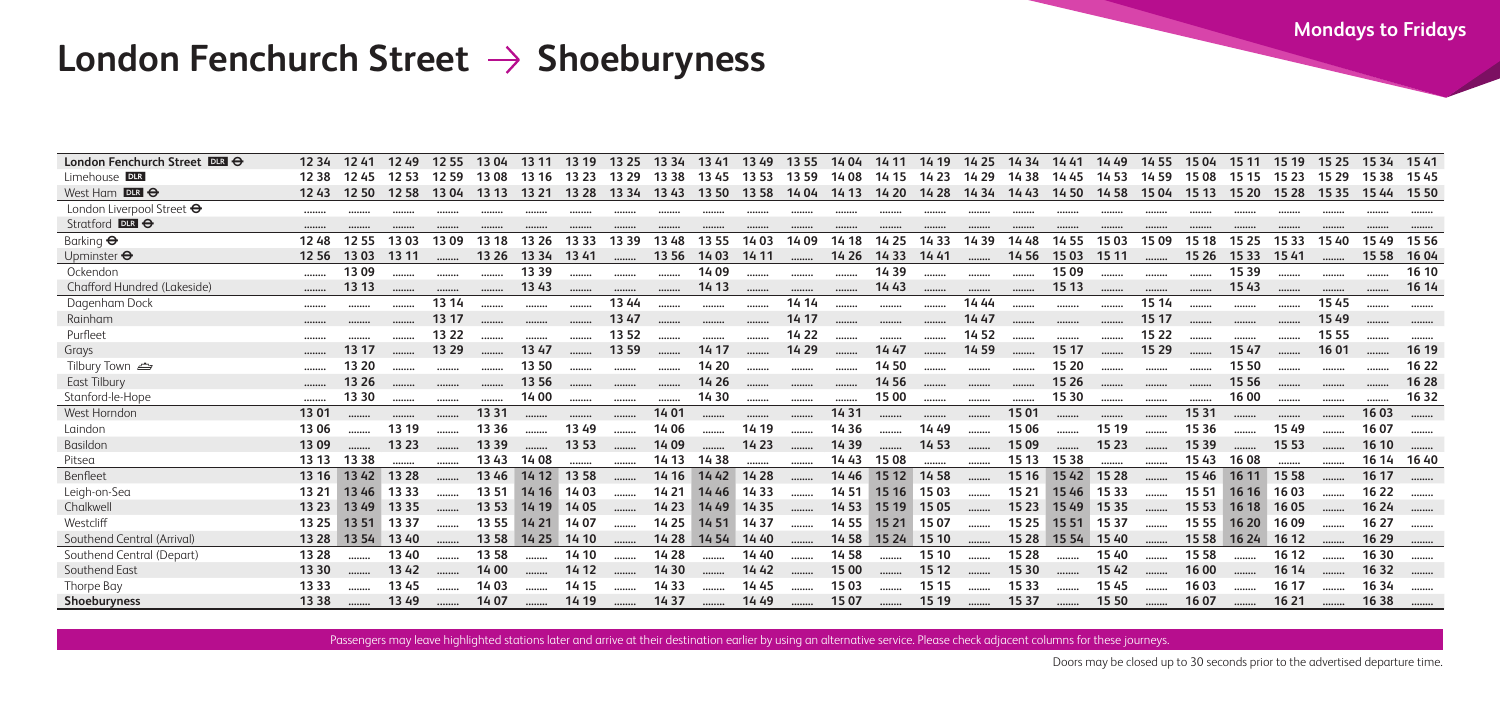|  | 0345 744 4422 |
|--|---------------|
|--|---------------|

|                                  |       |       |             |                |       |       |                |                |                 |                |       | ⊛              | ⊛              | ⊛              | ⊛           | ⊛           | ⊛     | ⊛              | ⊛              | ⊛         | ⊛              | ⊛           | ⊛              | ⊛              | ⊛               | ⊛     |
|----------------------------------|-------|-------|-------------|----------------|-------|-------|----------------|----------------|-----------------|----------------|-------|----------------|----------------|----------------|-------------|-------------|-------|----------------|----------------|-----------|----------------|-------------|----------------|----------------|-----------------|-------|
|                                  |       |       | 8           | 4 <sup>1</sup> | 8     | 8     | 4 <sup>1</sup> | 4 <sup>1</sup> | $\vert 4 \vert$ | 8 <sup>1</sup> | 8     | 4 <sup>1</sup> | $\bullet$      | 4 <sup>1</sup> | -4          | 8           | 4     | 4 <sup>1</sup> | 8 <sup>°</sup> | 8         | 8 <sup>1</sup> | 8           | $\overline{4}$ | 8 <sup>1</sup> | 12 <sup>1</sup> | 8     |
| London Fenchurch Street 23 O     | 1549  | 15.55 | 16 00       | 1604           | 16.07 | 16 10 | 16 16          | 16 19          | 16 22           | 16 25          | 16 28 | 1631           | 16 34          | 1637           | 1640        | 16 45       | 16 51 | 16.54          | 16.57          | 1701      | 1704           | 1707        | 17 10          | 17 13          | 17 16           | 17 19 |
| Limehouse DIR                    | 15 53 | 15 59 | 1605        | 1609           | 16 12 | 16 15 | 16 21          | 16 24          | 16 27           | 16 30          | 1633  |                | 16 36 16 39    |                | 16 42 16 45 | 16 50       |       | 16 56 16 59    | 1702           | 1706      | 1709           | 17 12       | 17 15 17 18    |                | 17 21           | 17 24 |
| West Ham <b>DIR O</b>            | 15 59 | 1605  | 16 10 16 14 |                | 16 17 | 16 21 | 16 26          | 16 29          | 16 32 16 35     |                | 16 38 |                | 1641 1644 1647 |                | 16 50       | 16 55 17 01 |       | 17 04 17 07    |                |           | 17 14 17 17    |             |                | 17 23          | 17 26           | 17 29 |
| London Liverpool Street $\Theta$ |       |       |             |                |       |       |                |                |                 |                |       |                |                |                |             |             |       |                |                |           |                |             |                |                |                 |       |
| Stratford <b>DR</b> $\Theta$     |       |       |             |                |       |       |                |                |                 |                |       |                |                |                |             |             |       |                |                |           |                |             |                |                |                 |       |
| Barking $\Theta$                 | 16 04 | 16 11 | 16 16       | 16 20          | 16 23 | 16 26 | 16 32          | 16 35          | 16 38           | 1641           | 16 44 |                |                | 16 53          |             | 16 56 17 01 | 1707  | 17 10 17 13    |                | 17 16     | 17 20          | 17 24       | 17 26          |                |                 |       |
| Upminster $\Theta$               | 16 13 |       | 16 24       | 16 29          |       | 16 35 | 1640           | 16 44          |                 | 16 49          | 16 53 |                | 16 59          |                | 1704        | 1709        |       | 17 18 17 22    |                |           | 1729           |             | 1734           | 1738           |                 | 1744  |
| Ockendon                         |       |       |             |                |       | 16 40 |                |                |                 | 16 57          |       |                |                |                | 17 10       |             |       | 17 26          |                |           |                |             | 1740           |                |                 |       |
| Chafford Hundred (Lakeside)      |       |       |             |                |       | 16 44 |                |                |                 | 1701           |       |                |                |                | 17 14       |             |       | 1730           |                |           |                |             | 1744           |                |                 |       |
| Dagenham Dock                    |       | 16 16 |             |                | 16 28 |       |                |                | 16 42           |                |       |                |                | 16 57          |             |             | 17 12 |                |                |           |                | 17 29       |                |                |                 |       |
| Rainham                          |       | 16 20 |             |                | 16 31 |       |                |                | 16 46           |                |       |                |                | 1701           |             |             | 17 16 |                |                |           |                | 1733        |                |                |                 |       |
| Purfleet                         |       | 16 25 |             |                | 16 36 |       |                |                | 16 52           |                |       |                |                | 1707           |             |             | 17 21 |                |                |           |                | 1738        |                |                |                 |       |
| Grays                            |       | 16 31 |             |                | 16 44 | 16 49 |                |                | 16 58           | 1708           |       |                |                | 17 13          | 17 22       |             | 17 27 | 1737           |                |           |                | 1744        | 17 50          |                |                 |       |
| Tilbury Town                     |       |       |             |                |       | 16 52 |                |                | 1701            |                |       |                |                | 17 16          |             |             | 1730  |                |                |           |                | 1747        |                |                |                 |       |
| East Tilbury                     |       |       |             |                |       | 16.58 |                |                | 1707            |                |       |                |                | 17 22          |             |             | 1736  |                |                |           |                | 17.53       |                |                |                 |       |
| Stanford-le-Hope                 |       |       |             |                |       | 1701  |                |                | 17 11           |                |       |                |                | 17 26          |             |             | 1740  |                |                |           |                | 1757        |                |                |                 |       |
| West Horndon                     |       |       |             | 16 34          |       |       |                | 16 49          |                 |                |       |                | 1704           |                |             | 17 14       |       |                |                |           | 1734           |             |                |                |                 | 1749  |
| Laindon                          | 16 21 |       |             | 16 39          |       |       | 1649           | 16 54          |                 |                |       | 1704           | 1709           |                |             | 17 19       |       |                | 1730           |           | 1739           |             |                | 1746           | 17.50           | 17.54 |
| Basildon                         | 16 24 |       | 16 34       | 16 42          |       |       |                | 16 57          |                 |                | 1702  |                | 17 13          |                |             | 17 23       |       |                |                | 1735      | 1743           |             |                |                | 1754            | 1758  |
| Pitsea                           |       |       |             | 16 46          |       | 17 11 |                | 1701           | 17 21           |                |       |                |                | 17 16 17 41    |             | 17 26       | 1750  |                |                |           |                | 17 46 18 07 |                |                |                 | 1801  |
| Benfleet                         | 16 30 |       | 16 40       | 16 50          |       |       |                | 1705           |                 |                | 1709  |                |                | 17 20 17 45    |             | 1730        |       |                | 1737           | 1741      | 1750           |             |                | 1754           |                 | 1805  |
| Leigh-on-Sea                     | 16 34 |       | 1645        | 16 55          |       |       |                | 17 10          |                 |                | 17 16 |                |                | 17 25 17 50    |             | 1735        |       |                | 1744           | 1746 1755 |                |             |                | 1801           |                 | 18 10 |
| Chalkwell                        | 16 37 |       | 16 47       | 16 57          |       |       | 1701           | 17 12          |                 |                |       | 17 19          | 17 28          | 17 52          |             | 1738        |       |                |                | 1749      | 1758           |             |                |                | 1804            | 18 13 |
| Westcliff                        | 16 39 |       | 1649        | 16 59          |       |       | 1703           | 17 14          |                 |                |       | 17 21          | 17 30 17 54    |                |             | 1740        |       |                |                | 17 51     | 18 00          |             |                |                | 1807            | 18 15 |
| Southend Central (Arrival)       | 1641  |       |             | 16 52 17 04    |       |       | 1705           | 17 19          |                 |                |       | 17 23          | 17 35 17 57    |                |             | 1742        |       |                |                | 17 53     | 1802           |             |                |                | 1809            | 18 17 |
| Southend Central (Depart)        | 1642  |       | 16 52       |                |       |       | 1706           |                |                 |                |       | 17 24          |                | 1757           |             | 1743        |       |                |                | 1754      | 1803           |             |                |                | 18 10           | 18 18 |
| Southend East                    | 16 44 |       | 16 54       |                |       |       | 1708           |                |                 |                |       | 17 26          |                | 17 59          |             | 1745        |       |                |                | 1756      | 1805           |             |                |                | 18 12 18 20     |       |
| Thorpe Bay                       | 1646  |       | 16 57       |                |       |       | 17 10          |                |                 |                |       | 17 28          |                | 1802           |             | 1747        |       |                |                | 1758      | 1807           |             |                |                | 18 15           | 18 22 |
| Shoeburvness                     | 16.52 |       | 1703        |                |       |       | 17 16          |                |                 |                |       | 1734           |                | 1807           |             | 17 54       |       |                |                | 1803      | 18 14          |             |                |                | 18 19 18 28     |       |

Passengers can arrive earlier at highlighted stations by catching a later service. Please check adjacent columns for these journeys.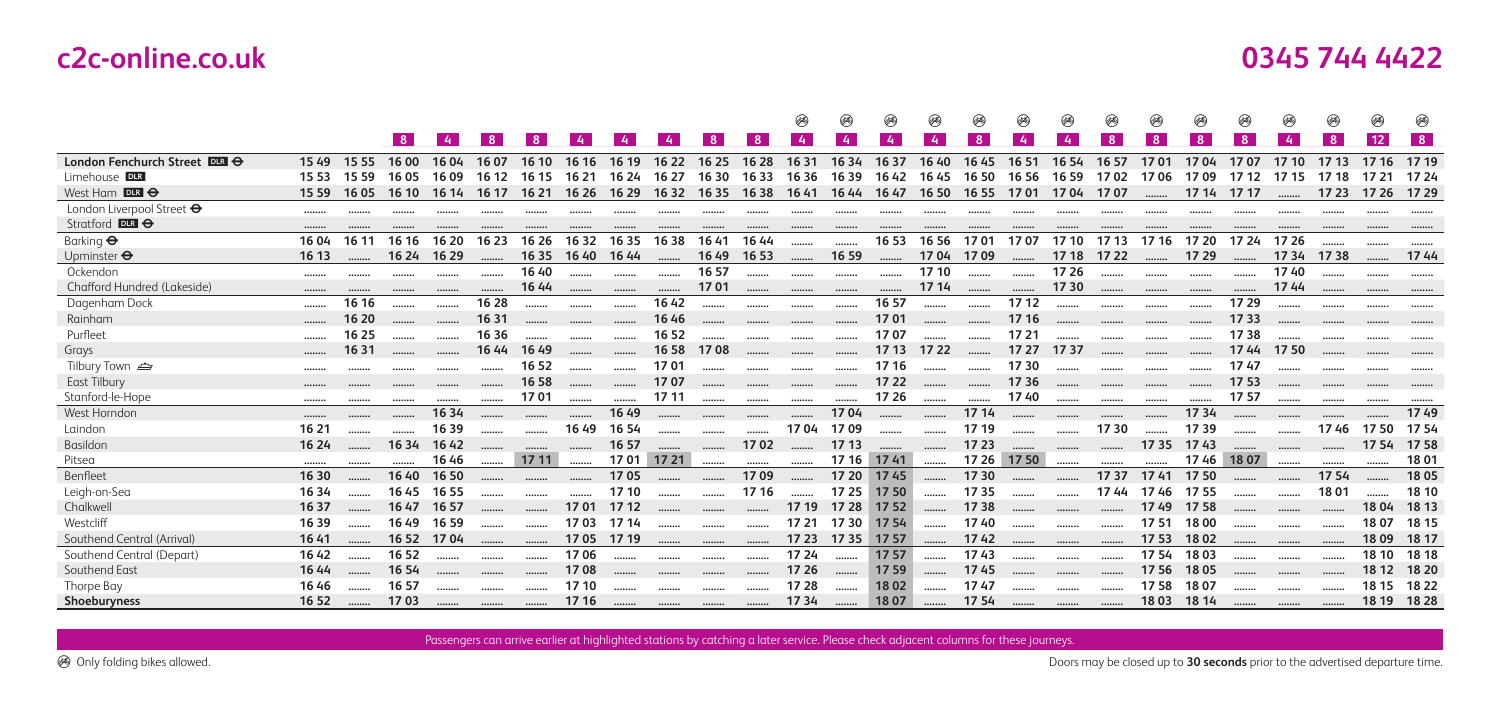#### London Fenchurch Street → Shoeburyness

|                                  | ⊛     | ⊛              | ⊛        | ⊛     | ⊛         | ⊛     | ⊛        | ⊛               | ⊛        | ⊛     | ⊛           | ⊛         | ⊛         | ⊛     | ⊛     | ⊛           | ⊛     | ⊛              | ⊛              | ⊛     | ⊛     | ⊛     | ⊛              | ⊛           |                |                |
|----------------------------------|-------|----------------|----------|-------|-----------|-------|----------|-----------------|----------|-------|-------------|-----------|-----------|-------|-------|-------------|-------|----------------|----------------|-------|-------|-------|----------------|-------------|----------------|----------------|
|                                  | 8     | 8 <sup>1</sup> | <b>8</b> | 12    | 8         | -8    | <b>8</b> | 12 <sup>2</sup> | <b>8</b> | 12    | <b>8</b>    | 8         | 12        | 8     | 12    | $\bullet$   | 8     | 4 <sup>1</sup> | 8 <sup>1</sup> | 8     | 8 I   | -4    | 8 <sup>1</sup> | 8           | 4 <sup>1</sup> | 8 <sup>1</sup> |
| London Fenchurch Street DE +     |       | 17 22 17 25    | 17 28    | 1731  | 1734 1737 |       | 1740     | 1743            | 1746     | 1749  | 17 52 17 55 |           | 1758      | 1801  | 1804  | 1807        | 18 10 | 18 13          | 18 16          | 18 19 | 18 22 | 18 25 | 1831           | 18 34 18 37 |                | 1840           |
| Limehouse DIR                    | 17 27 | 1730           | 1733     | 17 36 | 1739      | 1742  | 1745     | 1748            | 1751     | 17.54 | 17.57       | 1800      | 1803      | 1806  | 1809  | 18 12       | 18 15 | 18 18          | 18 21          | 18 24 | 18 27 | 1830  | 18 36          | 1839        | 1842           | 1845           |
| West Ham <b>DR</b> $\Theta$      | 1732  | 1735           |          | 1741  | 1744      | 1747  | 17 50    | 1753            |          | 17 59 | 1802        |           | 18 08     | 18 11 | 18 14 |             | 18 20 | 18 23          | 18 26          | 18 29 | 1832  | 1835  | 1841           |             | 1847           | 18 50          |
| London Liverpool Street $\Theta$ |       |                |          |       |           |       |          |                 |          |       |             |           |           |       |       |             |       |                |                |       |       |       |                |             |                |                |
| Stratford <b>DR</b> $\Theta$     |       |                |          |       |           |       |          |                 |          |       |             |           |           |       |       |             |       |                |                |       |       |       |                |             |                |                |
| Barking $\Theta$                 | 1739  | 1741           | 1744     |       | 1750      | 1754  |          |                 | 1801     |       | 1809        | 18 11     |           | 18 17 | 18 20 | 18 23       | 18 26 |                |                | 1835  | 1838  |       |                | 18 50       | 18 53          | 18 56          |
| Upminster $\Theta$               |       | 1749           |          | 1755  | 17 59     |       | 1804     |                 | 18 11    | 18 14 |             | 18 19     |           | 18 26 | 18 29 |             | 18 34 |                |                | 1844  |       | 1848  | 18 54          | 18 59       |                | 1904           |
| Ockendon                         |       | 17 57          |          |       |           |       | 18 10    |                 |          |       |             | 18 27     |           |       |       |             | 1840  |                |                |       |       | 18 57 |                |             |                | 19 10          |
| Chafford Hundred (Lakeside)      |       | 18 01          |          |       |           |       | 18 14    |                 |          |       |             | 1831      |           |       |       |             | 1844  |                |                |       |       | 19 01 |                |             |                | 19 14          |
| Dagenham Dock                    | 1744  |                |          |       |           | 1759  |          |                 |          |       | 18 13       |           |           |       |       | 18 27       |       |                |                |       | 1843  |       |                |             | 18 57          |                |
| Rainham                          | 1748  |                |          |       |           | 1803  |          |                 |          |       | 18 17       |           |           |       |       | 1831        |       |                |                |       | 1847  |       |                |             | 1901           |                |
| Purfleet                         | 1753  |                |          |       |           | 1808  |          |                 | .        |       | 18 23       |           |           |       |       | 1837        |       |                |                |       | 1852  |       |                |             | 1907           |                |
| Grays                            | 1759  | 1807           |          |       |           | 18 14 | 18 21    |                 |          |       | 18 29       | 1838      |           |       |       | 18 43       | 18.50 |                |                |       | 1858  | 1905  |                |             | 19 15          | 19 18          |
| Tilbury Town                     | 1802  |                |          |       |           | 18 17 |          |                 |          |       | 1832        |           |           |       |       | 18 46       |       |                |                |       | 1901  | 1908  |                |             |                | 19 21          |
| East Tilbury                     | 1808  |                |          |       |           | 18 23 |          |                 |          |       | 1838        |           |           |       |       | 18 52       |       |                |                |       | 1907  | 19 14 |                |             |                | 19 27          |
| Stanford-le-Hope                 | 18 12 |                |          |       |           | 18 27 |          |                 |          |       | 1842        |           |           |       |       | 18 56       |       |                |                |       | 19 10 | 19 18 |                |             |                | 1931           |
| West Horndon                     |       |                |          |       | 1804      |       |          |                 |          | 18 19 |             |           |           |       | 1834  |             |       |                |                | 1849  |       |       |                | 1904        |                |                |
| Laindon                          |       |                | 18 00    |       | 18 09     |       |          | 18 15           | 18 19    | 18 24 |             | 1.1.1.1.1 | 1831      |       | 1839  |             |       |                | 1848           | 18 54 |       |       |                | 1909        |                |                |
| Basildon                         |       |                |          | 1806  | 18 12     |       |          |                 | 18 23    | 18 28 |             |           | 1.1.1.1.1 | 18 36 | 1843  |             |       |                |                | 18 58 |       |       | 1904           | 19 13       |                |                |
| Pitsea                           | 18 22 |                |          |       | 18 16     | 18 37 |          |                 |          | 1831  | 18 52       |           |           |       |       | 18 46 19 06 |       |                |                | 1901  | 19 20 | 19 28 |                | 19 16       |                | 1942           |
| Benfleet                         |       |                | 1809     | 18 12 | 18 20     |       |          | 18 24           | 18 29    | 1835  |             |           | 18 39     | 1843  | 18.50 |             |       | 18 54          |                | 1905  |       | 19 31 | 19 10          | 19 20       |                | 1946           |
| Leigh-on-Sea                     |       |                | 18 16    |       | 18 25     |       |          | 18 29           | 1835     | 1840  |             |           | 1844      | 18 50 | 18 55 |             |       | 1901           |                | 19 10 |       | 19 36 | 19 15          | 19 25       |                | 19 51          |
| Chalkwell                        |       |                |          | 18 18 | 18 27     |       |          | 1831            |          | 1843  |             |           | 1847      |       | 18 58 |             |       |                | 1904           | 19 13 |       | 1938  | 19 17          | 19 27       |                | 19 53          |
| Westcliff                        |       |                |          | 18 20 | 18 29     |       |          | 1833            |          | 1845  |             |           | 1849      |       | 1900  |             |       |                | 1906           | 19 15 |       | 1940  | 19 19          | 19 29       |                | 19 55          |
| Southend Central (Arrival)       |       | --------       |          | 18 23 | 1832      |       |          | 18 36           |          | 1848  |             |           | 1852      | 1858  | 1902  |             |       |                | 1908           | 19 17 |       | 1944  | 19 22          | 1934        |                | 19 59          |
| Southend Central (Depart)        |       |                |          | 18 23 | 18 32     |       |          | 18 36           |          | 1848  |             |           | 1852      |       | 1903  |             |       |                | 1909           | 19 18 |       |       | 19 22          |             |                |                |
| Southend East                    |       |                |          | 18 25 | 18 34     |       |          | 1838            |          | 18 50 |             |           | 18 54     |       | 1905  |             |       |                | 19 11          | 19 20 |       |       | 19 24          |             |                |                |
| Thorpe Bay                       |       |                |          | 18 28 | 1837      |       |          | 1841            |          | 18 53 |             |           | 18 57     |       | 1907  |             |       |                | 19 13          | 19 22 |       |       | 19 27          |             |                |                |
| Shoeburvness                     |       |                |          | 1833  | 1843      |       |          | 1846            |          | 1858  |             | $\cdots$  | 1902      | .     | 19 13 |             |       |                | 19 20          | 19 28 |       |       | 19 3 3         |             |                |                |

Passengers may leave highlighted stations later and arrive at their destination earlier by using an alternative service. Please check adjacent columns for these journeys.

C Only folding bikes allowed. Doors may be closed up to 30 seconds prior to the advertised departure time.

**Mondays to Fridays**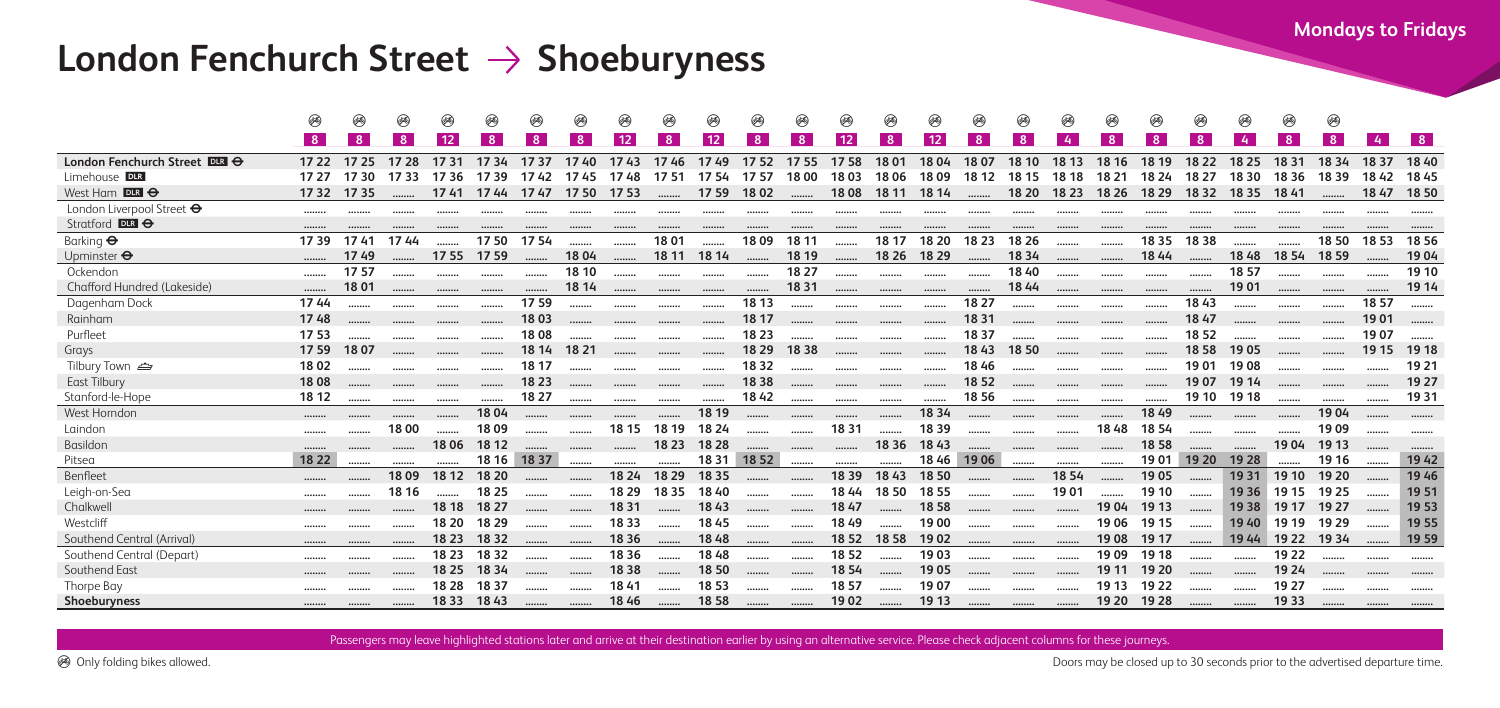**0345 744 4422**

|                                  | 18 I  | 18 I  | - 4   | lö.   | lö.    | 18 I        | 18 I  | $\sim$ 4 | 18 I  | 18 I        | 18 I  | $\frac{1}{4}$ |       |             |             |       |                   |                   |       |       |                                    |                   |       |       |             |       |
|----------------------------------|-------|-------|-------|-------|--------|-------------|-------|----------|-------|-------------|-------|---------------|-------|-------------|-------------|-------|-------------------|-------------------|-------|-------|------------------------------------|-------------------|-------|-------|-------------|-------|
| London Fenchurch Street ELLI O   | 1846  | 18.52 | 18.55 | 1903  | 1906   | 19 11       | 19 20 | 19 25    | 19 34 | 1941        | 1949  | 1956          | 2005  |             | 20 11 20 19 |       | 20 25 20 34 20 41 |                   | 2049  |       | 2055 2104 2111 2119 2125 2134 2141 |                   |       |       |             |       |
| Limehouse DIR                    | 18.51 | 18.57 | 1900  | 1908  | 19 11  | 19 15       | 19 25 | 19 29    | 1938  | 1945        | 19 53 | 20.00         | 2009  | 20 15 20 23 |             | 20 29 | 20 38 20 45 20 53 |                   |       | 20.59 | 21 08 21 15 21 23 21 29            |                   |       |       | 21 38 21 45 |       |
| West Ham <b>DR</b> $\Theta$      | 18 56 | 19 02 | 1905  | 19 13 | 19 16  | 19 20       | 19 30 | 19 34    | 1943  | 19 50       | 1958  | 2005          | 20 14 | 20 20       | 20 28       | 2034  | 2043              | 20 50             | 20 58 | 21 04 | 21 13                              | 21 20             | 21 28 | 2134  | 21 43       | 21 50 |
| London Liverpool Street $\Theta$ |       |       |       |       |        |             |       |          |       |             |       |               |       |             |             |       |                   |                   |       |       |                                    |                   |       |       |             |       |
| Stratford <b>DIR</b> $\Theta$    |       |       |       |       |        |             |       |          |       |             |       |               |       |             |             |       |                   |                   |       |       |                                    |                   |       |       |             |       |
| Barking $\Theta$                 |       | 1908  | 19 11 |       | 19 22  | 19 25       | 1936  | 1940     | 1949  | 1955        | 2004  | 20 11         | 20 19 | 2025        | 2033        | 2040  | 2048              | 20 55 21 03       |       | 21 09 | 21 18                              | 21 25             | 21 33 | 2139  | 2149        | 21 55 |
| Upminster $\Theta$               |       | 19 16 |       |       | 19 30  | 19 33       | 1944  |          | 1957  | 20 03       | 20 12 |               | 20 27 | 20 33       | 2041        |       |                   | 20 56 21 03       | 21 11 |       |                                    | 21 26 21 33 21 41 |       |       | 21 57       | 2203  |
| Ockendon                         |       |       |       |       |        | 1939        |       |          |       | 20 09       |       |               |       | 20 39       |             |       |                   | 21 09             |       |       |                                    | 2139              |       |       |             | 2209  |
| Chafford Hundred (Lakeside)      |       |       |       |       |        | 1943        |       |          |       | 20 13       |       |               |       | 20 43       |             |       |                   | 21 13             |       |       |                                    | 2143              |       |       |             | 22 13 |
| Dagenham Dock                    |       |       | 19 15 |       |        |             |       | 1944     |       |             |       | 20 15         |       |             |             | 2044  |                   |                   |       | 21 14 |                                    |                   |       | 21 44 |             |       |
| Rainham                          |       |       | 19 19 |       |        |             |       | 1948     |       |             |       | 20 19         |       |             |             | 2048  |                   |                   |       | 21 17 |                                    |                   |       | 21 47 |             |       |
| Purfleet                         |       |       | 19 25 |       |        |             |       | 1954     |       |             |       | 20 25         |       |             |             | 20 55 |                   |                   |       | 21 22 |                                    |                   |       | 2152  |             |       |
| Grays                            |       |       | 19 31 |       |        | 1947        |       | 20 01    |       | 20 17       |       | 20 32         |       | 2048        |             | 2101  |                   | 21 17             |       | 21 29 |                                    | 21 47             |       | 21 59 |             | 22 17 |
| Tilbury Town                     |       |       | 19 34 |       |        | 19 50       |       |          |       | 20 20       |       |               |       | 20 51       |             |       |                   | 21 20             |       |       |                                    | 2150              |       |       |             | 22 20 |
| East Tilbury                     |       |       | 1940  |       |        | 19 56       |       |          |       | 20 26       |       |               |       | 20 57       |             |       |                   | 21 26             |       |       |                                    | 21 56             |       |       |             | 22 26 |
| Stanford-le-Hope                 |       |       | 1944  |       |        | 20 00       |       |          |       | 20 30       |       |               |       | 21 01       |             |       |                   | 2130              |       |       |                                    | 22 00             |       |       |             | 22 30 |
| West Horndon                     |       | 19 21 |       |       | 19 3 5 |             |       |          | 20 02 |             |       |               | 20 32 |             |             |       | 21 01             |                   |       |       | 21 31                              |                   |       |       | 22 02       |       |
| Laindon                          | 19 15 | 19 26 |       | 1932  | 19 40  |             | 1953  |          | 2006  |             | 20 20 |               | 2037  |             | 2049        |       | 21 06             |                   | 21 19 |       | 21 36                              |                   | 2149  |       | 22 07       |       |
| Basildon                         | 19 19 | 19 30 |       | 19 36 | 19 44  |             | 1956  |          | 20 10 |             | 20 23 |               | 20 40 |             | 20 53       |       | 21 09             |                   | 21 23 |       | 2139                               |                   | 21 53 |       | 22 10       |       |
| Pitsea                           |       | 1933  | 1954  |       | 1948   | 20 08 20 00 |       |          | 20 13 | 2038        |       |               |       | 2044 2109   |             |       | 21 13 21 38       |                   |       |       | 2143                               | 2208              |       |       | 22 14       | 22 38 |
| Benfleet                         | 19 25 | 19 37 |       | 1942  | 19 52  | 20 12 20 03 |       |          | 20 17 | 2042        | 20 29 |               | 2047  | 21 12       | 20 58       |       | 21 16             | 21 42 21 28       |       |       | 2146                               | 22 12             | 2158  |       | 22 18       | 2242  |
| Leigh-on-Sea                     | 19 30 | 1942  |       | 1947  | 1957   | 20 16 20 08 |       |          | 20 22 | 20 46 20 33 |       |               |       | 20 52 21 17 | 2103        |       |                   | 21 21 21 46 21 33 |       |       | 21 51                              | 22 16 22 03       |       |       | 22 23 22 46 |       |
| Chalkwell                        | 19 32 | 1945  |       | 1949  | 19 59  | 20 19       | 20 10 |          | 20 25 | 2049        | 20 36 |               |       | 20 54 21 19 | 2105        |       | 21 23             | 21 49 21 35       |       |       | 21 53                              | 22 19             | 2205  |       | 22 25       | 2249  |
| Westcliff                        | 1934  | 1947  |       | 1951  | 2001   | 20 21 20 12 |       |          | 20 27 | 20 51       | 2038  |               |       | 20 56 21 21 | 21 07       |       |                   | 21 25 21 51 21 37 |       |       | 21 55                              | 22 21             | 2207  |       | 22 27       | 22 51 |
| Southend Central (Arrival)       | 19 37 | 1949  |       | 19 54 | 2004   | 20 23       | 2015  |          | 20 29 | 20 55       | 2040  |               | 20 59 | 21 25       | 21 10       |       | 21 28             | 21 55 21 40       |       |       | 21 58                              | 22 25             | 22 10 |       | 22 30       | 22 55 |
| Southend Central (Depart)        | 1937  | 1950  |       | 1954  | 2004   | 20 24 20 15 |       |          | 20 30 |             | 2041  |               | 20 59 |             | 21 10       |       | 21 28             |                   | 2140  |       | 21 58                              |                   | 22 10 |       | 22 30       |       |
| Southend East                    | 19 39 | 1952  |       | 19 56 | 2006   | 20 26       | 20 17 |          | 20 32 |             | 2043  |               | 21 01 |             | 21 12       |       | 21 30             |                   | 2142  |       | 2200                               |                   | 22 12 |       | 22 32       |       |
| Thorpe Bay                       | 1942  | 1954  |       | 19 59 | 2009   | 20 28 20 20 |       |          | 20 34 |             | 2045  |               | 21 04 |             | 21 15       |       | 21 33             |                   | 2145  |       | 2203                               |                   | 22 15 |       | 22 35       |       |
| Shoeburyness                     | 1948  | 20 00 |       | 20 03 | 2013   | 20 32 20 24 |       |          | 20 39 |             | 2049  |               | 21 08 |             | 21 19       |       | 2137              |                   | 2149  |       | 2207                               |                   | 22 19 |       | 22 39       |       |

**8 4 8 8 8 8 4 8 8 8 4**

Passengers can arrive earlier at highlighted stations by catching a later service. Please check adjacent columns for these journeys.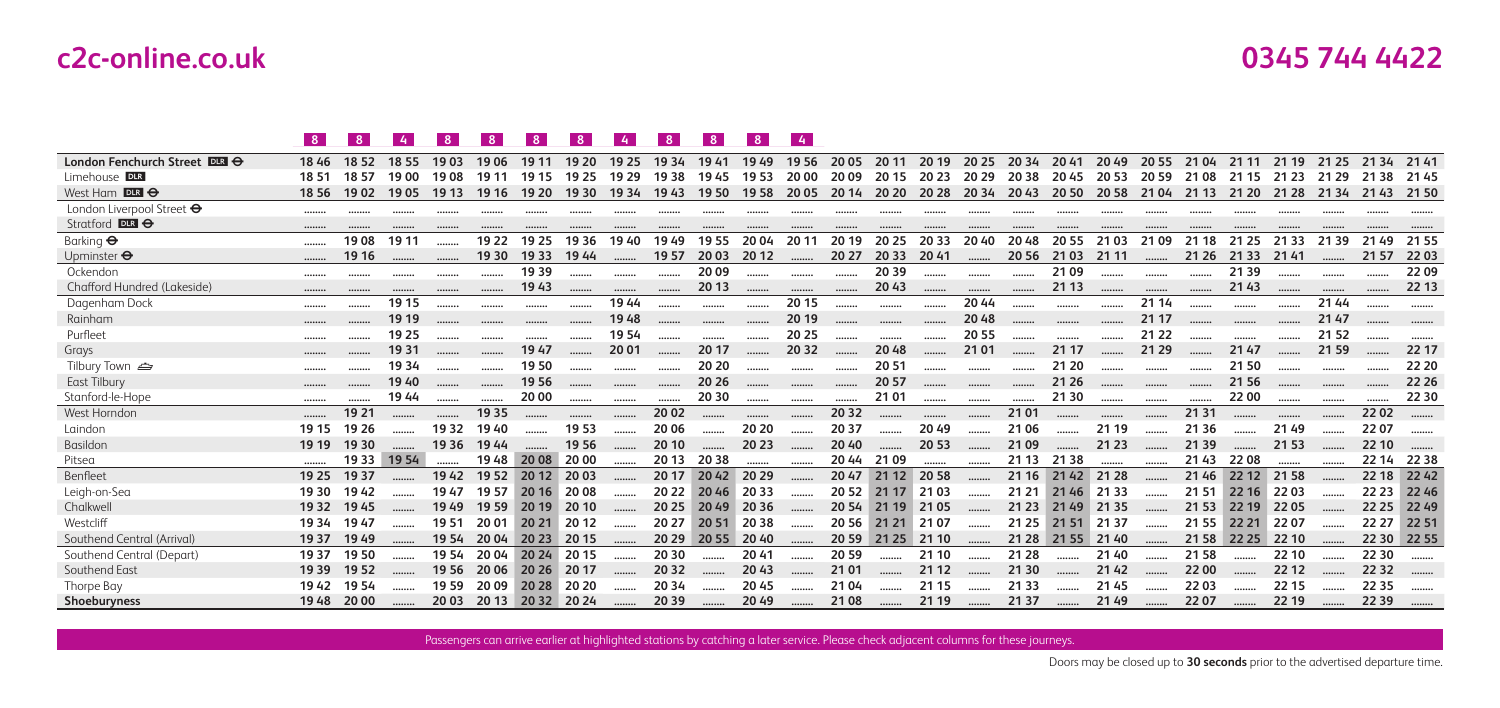#### London Fenchurch Street → Shoeburyness

| London Fenchurch Street <b>DISI O</b> | 2149  | 21.55 |             |                   |             | 22.04 22.11 22.25 22.29 22.41 22.49 22.55 23.04 23.11 23.25 23.29 23.41 23.49 |                   |       |                         |       |                                                 |               |           |                   |       |       | 23 55 00 11 00 19 |       | 00 25 00 34 |       |
|---------------------------------------|-------|-------|-------------|-------------------|-------------|-------------------------------------------------------------------------------|-------------------|-------|-------------------------|-------|-------------------------------------------------|---------------|-----------|-------------------|-------|-------|-------------------|-------|-------------|-------|
| Limehouse DIR                         | 21.53 | 21.59 |             | 22 08 22 15 22 29 |             | 22 33                                                                         |                   |       | 22 45 22 53 22 59 23 08 |       | 23 15 23 29 23 33 23 45 23 53                   |               |           |                   |       | 23 59 | 00 15 00 23       |       | 00 29       | 00 38 |
| West Ham $DB$ $\Theta$                | 21 58 | 22 04 | 22 13 22 20 |                   |             | 22 34 22 38 22 50                                                             |                   |       |                         |       | 22 58 23 04 23 13 23 20 23 34 23 38 23 50 23 58 |               |           |                   |       | 00 04 | 00 20             | 00 28 | 00 34 00 43 |       |
| London Liverpool Street $\Theta$      |       |       |             |                   |             |                                                                               |                   |       |                         |       |                                                 |               |           |                   |       |       |                   |       |             |       |
| Stratford <b>DIR</b> $\Theta$         |       |       |             |                   |             |                                                                               |                   |       |                         |       |                                                 |               |           |                   |       |       |                   |       |             |       |
| Barking $\Theta$                      | 2203  | 22 09 |             | 22 18 22 25 22 39 |             | 22 43 22 55 23 03 23 09                                                       |                   |       |                         |       | 23 18 23 25 23 39 23 43 23 55 00 03             |               |           |                   |       | 00 09 | 00 25 00 33       |       | 00 39       | 00 49 |
| Upminster $\Theta$                    | 22 11 |       | 22 26 22 33 |                   |             | 22 51 23 03                                                                   |                   | 23 11 | .                       | 23 26 | 23 33                                           |               | 23 51     | 00 04 00 11       |       |       | 00 33 00 41       |       |             | 00 57 |
| Ockendon                              |       |       |             | 22 39             |             |                                                                               | 23 09             |       |                         |       | 23 39                                           |               | .         | 00 09             |       |       | 00 39             |       |             |       |
| Chafford Hundred (Lakeside)           |       |       |             | 22 43             |             |                                                                               | 23 13             |       |                         |       | 23 43                                           |               |           | 00 13             |       |       | 00 42             |       |             |       |
| Dagenham Dock                         |       | 22 14 |             |                   | 22 44       |                                                                               |                   |       | 23 14                   |       |                                                 | 23 44         |           |                   |       | 00 14 |                   |       | 00 44       |       |
| Rainham                               |       | 22 17 |             |                   | 2247        |                                                                               |                   |       | 23 17                   |       |                                                 | 23 47         |           |                   |       | 00 17 |                   |       | 00 47       |       |
| Purfleet                              |       | 22 22 |             |                   | 22 52       |                                                                               |                   |       | 23 22                   |       |                                                 | 23 52         |           |                   |       | 00 22 |                   |       | 00 52       |       |
| Grays                                 |       | 22 29 |             | 2247              | 22 59       |                                                                               | 23 17             |       | 2329                    |       | 23 47                                           | 23 59         |           | 00 18             |       | 00 30 | 00 46             |       | 00 58       |       |
| Tilbury Town                          |       |       |             | 22 50             |             |                                                                               | 23 20             |       |                         |       | 23 50                                           |               | 1.1.1.1.1 | 00 21             |       |       | 00 49             |       |             |       |
| East Tilbury                          |       |       |             | 22 56             |             |                                                                               | 23 26             |       |                         |       | 23 56                                           |               | .         | 00 27             |       |       | 00 55             |       |             |       |
| Stanford-le-Hope                      |       |       |             | 23 00             |             |                                                                               | 23 30             |       |                         |       | 23 59                                           |               |           | 00 30             |       |       | 00 59             |       |             |       |
| West Horndon                          |       |       | 22 31       |                   |             | 22.56                                                                         |                   | 23 16 | 1.1.1.1.1               | 23 31 |                                                 | $\cdots$      | 23 56     |                   | 00 16 |       |                   | 00 46 |             | 0102  |
| Laindon                               | 22 19 |       | 22 36       |                   | 1.1.1.1.1.1 | 23 01                                                                         |                   | 23 21 |                         | 23 36 |                                                 |               | 00 01     |                   | 00 21 |       |                   | 00 51 |             | 0107  |
| Basildon                              | 22 23 |       | 2239        |                   |             | 23 04                                                                         |                   | 23 24 |                         | 23 39 | 1.1.1.1.1.1                                     |               | 00 04     |                   | 00 24 |       |                   | 00 54 |             | 01 10 |
| Pitsea                                |       |       |             | 22 43 23 12       |             |                                                                               | 23 08 23 38 23 28 |       |                         |       | 23 43 00 12                                     |               |           | 00 08 00 39 00 28 |       |       | 01 07 00 58       |       |             | 01 14 |
| Benfleet                              | 22 28 |       |             | 22 46 23 16       |             |                                                                               | 23 11 23 42 23 31 |       |                         |       | 23 46 00 16                                     | 1.1.1.1.1.1.1 |           | 00 11 00 42 00 31 |       |       | 01 11 01 01       |       |             | 01 17 |
| Leigh-on-Sea                          | 22 33 |       | 22.51       | 23 20             |             |                                                                               | 23 16 23 46 23 36 |       |                         |       | 23 51 00 20                                     |               |           | 00 16 00 47 00 36 |       |       | 01 15 01 06       |       |             | 01 22 |
| Chalkwell                             | 22 35 |       | 22 53       | 23 23             | 1.1.1.1.1   | 23 18                                                                         | 23 49 23 38       |       |                         | 23 53 | 00 23                                           |               |           | 00 18 00 49 00 38 |       |       | 01 18 01 08       |       |             | 01 24 |
| Westcliff                             | 22 37 |       |             | 22 55 23 25       |             |                                                                               | 23 20 23 51 23 40 |       |                         |       | 23 55 00 25                                     |               |           | 00 20 00 51 00 40 |       |       | 01 20 01 10       |       |             | 01 26 |
| Southend Central (Arrival)            | 2240  |       | 22 58       | 23 27             |             | 23 23                                                                         | 23 54 23 43       |       |                         | 23 58 | 00 27                                           |               |           | 00 23 00 54 00 43 |       |       | 01 22 01 13       |       |             | 01 29 |
| Southend Central (Depart)             | 2240  |       |             | 22 58 23 28       |             |                                                                               | 23 23 23 54 23 43 |       |                         |       | 23 58 00 27                                     |               |           | 00 23 00 54 00 43 |       |       | 01 22 01 13       |       |             | 01 29 |
| Southend East                         | 2242  |       | 23 00       | 23 30             |             | 23 25                                                                         | 23 56             | 23 45 |                         | 23 59 | 00 29                                           |               |           | 00 25 00 56 00 45 |       |       | 01 24 01 15       |       |             | 0131  |
| Thorpe Bay                            | 2245  |       |             | 23 03 23 32       |             |                                                                               | 23 28 23 58 23 48 |       |                         |       | 00 03 00 32                                     |               |           | 00 28 00 58 00 48 |       |       | 01 27 01 18       |       |             | 01 34 |
| Shoeburyness                          | 2249  |       |             | 23 07 23 36       |             |                                                                               | 23 32 00 03 23 52 |       | .                       |       | 00 07 00 36                                     |               |           | 00 32 01 02 00 52 |       |       | 01 31 01 22       |       |             | 01 38 |

Passengers may leave highlighted stations later and arrive at their destination earlier by using an alternative service. Please check adjacent columns for these journeys.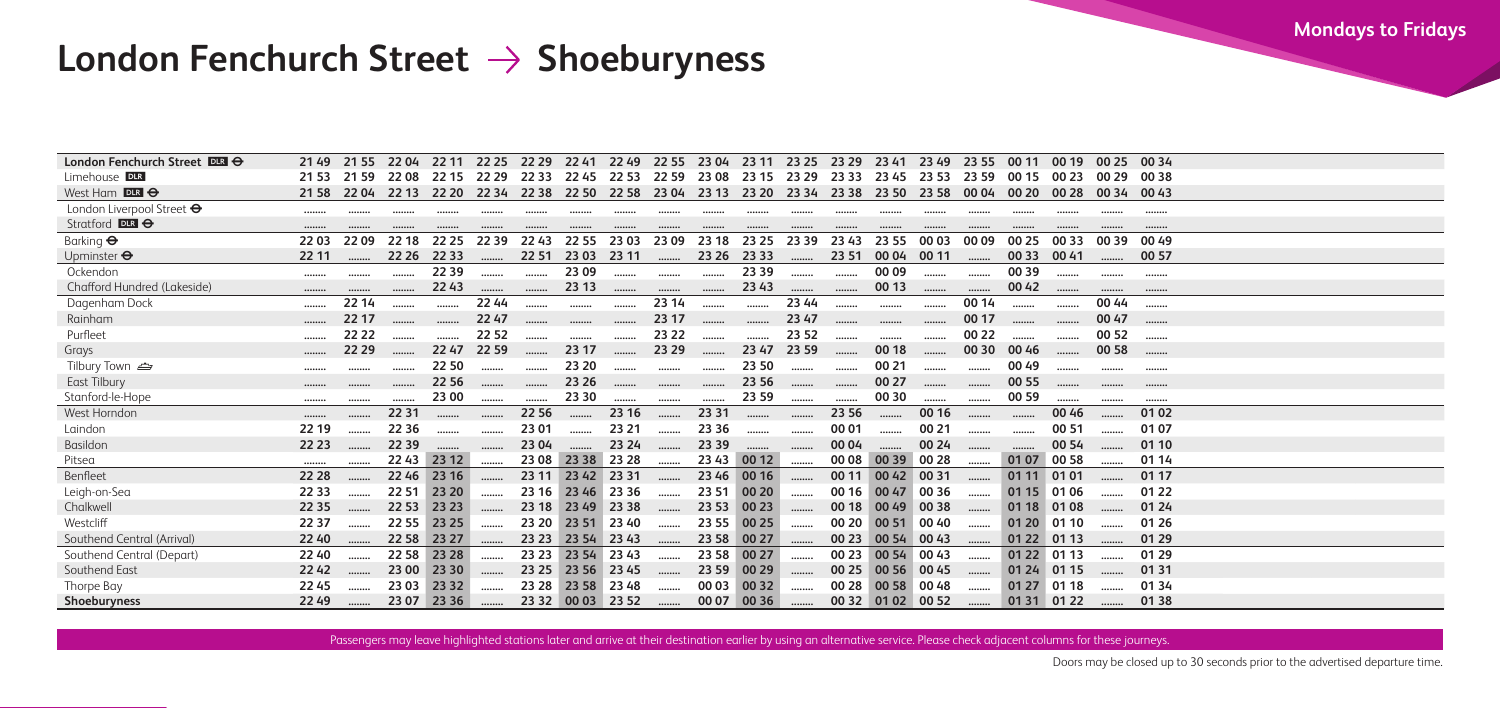# **25 Saturdays**<br> **25 London Fenchurch Street → Shoeburyness**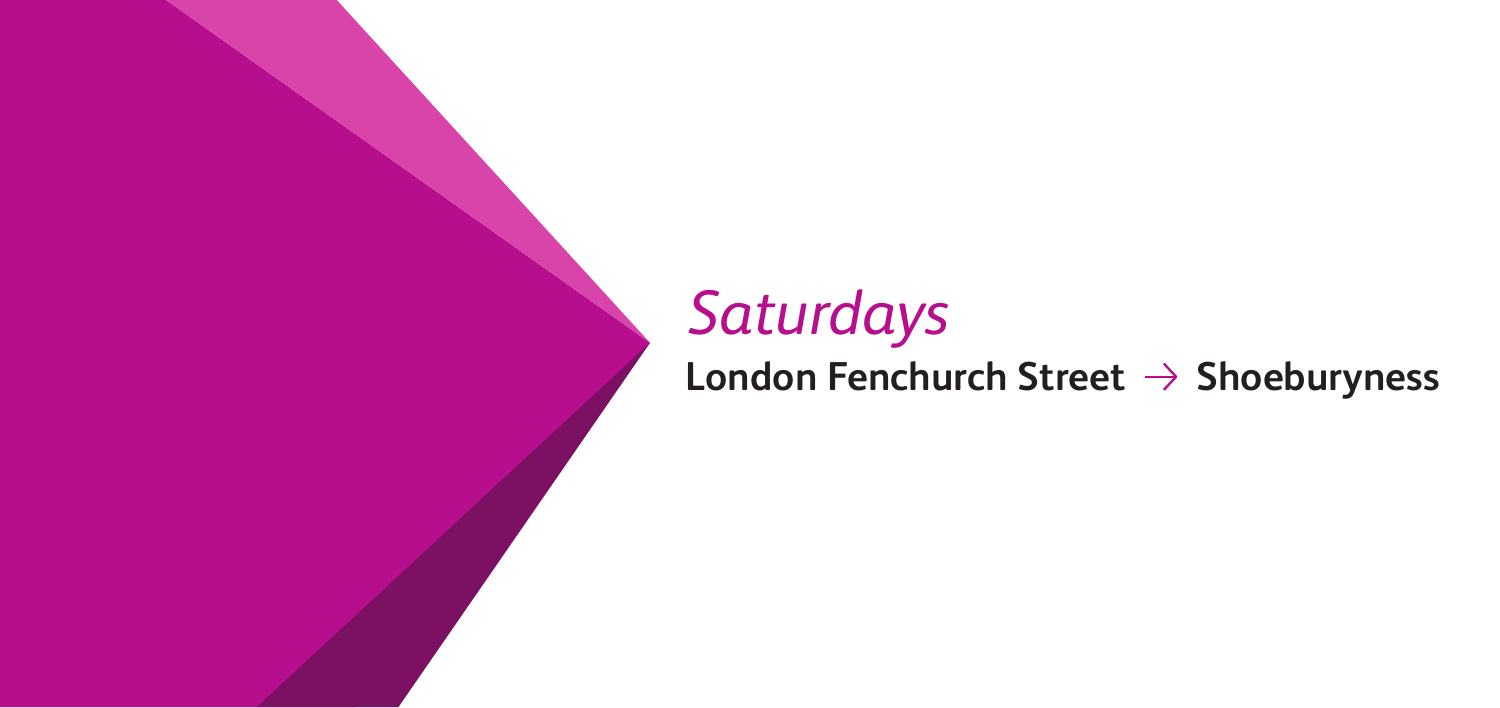**Saturdays**

### London Fenchurch Street → Shoeburyness

| London Fenchurch Street DB O     | 05 23 05 28 05 35 05 53 05 58 06 08 06 23 06 28 06 58 06 53 06 58 07 08 07 23 07 28 07 38 07 53 07 58 08 08 08 08 23 08 28 08 38 08 48<br>$0500$<br>08 53 08 58 09 08 (29 23 09 28       | 19 38 19 48             |
|----------------------------------|------------------------------------------------------------------------------------------------------------------------------------------------------------------------------------------|-------------------------|
| Limehouse DIR                    | 08 57 09 02 09 12  09 27 09 32<br>0504                                                                                                                                                   | 1942                    |
| West Ham $DB$ $\Theta$           |                                                                                                                                                                                          | 19 47 19 57             |
| London Liverpool Street $\Theta$ | 09 15<br>والمستر المستنبين المستنبين المستنبين المستنبين المستنبين المستنبين المستنبين المستنبين المستنبين المستنبين المستنبي                                                            | 1945                    |
| Stratford <b>DIR</b> $\Theta$    | $\sim$ 08.52 $\sim$ 09.22 $\sim$                                                                                                                                                         |                         |
| Barking $\Theta$                 | 05 08 05 14 05 23 05 38 05 42 05 53 06 08 06 12 06 23 06 38 06 42 06 53 07 08 07 12 07 23 07 38 07 42 07 53 08 08 12 08 23 08 38 08 42 08 53 00 12 09 03 09 08 09 12 09 23 09 38 09 42   | 1953 2003               |
| Upminster $\Theta$               | 05 17 05 23  05 47 05 51  06 17 06 21  06 47 06 51  07 17 07 21  07 47 07 51  08 17 08 21  08 47 08 51<br>09 13 09 17 09 21  09 43 09 47 09 51                                           | 2013                    |
| Ockendon                         | 09 22<br>09 52<br>05 22                                                                                                                                                                  | ------- ------- ------- |
| Chafford Hundred (Lakeside)      | 05 26                                                                                                                                                                                    |                         |
| Dagenham Dock                    |                                                                                                                                                                                          |                         |
| Rainham                          | 0531   0601   0631                                                                                                                                                                       | 20 01                   |
| Purfleet                         |                                                                                                                                                                                          |                         |
| Gravs                            | 09 13   09 30  09 43  10 00<br>05 43 06 00  06 13 06 30  06 43 07 00  07 13 07 30  07 43 08 00  08 13 08 30  08 43 09 00<br>the                                                          | 2013                    |
| Tilbury Town                     | 09 33<br>10 03<br>0533<br>same                                                                                                                                                           |                         |
| East Tilbury                     | 0709<br>08 39   09 09<br>0639<br>09 39<br>time<br>0539<br>$\cdots$                                                                                                                       |                         |
| Stanford-le-Hope                 | ________________06 13 ________________06 43 ______________07 13 ______________07 43 _______________08 13 _____________08 43 ____________09 13 ________<br>09 43   10 13    past<br>0543  |                         |
| West Horndon                     | 09 56 each<br>______ ______ 05 56 _____ ______ 06 26 _____ _____ 06 56 _____ ______ 07 26 _____ _______ 07 56 _____ ________ 08 26 ______ ______ 08 56 ______ ___________<br>$\sim 0528$ |                         |
| Laindon                          | 07 00 ستة بالدول من السنة 09 09 سنة 09 00 سنة من 21 09 00 سنة السنة 08 30 سنة السنة 08 00 سنة السنة 07 07 سنة السنة 07 00 07 00 00 سنة<br>06 00<br>06 30<br>$0532$ $\ldots$              | $\sim 20.21$            |
| Basildon                         | _____ _____ 06 34 _____ _____ 07 04 ______ _____ 07 34 ______ ____ 08 04 ______ _____ 08 34 ______ ____ 09 04 ______ ____ 09 24 ______ 09 34 ______ 09 54 ______ 10 04<br>$0536$ $0604$  | 20.24                   |
| Pitsea                           | 05 51 05 39  06 21 06 07  06 51 06 37  07 21 07 07  07 51 07 37  08 21 08 07  08 51 08 37  09 21 09 07<br>09 51 09 37   10 21 10 07                                                      |                         |
| Benfleet                         | 06 55 06 41  07 25 07 11  07 55 07 41  08 25 08 11  08 55 08 41  09 25 09 11<br>06 25 06 11<br>09 21 09 30 09 55 09 41  10 00 10 25 10 11<br>05 55 05 43                                 | 20 21 20 30             |
| Leigh-on-Sea                     | 07 00 06 45  07 30 07 15  08 00 07 45<br>08 30 08 15  09 00 08 45<br>09 30 09 15<br>06 30 06 15<br>09 26 09 34 10 00 09 45  10 04 10 30 10 15<br>06 00 05 47                             | 20 26 20 34             |
| Chalkwell                        | 06 02 05 50  06 32 06 18  07 02 06 48  07 32 07 18  08 02 07 48  08 32 08 18  09 02 08 48<br>09 32 09 18  09 28 09 37 10 02 09 48  10 07 10 32 10 18                                     | 20 28 20 37             |
| Westcliff                        | 07 34 07 20  08 04 07 50<br>08 34 08 20<br>09 04 08 50<br>$\ldots$ 09 34 09 20 $\ldots$<br>06 34 06 20<br>07 04 06 50<br>09 30 09 39 10 04 09 50<br>10 09 10 34 10 20<br>06 04 05 52     | 20 30 20 39             |
| Southend Central (Arrival)       | 06 07 05 54  06 37 06 22  07 07 06 52  07 37 07 22  08 07 07 52  08 37 08 22  09 07 08 52  09 37 09 22<br>09 33 09 41 10 07 09 52<br>10 11 10 37 10 22                                   | 20 33 20 41             |
| Southend Central (Depart)        | 09 37 09 23<br>07 37 07 23  08 07 07 53<br>08 37 08 23<br>09 07 08 53<br>07 07 06 53<br>06 37 06 23<br>09 33 09 42 10 07 09 53<br>10 12 10 37 10 23<br>06 07 05 55                       | 20 33 20 42             |
| Southend East                    | 07 09 06 55<br>07 39 07 25  08 09 07 55<br>08 39 08 25  09 09 08 55<br>$\ldots$ 09 39 09 25<br>0639 06 25<br>09 35 09 44 10 09 09 55  10 14 10 39 10 25<br>06 09 05 57                   | 20 35 20 44             |
| Thorpe Bay                       | 06 42 06 27<br>07 12 06 57<br>07 42 07 27<br>08 12 07 57<br>08 42 08 27  09 12 08 57<br>09 42 09 27<br>09 38 09 46 10 12 09 57<br>10 16 10 42 10 27<br>06 12 05 59<br>$\cdots$           | 20 38 20 46             |
| Shoeburyness                     | 06 19 06 05  06 49 06 33  07 19 07 03  07 49 07 33  08 19 08 03  08 49 08 33  09 19 09 03<br>$\ldots$ 09 49 09 33<br>09 44 09 52 10 19 10 03  10 22 10 49 10 33                          | 20 44 20 52             |

Passengers may leave highlighted stations later and arrive at their destination earlier by using an alternative service. Please check adjacent columns for these journeys.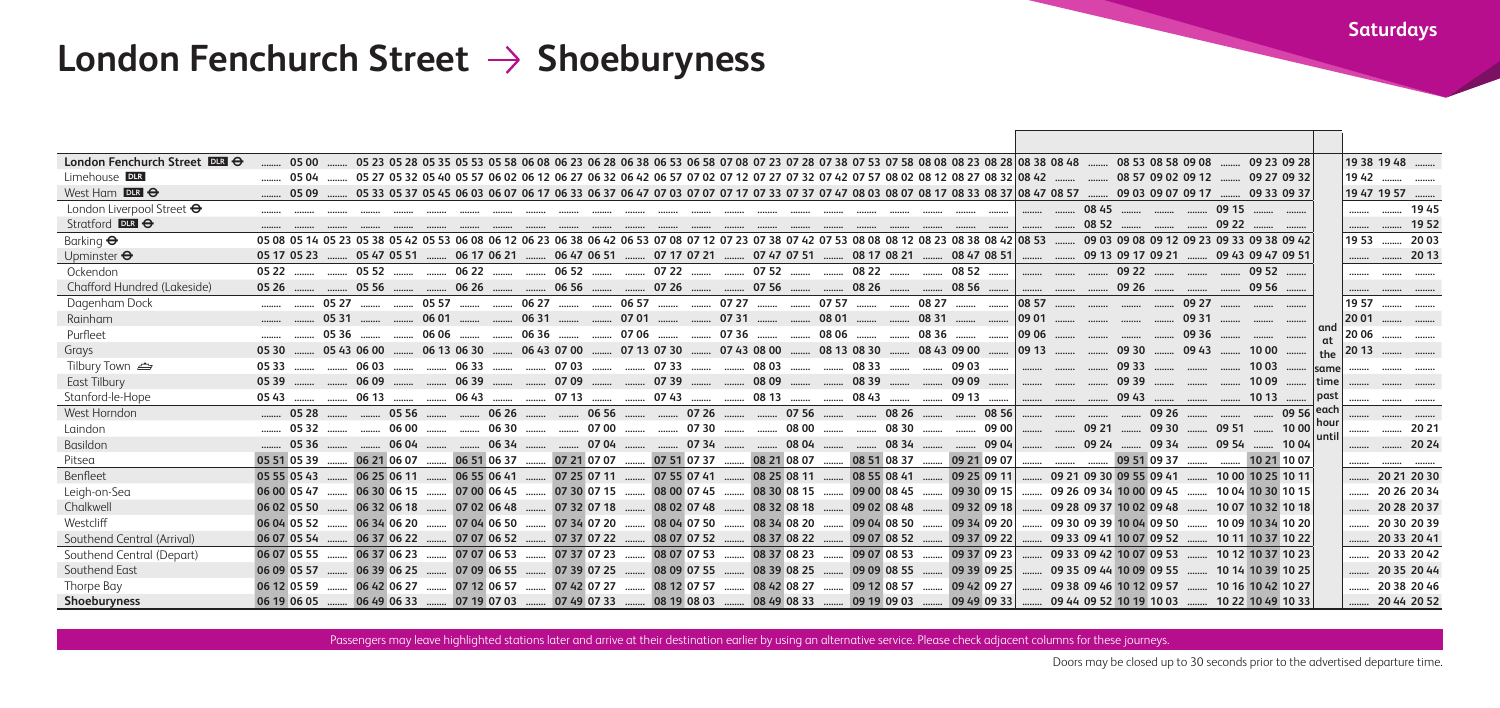#### **0345 744 4422**

| London Fenchurch Street EL +     | 1953 1958 2008 ……… 2023 2028 2038 ……. 2053 2058 2108 ……… 2123 2128 2138 ……… 2153 2158 2208 ……… 2223 2228 2238 ……… 2253 2258 2308 ……… 2323 23 28 23 343 ……… 2359 00 05 00 15 00 41                                                              |
|----------------------------------|------------------------------------------------------------------------------------------------------------------------------------------------------------------------------------------------------------------------------------------------|
| Limehouse DIR                    | 19 57 20 02 20 12 ……. 20 27 20 32 20 42 …… 20 57 21 02 21 12 …… 21 27 21 32 21 42 …… 21 57 22 02 22 12 ……. 22 27 22 32 22 42 …… 22 57 23 02 23 12 …… 23 27 23 32 23 47 …… 00 03 00 09 00 19 00 45                                              |
| West Ham <b>DIR O</b>            | 2003 2007 2017  2033 2037 2047  2103 2107 2117  2133 2137 2147  2203 2207 2217  22 33 2237 2247  23 33 23 37 23 33 23 37 23 53  0008 0014 00 25 00 50                                                                                          |
| London Liverpool Street $\Theta$ |                                                                                                                                                                                                                                                |
| Stratford <b>DIR</b> $\Theta$    |                                                                                                                                                                                                                                                |
| Barking $\Theta$                 | 20 08 20 12 20 23 20 33 20 38 20 42 20 53 21 03 21 08 21 12 21 23 21 33 21 38 21 42 21 53 22 03 22 08 22 12 22 23 22 33 22 38 22 42 22 53 23 03 23 03 23 32 33 23 38 23 42 23 58 00 05 00 15 00 20 00 30 00 56                                 |
| Upminster $\Theta$               |                                                                                                                                                                                                                                                |
| Ockendon                         |                                                                                                                                                                                                                                                |
| Chafford Hundred (Lakeside)      |                                                                                                                                                                                                                                                |
| Dagenham Dock                    |                                                                                                                                                                                                                                                |
| Rainham                          | _____ _____ 2031 _____ ______ 2101 _____ _____ 2131 _____ _____ 2201 _____ _____ 2231 _____ _____ 2301 _____ _____ 2331 _____ _____ 2331 _____ _____ _____ 0023 _____ _____ ______                                                             |
| Purfleet                         | _____ _____ 2036 _____ ______ _____ 2106 _____ ______ _____ 2136 _____ ______ 2206 _____ ______ 2236 _____ _____ _____ 2336 _____ _____ 2336 _____ _____ _____ _____ _____ 0028 _____ ___                                                      |
| Gravs                            |                                                                                                                                                                                                                                                |
| Tilbury Town                     | 20 33                                                                                                                                                                                                                                          |
| East Tilbury                     | 2039                                                                                                                                                                                                                                           |
| Stanford-le-Hope                 |                                                                                                                                                                                                                                                |
| West Horndon                     |                                                                                                                                                                                                                                                |
| Laindon                          |                                                                                                                                                                                                                                                |
| Basildon                         | .20 ] 20 ] 20 ] 20 ] 20 [  21 24  21 34  21 34  21 34  22 24  22 34  23 34  23 34  23 54  00 04  00 07  00 41  01                                                                                                                              |
| Pitsea                           |                                                                                                                                                                                                                                                |
| Benfleet                         | 20 20 23 23 24 24 26 27 28 29 30 21 25 27 30 21 25 27 41 22 30 22 25 27 41 22 30 22 25 27 44 23 30 23 25 23 41 23 30 23 35 23 41 00 06 23 59 00 26 00 11 00 45 00 36 00 58 00 48 01 17 01 24                                                   |
| Leigh-on-Sea                     | 21 21 20 20 45  21 24 21 30 21 15  21 34 22 00 21 45  22 04 22 30 22 15  22 34 23 00 22 45  23 34 23 39 23 15  23 34 23 59 23 45 00 11 00 04 00 30 00 15 00 49 00 40 01 03 00                                                                  |
| Chalkwell                        | 21 37 22 02 21 48 20 27 37 22 23 23 24 24 25 26 20 27 28 27 28 27 28 27 28 27 28 27 28 27 28 27 28 27 28 27 28 27 28 27 28 27 28 27 28 27 28 27 28 27 28 27 28 27 28 27 28 27 28 27 28 27 28 27 28 27 28 27 28 27 28 27 28 27 2<br>21 02 20 48 |
| Westcliff                        | 21 04 20 50  21 09 21 34 21 20  21 39 22 04 21 50  22 09 22 34 22 20  22 39 23 04 22 50<br>23 09 23 34 23 20<br>23 39 00 04 23 50 00 15 00 09 00 35 00 20 00 54 00 45 01 07 00 57 01 26 01 33                                                  |
| Southend Central (Arrival)       | 21 07 20 52 21 11 21 37 21 22 22 24 24 27 27 52 27 27 37 27 22 22 22 23<br>22 41 23 07 22 52 23 11 23 37 23 22 23 41 00 06 23 52 00 18 00 11 00 37 00 22 00 56 00 48 01 10 01 00 01 28 01 36                                                   |
| Southend Central (Depart)        | 23 12 23 37 23 23<br>21 07 20 53  21 12 21 37 21 23  21 42 22 07 21 53  22 12 22 37 22 23<br>22 42 23 07 22 53<br>23 42 00 07 23 53 00 18 00 12 00 37 00 23 00 56 00 48 01 10 01 00 01 28 01 36                                                |
| Southend East                    | 21 09 20 55                                                                                                                                                                                                                                    |
| Thorpe Bay                       | 22 46 23 12 22 57  23 16 23 42 23 27<br>21 12 20 57  21 16 21 42 21 27  21 46 22 12 21 57  22 16 22 42 22 27<br>23 46 00 11 23 57 00 22 00 16 00 42 00 27 01 01 00 52 01 14 01 05 01 33 01 41                                                  |
| Shoeburyness                     | 21 19 21 03  21 22 21 49 21 33  21 52 22 19 22 03  22 22 22 49 22 33  22 52 23 19 23 03  23 22 23 49 23 33  23 52 00 17 00 03 00 27 00 03 00 27 00 28 00 13 00 107 00 58 01 19                                                                 |

Passengers can arrive earlier at highlighted stations by catching a later service. Please check adjacent columns for these journeys.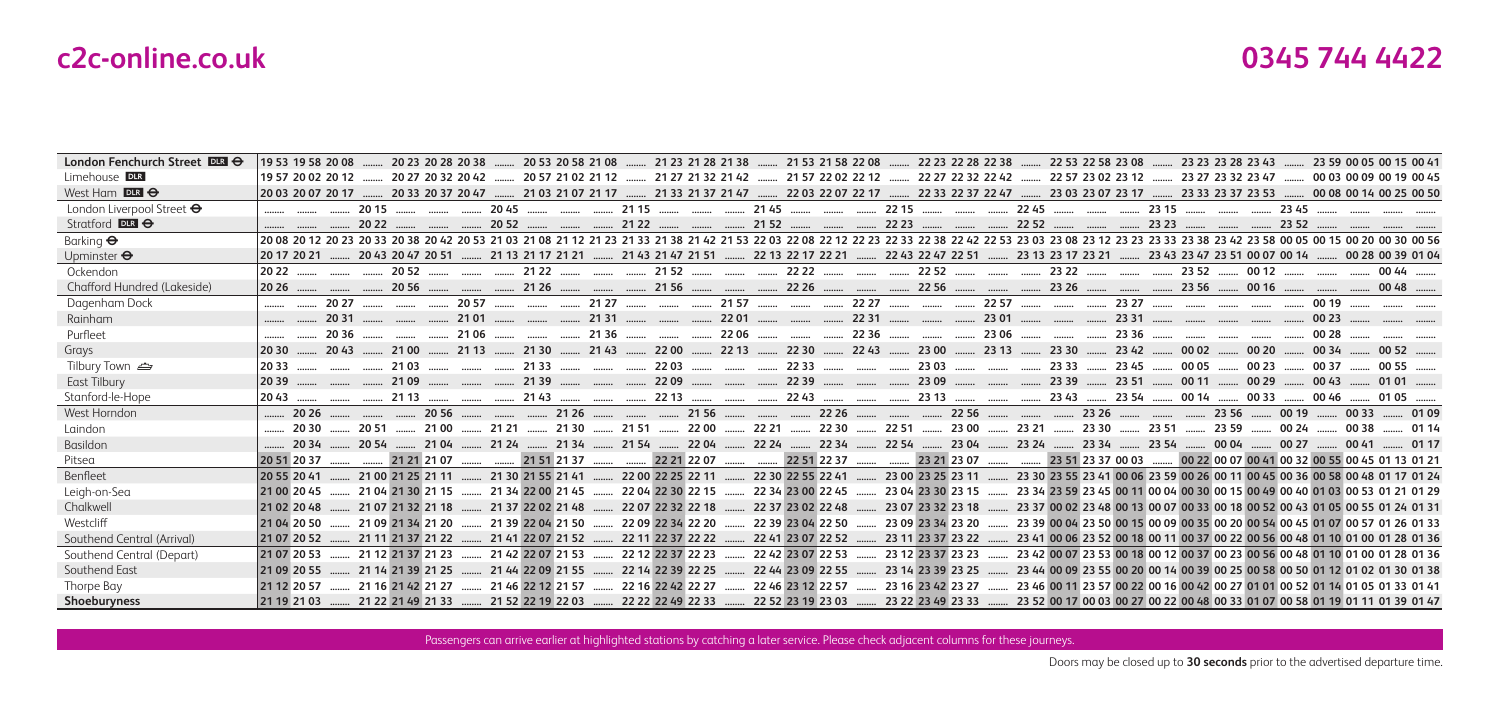# *Sundays* **London Fenchurch Street → Shoeburyness**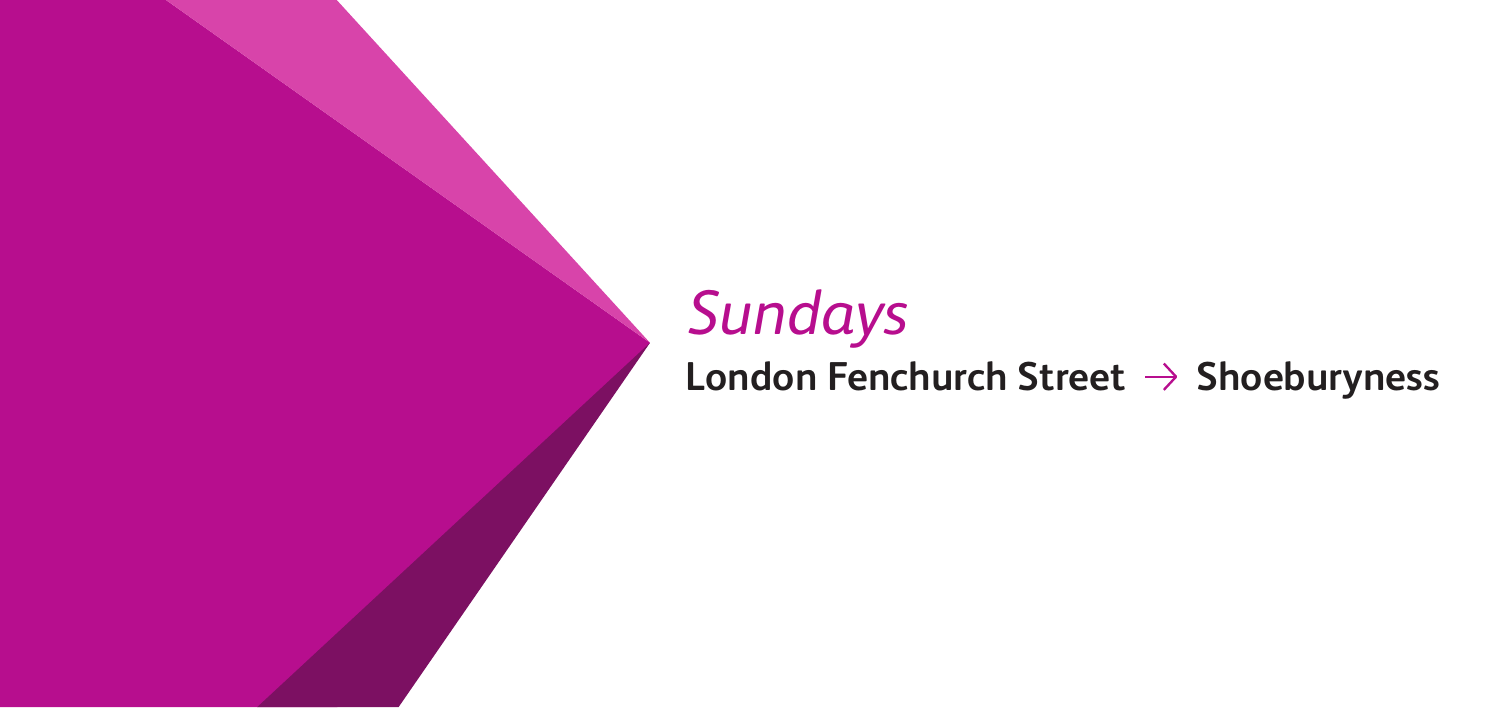|  | 0345 744 4422 |
|--|---------------|
|--|---------------|

| London Fenchurch Street DE O     | 06 38 |       | 07 18 | 07 23 | 0735  | 0748  | 07 53 | 08 05 | 08 18 | 08 23 | 08 35 | 08 48 | 08 53 | 09 05 | 09 18 | 09 23 |
|----------------------------------|-------|-------|-------|-------|-------|-------|-------|-------|-------|-------|-------|-------|-------|-------|-------|-------|
| Limehouse DIR                    | 06 42 |       | 07 22 | 07 27 | 0739  | 0752  | 07 57 | 08 09 | 08 22 | 08 27 | 08 39 | 08 52 | 08 57 | 09 09 | 09 22 | 09 27 |
| West Ham <b>DIG +</b>            | 06 47 |       | 07 27 | 0732  | 07 44 | 07 57 | 08 02 | 08 14 | 08 27 | 08 32 | 08 44 | 08 57 | 09 02 | 09 14 | 09 27 | 09 32 |
| London Liverpool Street $\Theta$ |       |       |       |       |       |       |       |       |       |       |       |       |       |       |       |       |
| Stratford <b>DIR</b> $\Theta$    |       |       |       |       |       |       |       |       |       |       |       |       |       |       |       |       |
| Barking $\Theta$                 | 06 53 | 06 58 | 0733  | 0738  | 0750  | 08 03 | 08 08 | 08 20 | 08 33 | 08 38 | 08 50 | 09 03 | 09 08 | 09 20 | 09 33 | 09 38 |
| Upminster $\Theta$               | 0702  | 0707  | 0742  | 0746  |       | 08 12 | 08 16 |       | 08 42 | 08 46 |       | 09 12 | 09 16 |       | 09 42 | 09 46 |
| Ockendon                         |       | 07 12 |       | 0752  |       |       | 08 22 |       |       | 08 52 |       |       | 09 22 |       |       | 09 52 |
| Chafford Hundred (Lakeside)      |       | 07 16 |       | 07 56 |       |       | 08 26 |       |       | 08 56 |       |       | 09 26 |       |       | 09 56 |
| Dagenham Dock                    |       |       |       |       | 07 54 |       |       | 08 24 |       |       | 08 54 |       |       | 09 24 |       |       |
| Rainham                          |       |       |       |       | 0758  |       |       | 08 28 |       |       | 08 58 |       |       | 09 28 |       |       |
| Purfleet                         |       |       |       |       | 08 03 |       |       | 08 33 |       |       | 09 03 |       |       | 09 33 |       |       |
| Grays                            |       | 07 21 |       | 08 00 | 08 10 |       | 08 30 | 08 40 |       | 09 00 | 09 10 |       | 09 30 | 09 40 |       | 10 00 |
| Tilbury Town                     |       | 07 24 |       | 08 03 |       |       | 08 33 |       |       | 09 03 |       |       | 09 33 |       |       | 1003  |
| East Tilbury                     |       | 07 30 |       | 08 09 |       |       | 08 39 |       |       | 09 09 |       |       | 09 39 |       |       | 1009  |
| Stanford-le-Hope                 |       | 0733  |       | 08 13 |       |       | 08 43 |       |       | 09 13 |       |       | 0943  |       |       | 10 13 |
| West Horndon                     | 07 07 |       | 0747  |       |       | 08 17 |       |       | 08 47 |       |       | 09 17 |       |       | 09 47 |       |
| Laindon                          | 07 12 |       | 0752  |       |       | 08 22 |       |       | 08 52 |       |       | 09 22 |       |       | 09 52 |       |
| Basildon                         | 07 15 |       | 07 55 |       |       | 08 25 |       |       | 08 55 |       |       | 09 25 |       |       | 09 55 |       |
| Pitsea                           | 07 19 | 0742  | 07 59 | 08 22 |       | 08 29 | 08 52 |       | 08 59 | 09 22 |       | 09 29 | 09 52 |       | 09 59 | 10 22 |
| Benfleet                         | 07 22 | 0745  | 08 02 | 08 25 |       | 08 32 | 08 55 |       | 09 02 | 09 25 |       | 09 32 | 09 55 |       | 1002  | 1025  |
| Leigh-on-Sea                     | 07 27 | 07 50 | 08 07 | 08 30 |       | 08 37 | 09 00 |       | 09 07 | 09 30 |       | 09 37 | 1000  |       | 1007  | 10 30 |
| Chalkwell                        | 07 29 | 0752  | 08 09 | 08 32 |       | 08 39 | 09 02 |       | 09 09 | 09 32 |       | 09 39 | 1002  |       | 1009  | 10 32 |
| Westcliff                        | 0731  | 07 54 | 08 11 | 08 34 |       | 08 41 | 09 04 |       | 09 11 | 09 34 |       | 09 41 | 1004  |       | 10 11 | 10 34 |
| Southend Central (Arrival)       | 07 34 | 07 57 | 08 14 | 08 37 |       | 08 44 | 09 07 |       | 09 14 | 09 37 |       | 09 44 | 1007  |       | 10 14 | 1037  |
| Southend Central (Depart)        | 0734  | 07 57 | 08 14 | 08 37 |       | 08 44 | 09 07 |       | 09 14 | 09 37 |       | 09 44 | 10 07 |       | 10 14 | 1037  |
| Southend East                    | 07 36 | 07 59 | 08 16 | 08 39 |       | 08 46 | 09 09 |       | 09 16 | 09 39 |       | 09 46 | 1009  |       | 10 16 | 1039  |
| Thorpe Bay                       | 0739  | 08 02 | 08 19 | 08 42 |       | 08 49 | 09 12 |       | 09 19 | 0942  |       | 0949  | 10 12 |       | 10 19 | 1042  |
| Shoeburvness                     | 0745  | 08 08 | 08 25 | 08 48 |       | 08 55 | 09 18 |       | 09 25 | 0948  |       | 09 55 | 10 18 |       | 10 25 | 1048  |

Passengers can arrive earlier at highlighted stations by catching a later service. Please check adjacent columns for these journeys.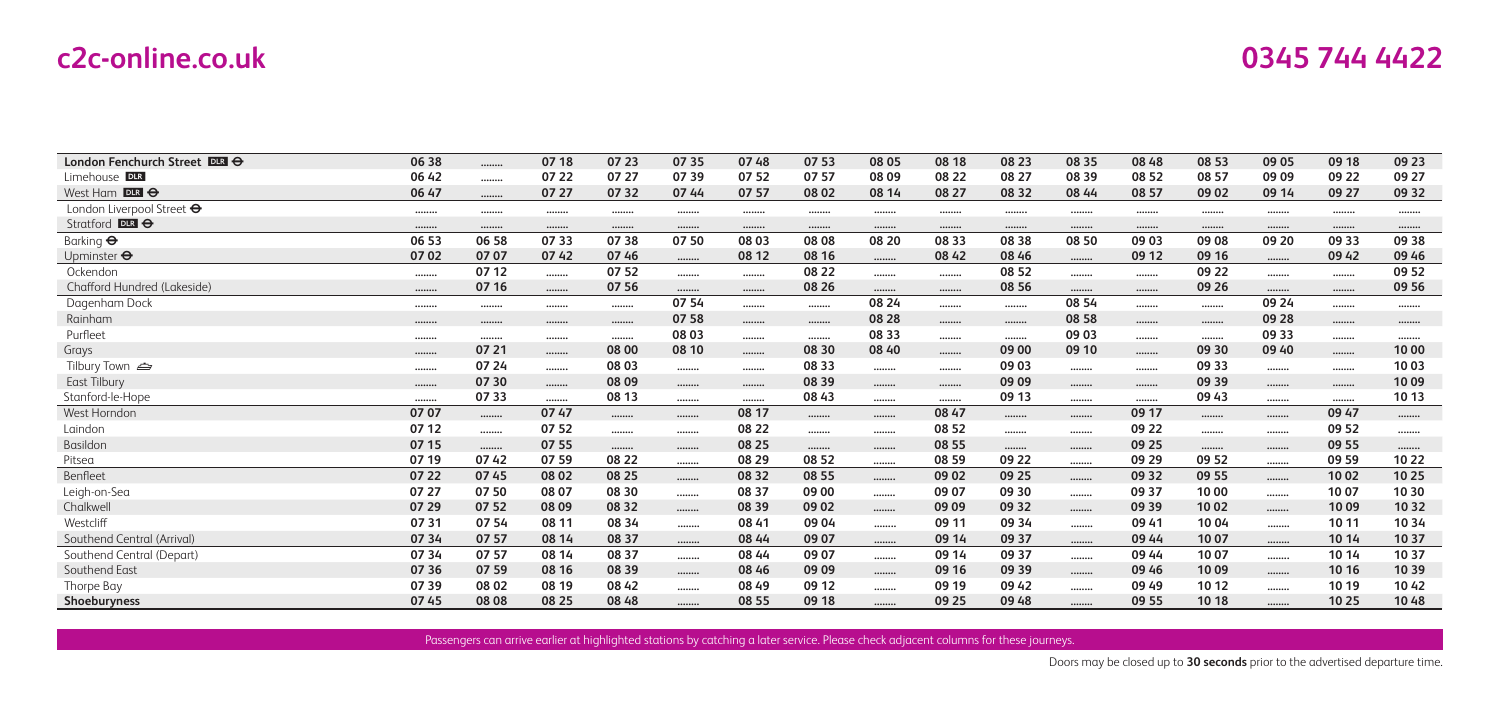#### **Sundays**

### London Fenchurch Street → Shoeburyness

| London Fenchurch Street <b>DE</b> O |       | 09 35 09 40 |                   | 09 53 10 05       |           |             | 10 23 |               |             | 20 23 20 35 20 40 |       |                   |                                                                                           | 20 53 21 05 | .           | 21 23 21 38   |       |       | 21 53 |                   | 22 23                                                 |                               | 23 11 |       | 23 41 00 11       |       |
|-------------------------------------|-------|-------------|-------------------|-------------------|-----------|-------------|-------|---------------|-------------|-------------------|-------|-------------------|-------------------------------------------------------------------------------------------|-------------|-------------|---------------|-------|-------|-------|-------------------|-------------------------------------------------------|-------------------------------|-------|-------|-------------------|-------|
| Limehouse DIR                       | 09 39 |             |                   | 09 57             | 1009      |             | 10 27 |               | 20 27       | 2039              |       |                   | 20 57 21 09                                                                               |             |             | 21 27 21 42   |       |       | 2157  |                   | 22 27                                                 |                               | 23 15 |       | 23 45 00 15       |       |
| West Ham <b>DIR O</b>               | 09 44 | 09 49       |                   | 10 02             | 10 14     |             | 10 32 |               | 20 32 20 44 |                   | 2049  |                   | 21 02 21 14                                                                               |             | .           | 21 32 21 47   |       |       | 2202  |                   | 22 32                                                 |                               | 23 20 |       | 23 50 00 20       |       |
| London Liverpool Street $\Theta$    |       |             | 09 45             |                   |           | 10 15       |       |               |             |                   |       | 2045              |                                                                                           |             | 21 15       |               |       | 21 45 |       | 22 15             |                                                       | 2245                          |       | 23 15 |                   |       |
| Stratford <b>DIR</b> $\Theta$       |       |             | 09 52             |                   |           | 10 22       |       |               |             |                   |       | 20 52             |                                                                                           |             | 21 22       |               |       | 21 52 |       | 22 22             |                                                       | 22 52                         |       | 23 22 |                   |       |
| Barking $\Theta$                    | 09 50 |             | 10 03             | 1008              | 10 20     | 10 33       | 10 38 |               |             | 20 38 20 50       |       |                   | 21 03 21 08 21 20 21 33 21 38 21 53 22 03 22 08 22 33 22 38 23 03 23 26 23 33 23 56 00 26 |             |             |               |       |       |       |                   |                                                       |                               |       |       |                   |       |
| Upminster $\Theta$                  |       |             | 10 12             | 10 16             |           | 1042        | 1046  |               | 2046        |                   |       |                   | 21 12 21 16                                                                               |             | $2142$ 2146 |               |       |       |       |                   | 22 12 22 16 22 42 22 46 23 12 23 34 23 42 00 05 00 34 |                               |       |       |                   |       |
| Ockendon                            |       |             |                   | 10 22             |           |             | 10 52 |               | 20 52       |                   |       |                   | 21 22                                                                                     |             |             | 21 52         |       |       | 22 22 |                   | 22 52                                                 |                               | 23 40 |       |                   |       |
| Chafford Hundred (Lakeside)         |       |             |                   | 10 26             |           | .           | 10 56 |               | 20 56       |                   |       |                   | 21 26                                                                                     |             | $\cdots$    | 21 56         |       |       | 22 26 | .                 | 22 56                                                 |                               | 23 44 |       |                   |       |
| Dagenham Dock                       | 09 54 |             |                   |                   | 10 24     |             |       |               |             | 20 54             |       |                   |                                                                                           | 21 24       |             |               | 2157  |       |       |                   |                                                       |                               |       |       |                   |       |
| Rainham                             | 09 58 |             |                   |                   | 10 28     |             |       |               |             | 2058              |       |                   |                                                                                           | 21 28       |             | 1.1.1.1.1.1.1 | 2201  |       |       |                   |                                                       |                               |       |       |                   |       |
| Purfleet                            | 1003  |             |                   |                   | 10 33     |             |       | and<br>at the |             | 2103              |       |                   |                                                                                           | 21 33       |             |               | 2206  |       |       |                   |                                                       |                               |       |       |                   |       |
| Grays                               | 10 10 |             |                   | 10 30             | 1040      |             | 11 00 | same          |             | 21 00 21 10       |       |                   |                                                                                           | 21 30 21 40 |             | 22.00         | 22 13 |       | 22 30 |                   | 23 00                                                 |                               | 23 48 |       |                   |       |
| Tilbury Town                        |       |             |                   | 10 33             |           |             | 1103  | time          | 2103        |                   |       |                   | 21 33                                                                                     |             |             | 22 03         |       |       | 22 33 |                   | 23 03                                                 |                               | 23 51 |       |                   |       |
| East Tilbury                        |       |             |                   | 10 39             |           |             | 1109  | past          | 21 09       |                   |       |                   | 2139                                                                                      |             |             | 22 09         |       |       | 22 39 |                   | 23 09                                                 |                               | 23 57 |       |                   |       |
| Stanford-le-Hope                    |       |             |                   | 1043              |           |             | 11 13 | each          | 21 13       |                   |       |                   | 2143                                                                                      |             |             | 22 13         |       |       | 22 43 |                   | 23 13                                                 |                               | 00 01 |       |                   |       |
| West Horndon                        |       |             | 10 17             |                   |           | 1047        |       | hour          |             |                   |       | 21 17             |                                                                                           |             | 21 47       |               |       | 22 17 |       | 22 47             |                                                       | 23 17                         |       | 23 47 | 00 10             | 00 39 |
| Laindon                             |       |             | 10 22             |                   |           | 1052        |       | until         |             |                   |       | 21 22             |                                                                                           |             | 21 52       |               |       | 22 22 |       | 22 52             |                                                       | 23 22                         |       |       | 23 52 00 15 00 44 |       |
| Basildon                            |       |             | 10 26             |                   |           | 10 56       |       |               |             |                   |       | 21 26             |                                                                                           |             | 21 56       |               |       | 22 26 |       | 22 56             |                                                       | 23 26                         |       | 23 56 | 00 18 00 47       |       |
| Pitsea                              |       |             | 10 29             | 10 52             |           | 10 59       | 11 22 |               | 21 22       |                   |       |                   | 21 29 21 52                                                                               |             |             | 21 59 22 22   |       | 22 29 |       | 22 52 22 59       | 23 22                                                 | 23 29 00 09 23 59 00 22 00 51 |       |       |                   |       |
| Benfleet                            |       | 10 12       | 10 33             | 1055              |           | 1103        | 11 25 |               | 21 25       |                   | 21 12 |                   | 21 33 21 55                                                                               |             |             | 22 03 22 25   |       | 22 33 |       | 22 55 23 03       | 23 25 23 33 00 13 00 03                               |                               |       |       | 00 25             | 00 54 |
| Leigh-on-Sea                        |       | 10 17       | 10 37 11 00       |                   |           | 1107        | 11 30 |               | 21 30       |                   | 21 17 |                   | 21 37 22 00                                                                               |             |             | 22 07 22 30   |       | 22 37 |       | 23 00 23 07       | 23 30 23 37 00 17 00 07                               |                               |       |       | 00 30 00 59       |       |
| Chalkwell                           |       | 10 19       | 10 40 11 02       |                   |           | 11 10 11 32 |       |               | 21 32       |                   |       |                   | 21 19 21 40 22 02                                                                         |             |             | 22 10 22 32   |       | 22 40 |       | 23 02 23 10       | 23 32 23 40 00 20 00 10                               |                               |       |       | 00 32 01 01       |       |
| Westcliff                           |       | 10 21       | 10 42 11 04       |                   |           | 11 12 11 34 |       |               | 21 34       |                   | 21 21 |                   | 21 42 22 04                                                                               |             |             | 22 12 22 34   |       |       |       | 22 42 23 04 23 12 | 23 34 23 42 00 22 00 12 00 34 01 03                   |                               |       |       |                   |       |
| Southend Central (Arrival)          |       |             | 10 24 10 44 11 07 |                   | 1.1.1.1.1 | 11 14 11 37 |       |               | 21 37       |                   |       |                   | 21 24 21 44 22 07                                                                         |             |             | 22 14 22 37   |       |       |       |                   | 22 44 23 07 23 14 23 37 23 44 00 24 00 14 00 37 01 06 |                               |       |       |                   |       |
| Southend Central (Depart)           |       | 10 24       |                   | 10 45 11 07       |           | 11 15 11 37 |       |               | 21 37       |                   | 21 24 |                   | 21 45 22 07                                                                               |             |             | 22 15 22 37   |       | 22 45 | 23 07 |                   | 23 15 23 37 23 45 00 25 00 15 00 37 01 06             |                               |       |       |                   |       |
| Southend East                       |       | 10 26       | 10 47 11 09       |                   |           | 11 17 11 39 |       |               | 21 39       |                   |       | 21 26 21 47 22 09 |                                                                                           |             |             | 22 17 22 39   |       |       |       |                   | 22 47 23 09 23 17 23 39 23 47 00 27 00 17             |                               |       |       | 00 39             | 01 08 |
| Thorpe Bay                          |       | 10 29       | 1049              | 11 12             |           | 11 19 11 42 |       |               | 2142        |                   | 21 29 | 2149              | 22 12                                                                                     |             |             | 22 19 22 42   |       | 2249  |       | 23 12 23 19       | 23 42 23 49 00 29 00 19                               |                               |       |       | 00 42 01 11       |       |
| Shoeburyness                        |       |             |                   | 10 34 10 55 11 18 | .         | 11 25 11 48 |       |               | 2148        |                   |       |                   | 21 34 21 55 22 18                                                                         |             |             | 22 25 22 48   |       |       |       |                   | 22 55 23 18 23 25 23 48 23 55 00 35 00 25 00 48 01 17 |                               |       |       |                   |       |

Passengers may leave highlighted stations later and arrive at their destination earlier by using an alternative service. Please check adjacent columns for these journeys.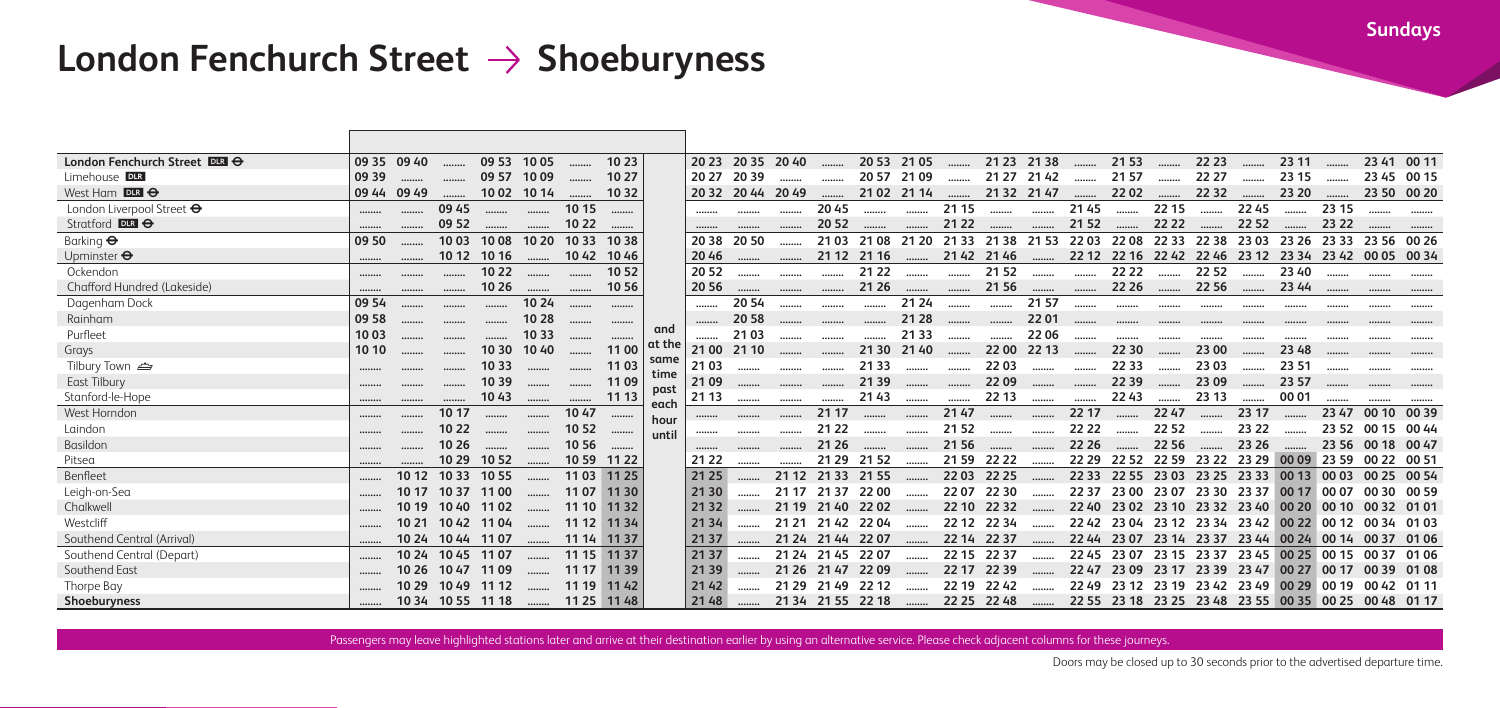## *Bus and Ferry Service* **Gravesend**  $\rightarrow$  **Tilbury Riverside** (Ferry Service)  $\rightarrow$  **Tilbury Town** (Bus Service)  $\rightarrow$  **London**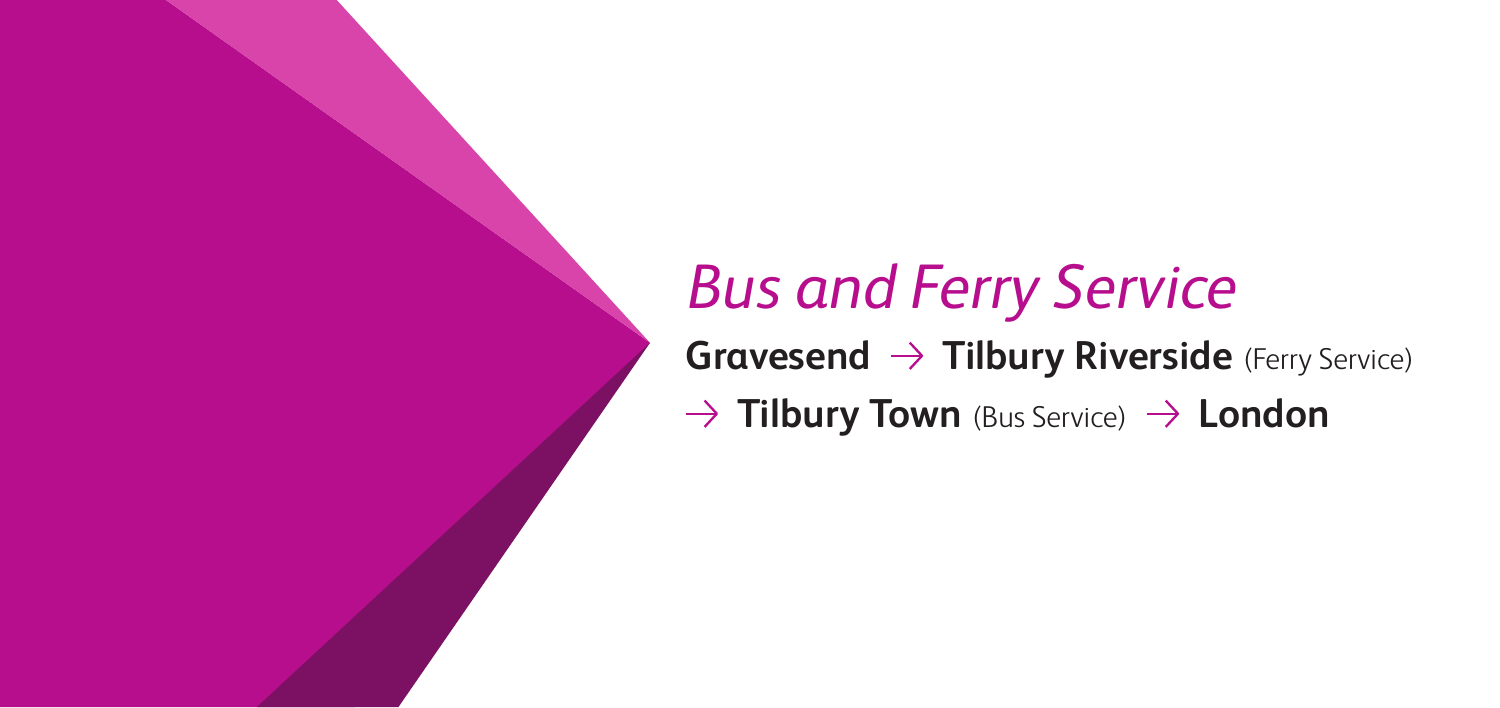#### **Gravesend → Tilbury Riverside** (Ferry Service) → Tilbury Town (Bus Service) → London

b Minibus (between ferry terminus and railway station) <sup>f</sup> Ferry Service (operated by Lower Thames & Medway Boat Company)

#### **Mondays to Fridays**

| Gravesend Ferry Landing                              |                                                                                                                        |                                                                                           |      |       |                                                                                                                     |                  |      |       |                                          |       |                                         |       |      |              |                     |                  |       |              |       |                                                              |      |                                                          | 06 10  06 45  07 10  07 40  08 10  08 40  09 00  10 05  11 00  11 30  12 00  12 30  13 00 |       |       |
|------------------------------------------------------|------------------------------------------------------------------------------------------------------------------------|-------------------------------------------------------------------------------------------|------|-------|---------------------------------------------------------------------------------------------------------------------|------------------|------|-------|------------------------------------------|-------|-----------------------------------------|-------|------|--------------|---------------------|------------------|-------|--------------|-------|--------------------------------------------------------------|------|----------------------------------------------------------|-------------------------------------------------------------------------------------------|-------|-------|
| Tilbury Riverside                                    | 05 45                                                                                                                  | 06 15                                                                                     |      | 06 50 | 07 15                                                                                                               |                  |      | 0745  |                                          | 08 15 | 08 45                                   |       |      | 09 05  10 10 |                     | 1035  1105  1135 |       |              |       |                                                              | 1205 | .                                                        | 1235                                                                                      |       | 1305  |
| Tilbury Riverside (四                                 | 05 50                                                                                                                  | 06 20                                                                                     |      |       | 06 55 ……… 07 20 ……… 07 50 ……… 08 20 ……… 08 50 ……… 09 09 ……… 10 14 ……… 10 39 ……… 11 09 ……… 11 39 ……… 12 09 ……… 12 39 |                  |      |       |                                          |       |                                         |       |      |              |                     |                  |       |              |       |                                                              |      |                                                          |                                                                                           | 1309  |       |
| Tilbury Town 吗                                       |                                                                                                                        | 06 29                                                                                     |      |       | 07 04  07 29                                                                                                        |                  |      | 07 59 | 08 29                                    |       | 08 59  09 18  10 23                     |       |      |              |                     |                  |       |              |       |                                                              |      | 1048  1118  1148  1218  1248                             |                                                                                           | 13 18 |       |
| <b>Tilbury Town</b>                                  | 0604  0635  0722  0737  0808  0835  0905  0931  1044  1114  1144  1211  1244  1314                                     |                                                                                           |      |       |                                                                                                                     |                  |      |       |                                          |       |                                         |       |      |              |                     |                  |       |              |       |                                                              |      |                                                          |                                                                                           |       |       |
| London Fenchurch Street DRI O                        | 0717  0805  0820  0850  0917  0947  1125  11125  11224  1223  1325  1335                                               |                                                                                           |      |       |                                                                                                                     |                  |      |       |                                          |       |                                         |       |      |              |                     |                  |       |              |       |                                                              |      |                                                          |                                                                                           |       |       |
|                                                      |                                                                                                                        |                                                                                           |      |       |                                                                                                                     |                  |      |       |                                          |       |                                         |       |      |              |                     |                  |       |              |       |                                                              |      |                                                          |                                                                                           |       |       |
| Gravesend Ferry Landing                              |                                                                                                                        | 13 30  14 00  15 05  15 30                                                                |      |       |                                                                                                                     |                  |      |       | 16 00                                    |       | 1630  1700  1730  1800                  |       |      |              |                     |                  |       | 18 30  19 00 |       |                                                              |      |                                                          |                                                                                           |       |       |
| Tilbury Riverside                                    | 1335                                                                                                                   |                                                                                           | 1405 |       | 15 10                                                                                                               |                  | 1535 |       | 1605  1635  1705  1735  1805  1835  1905 |       |                                         |       |      |              |                     |                  |       |              |       |                                                              |      |                                                          |                                                                                           |       |       |
| Tilbury Riverside (四                                 | 1339  1409  1514  1539  1609  1639  1713  1743  1810  1839  1909                                                       |                                                                                           |      |       |                                                                                                                     |                  |      |       |                                          |       |                                         |       |      |              |                     |                  |       |              |       |                                                              |      |                                                          |                                                                                           |       |       |
| Tilbury Town 吗                                       | 1348                                                                                                                   |                                                                                           |      |       | 1418  1523  1548  1618  1648  1722  1752  1819  1848  1918                                                          |                  |      |       |                                          |       |                                         |       |      |              |                     |                  |       |              |       |                                                              |      |                                                          |                                                                                           |       |       |
| <b>Tilbury Town</b>                                  | 1343  1414  1444  1543  1615  1645  1705  1741  1810  1843  1858  1944                                                 |                                                                                           |      |       |                                                                                                                     |                  |      |       |                                          |       |                                         |       |      |              |                     |                  |       |              |       |                                                              |      |                                                          |                                                                                           |       |       |
| London Fenchurch Street DRI O                        | 14 24 ……… 14 54 ……… 15 24 ……… 16 26 ……… 16 56 ……… 17 26 ……… 17 44 ……… 18 19 ……… 18 50 ……… 19 27 ……… 19 38 ……… 20 24    |                                                                                           |      |       |                                                                                                                     |                  |      |       |                                          |       |                                         |       |      |              |                     |                  |       |              |       |                                                              |      |                                                          |                                                                                           |       |       |
|                                                      |                                                                                                                        |                                                                                           |      |       |                                                                                                                     |                  |      |       |                                          |       |                                         |       |      |              |                     |                  |       |              |       |                                                              |      |                                                          |                                                                                           |       |       |
| Saturdays                                            |                                                                                                                        |                                                                                           |      |       |                                                                                                                     |                  |      |       |                                          |       |                                         |       |      |              |                     |                  |       |              |       |                                                              |      |                                                          |                                                                                           |       |       |
| Gravesend Ferry Landing                              | $0540$                                                                                                                 | $0610$                                                                                    |      |       | 07 10  07 40                                                                                                        |                  |      |       | 08 10                                    |       | 08 40 09 00  10 05  10 30  11 00  11 30 |       |      |              |                     |                  |       |              |       | 1200  1230                                                   |      |                                                          | 13 00                                                                                     |       | 13 30 |
| Tilbury Riverside                                    | 05 45                                                                                                                  | $0615$                                                                                    |      |       | 07 15  07 45                                                                                                        |                  |      | .     | 08 15  08 45 09 05  10 10  10 35         |       |                                         |       |      |              |                     | $1105$           |       | 1135         |       | 1205  1235                                                   |      |                                                          | 13 05                                                                                     | 1335  |       |
| Tilbury Riverside (四                                 | 05 50  06 20  07 20  07 50                                                                                             |                                                                                           |      |       |                                                                                                                     |                  |      |       |                                          |       |                                         |       |      |              |                     |                  |       |              |       |                                                              |      | .08 20  08 50 09 09  10 14  10 39  11 09  11 39  12 09 . |                                                                                           | 1339  |       |
| Tilbury Town 吗                                       |                                                                                                                        | 06 29                                                                                     |      |       | 07 59                                                                                                               |                  |      |       |                                          |       |                                         |       |      |              |                     |                  |       |              |       | 08 29  08 59 09 18  10 23  10 48  11 18  11 48  12 18  12 48 |      | $m = 1318$                                               |                                                                                           | 13 48 |       |
| <b>Tilbury Town</b>                                  | …… 06 26 …… 06 56 …… 07 56 …… ……. 08 26 …… 08 56 …… ……… 09 26 …… 10 26 …… 11 26 …… 11 26 ……… 12 26 ……… 12 56 ……… 13 26 |                                                                                           |      |       |                                                                                                                     |                  |      |       |                                          |       |                                         |       |      |              |                     |                  |       |              |       |                                                              |      |                                                          |                                                                                           |       |       |
| London Fenchurch Street 23 O                         |                                                                                                                        |                                                                                           | 0739 |       | 08 39                                                                                                               | $\cdots$         |      | 09 09 |                                          | 09 39 |                                         | 10 09 |      |              | 1109  1139          |                  | 12 09 |              | 12 39 | 1309                                                         |      |                                                          | 13 39  14 09                                                                              |       |       |
|                                                      |                                                                                                                        |                                                                                           |      |       |                                                                                                                     |                  |      |       |                                          |       |                                         |       |      |              |                     |                  |       |              |       |                                                              |      |                                                          |                                                                                           |       |       |
| Gravesend Ferry Landing                              |                                                                                                                        | 14 00                                                                                     |      |       | 1505  1530  1600                                                                                                    |                  |      |       | 1630  1700  1730  1800  1830  1900       |       |                                         |       |      |              |                     |                  |       |              |       |                                                              |      |                                                          |                                                                                           |       |       |
| Tilbury Riverside                                    | 1405                                                                                                                   |                                                                                           |      |       | 1510  1535  1605  1635  1705  1735                                                                                  |                  |      |       |                                          |       |                                         |       | 1805 | 1.1.1.1      | 18 35               | 1905             |       |              |       |                                                              |      |                                                          |                                                                                           |       |       |
| Tilbury Riverside <b>吗</b>                           | $m = 1409$                                                                                                             |                                                                                           |      |       | 1514  1539  1609  1639  1709  1739  1839  1909                                                                      |                  |      |       |                                          |       |                                         |       |      |              |                     |                  |       |              |       |                                                              |      |                                                          |                                                                                           |       |       |
| Tilbury Town 吗                                       | 14 18                                                                                                                  | 1523                                                                                      |      |       | 1548                                                                                                                | $1618$ 16 $1648$ |      |       |                                          |       | $1718$ 1748                             |       |      |              | $1818$ 18 18 $1848$ | 1918             |       |              |       |                                                              |      |                                                          |                                                                                           |       |       |
| <b>Tilbury Town</b><br>London Fenchurch Street DRI O | 13 56  14 26  15 26  15 56  16 26  16 56  17 26  17 56  18 26  18 56  19 26<br>1439                                    | سس 1939 سست 1909 سست 1839 سست 1809 سست 1709 سست 1739 سست 1809 سست 1839 سست 1909 سست 1939. |      |       |                                                                                                                     |                  |      |       |                                          |       |                                         |       |      |              |                     |                  |       | 20 09        |       |                                                              |      |                                                          |                                                                                           |       |       |

Gravesend to Tilbury Riverside Ferry Service operated by Lower Thames and Medway Boat Company Roadworks may require revised bus times during the timetable period. please check before travelling.<br>Tilbury Riverside to Tilbur

Roadworks may require revised bus times during the timetable period. please check before travelling.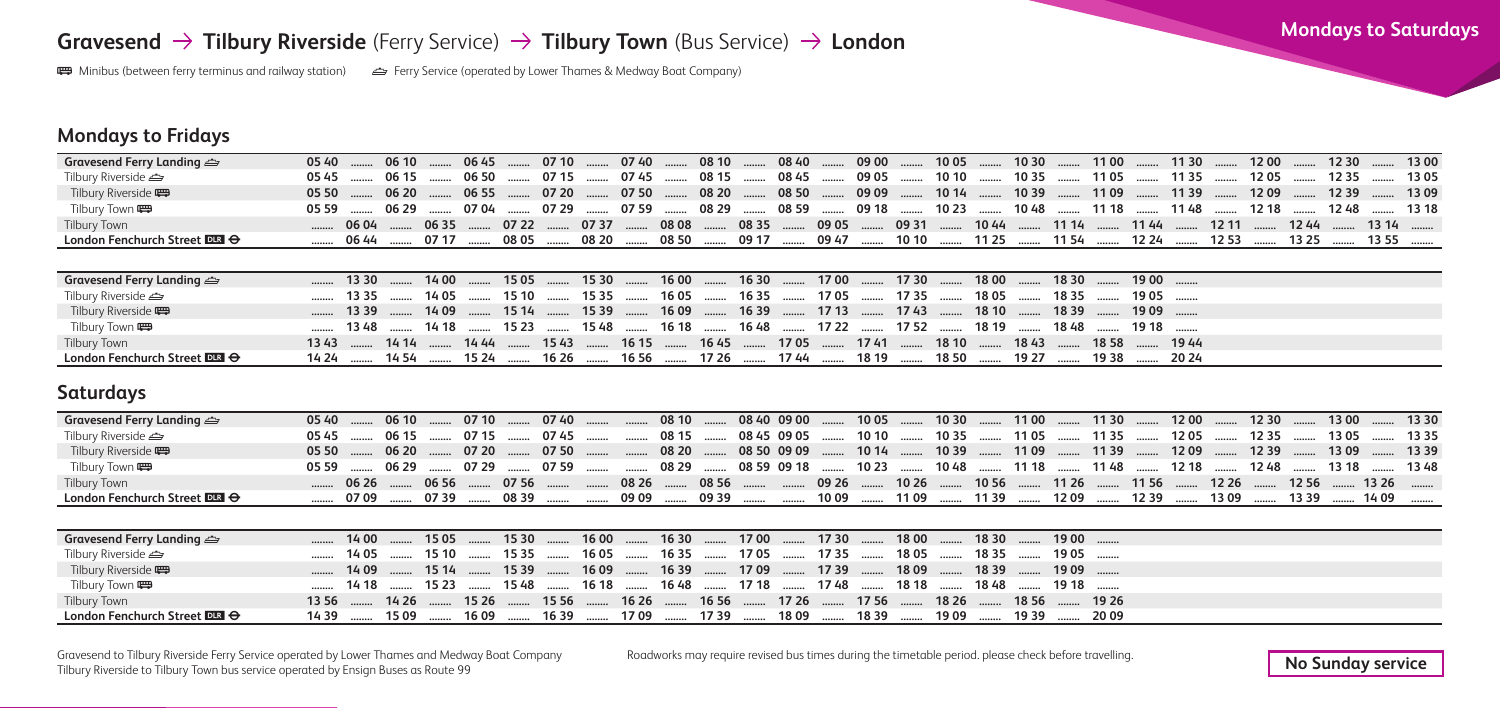## *Bus and Ferry Service* London  $\rightarrow$  Tilbury Town → Tilbury Riverside (Bus Service)

→ **Gravesend** (Ferry Service)